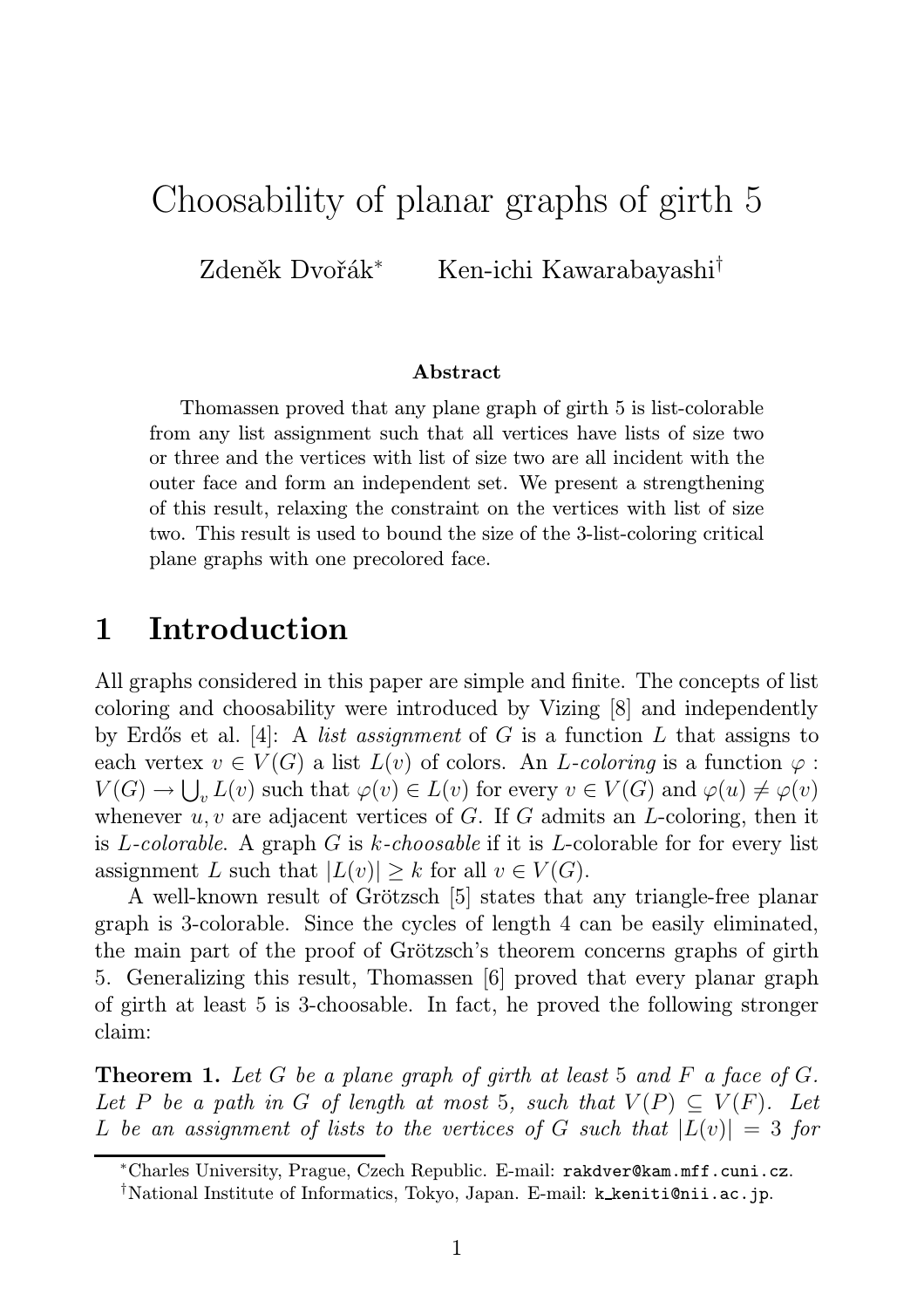$v \in V(G) \setminus V(F)$ ,  $|L(v)| > 2$  *for*  $v \in V(F) \setminus V(P)$ ,  $|L(v)| = 1$  *for*  $v \in V(P)$ *, the lists of vertices of* P *give a proper coloring of the subgraph induced by*  $V(P)$ , and a vertex v with  $|L(v)| = 2$  is not adjacent to any vertex u with  $|L(u)| \leq 2$ . Then, G can be L-colored.

Voigt [9] found a triangle-free planar graph that is not 3-choosable, thus the restriction on the girth of the graph in Theorem 1 cannot be relaxed without imposing further constraints on 4-cycles—Dvořák et al. [2] proved that Theorem 1 holds for triangle-free graphs as long as no 4-cycle shares an edge with a cycle of length at most 5.

On the other hand, the assumption of Theorem 1 that the vertices with lists of size 2 form an independent set is not the best possible. In fact, the following claim an easy consequence of Theorem 1 (see e.g. Thomassen [7], where a slightly stronger version allowing a precolored path of length at most 5 is derived):

Corollary 2. *Let* G *be a plane graph of girth at least* 5 *and* F *a face of* G*.* Let L be an assignment of lists to the vertices of G such that  $|L(v)| = 3$  for  $v \in V(G) \setminus V(F)$ ,  $|L(v)| \geq 2$  *for*  $v \in V(F)$ *, and* 

- G does not contain a path  $v_1v_2v_3$  with  $|L(v_1)| = |L(v_2)| = |L(v_3)| = 2$ ,
- G does not contain a path  $v_1v_2v_3v_4$  with  $|L(v_1)| = |L(v_2)| = |L(v_4)| = 2$ , *and*
- G does not contain a path  $v_1v_2v_3v_4v_5v_6$  with  $|L(v_1)| = |L(v_2)| = |L(v_5)| =$  $|L(v_6)| = 2.$

*Then,* G *can be* L*-colored.*

However, even the assumptions of Corollary 2 turn out to be unnecessarily restrictive. We show the following strengthening:

Theorem 3. *Let* G *be a plane graph of girth at least* 5 *and* F *a face of* G*.* Let L be an assignment of lists to the vertices of G such that  $|L(v)| = 3$  for  $v \in V(G) \setminus V(F)$ ,  $|L(v)| \geq 2$  *for*  $v \in V(F)$ *, and* 

- G does not contain a path  $v_1v_2v_3$  with  $|L(v_1)| = |L(v_2)| = |L(v_3)| = 2$ ,
- G does not contain a path  $v_1v_2v_3v_4v_5$  with  $|L(v_1)| = |L(v_2)| = |L(v_4)| =$  $|L(v_5)| = 2.$

*Then,* G *can be* L*-colored.*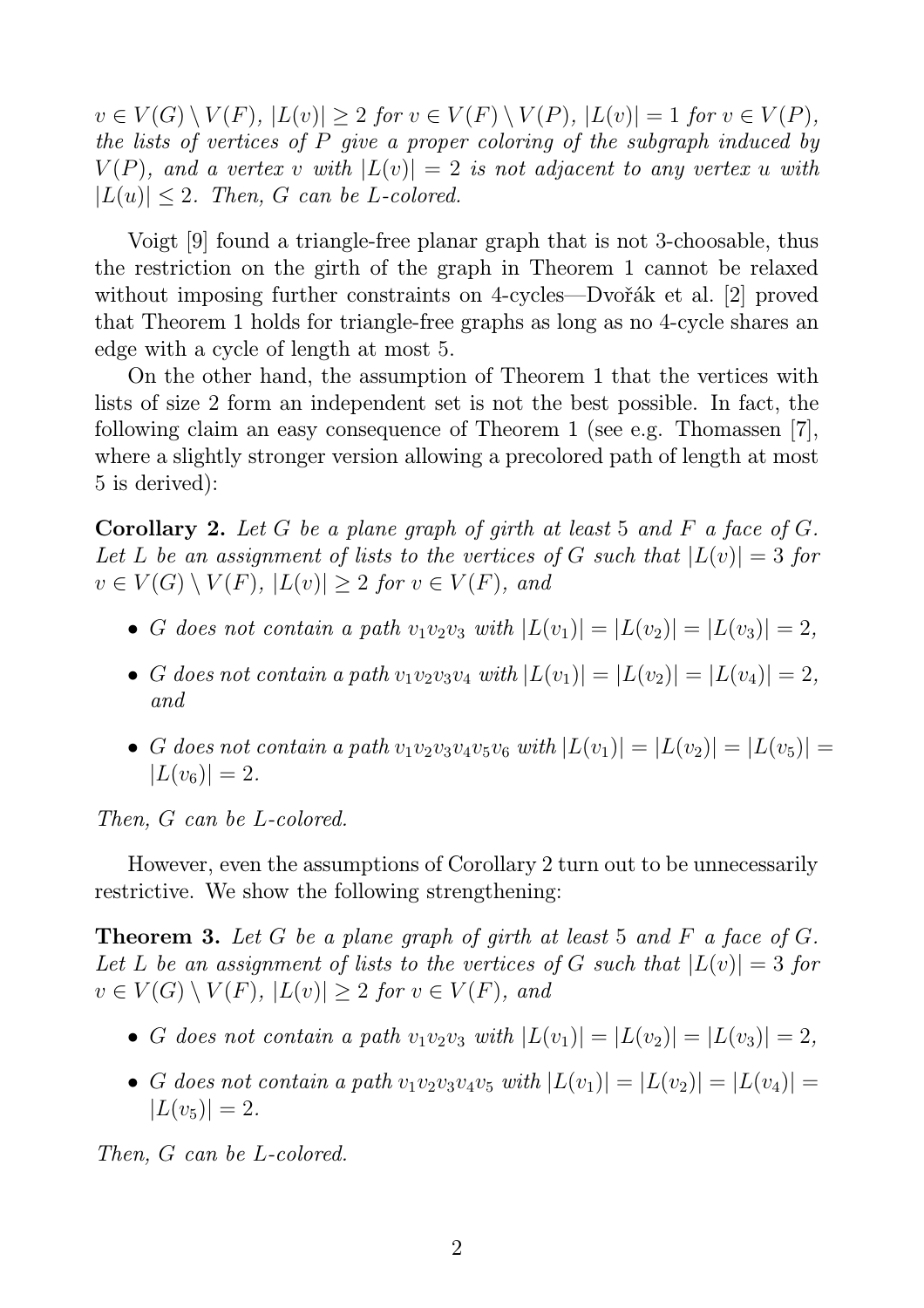

Figure 1: A counterexample for a strengthening of Theorem 6

The proof of this theorem is presented in Section 2. Let us note that the condition that G does not contain a path  $v_1v_2v_3v_4v_5$  with  $|L(v_1)| = |L(v_2)| =$  $|L(v_4)| = |L(v_5)| = 2$  cannot be removed, as the graph in Figure 1 cannot be colored from the prescribed lists.

We also show two applications of Theorem 3, both concerning critical graphs. Let us start with definitions.

A graph G is k-critical if G is not  $(k-1)$ -colorable, but every proper subgraph of G is  $(k-1)$ -colorable. We need to generalize the notion of a critical graphs in two directions: we need to apply it to the list coloring instead of the ordinary coloring, and we also want to consider the situation that a subgraph of G is precolored (like e.g. the path  $P$  in Theorem 1).

Consider a graph G, a subgraph (not necessarily induced)  $S \subseteq G$  and an assignment L of lists to vertices in  $V(G) \setminus V(S)$ . A graph G is *strongly* S*-critical (with respect to* L*)* if there exists a coloring of S that does not extend to an L-coloring of G, but extends to an L-coloring of every proper subgraph  $G' \subset G$  such that  $S \subseteq G'$ . A graph G is S-critical (with respect *to* L) if for every proper subgraph  $G' \subset G$  such that  $S \subseteq G'$ , there exists a coloring of S that does not extend to an L-coloring of  $G$ , but extends to an L-coloring of G'. We call a (strongly) S-critical graph G *proper* if  $G \neq S$ . Note that every strongly S-critical graph is also S-critical, but the converse is false. If  $S = \emptyset$  and all vertices have the same list of k colors, then G is  $\emptyset$ -critical (or strongly  $\emptyset$ -critical) if and only if G is  $(k+1)$ -critical.

While the definition of a strongly critical graph may seem more natural, the notion of a critical graph is often more suitable for both proofs and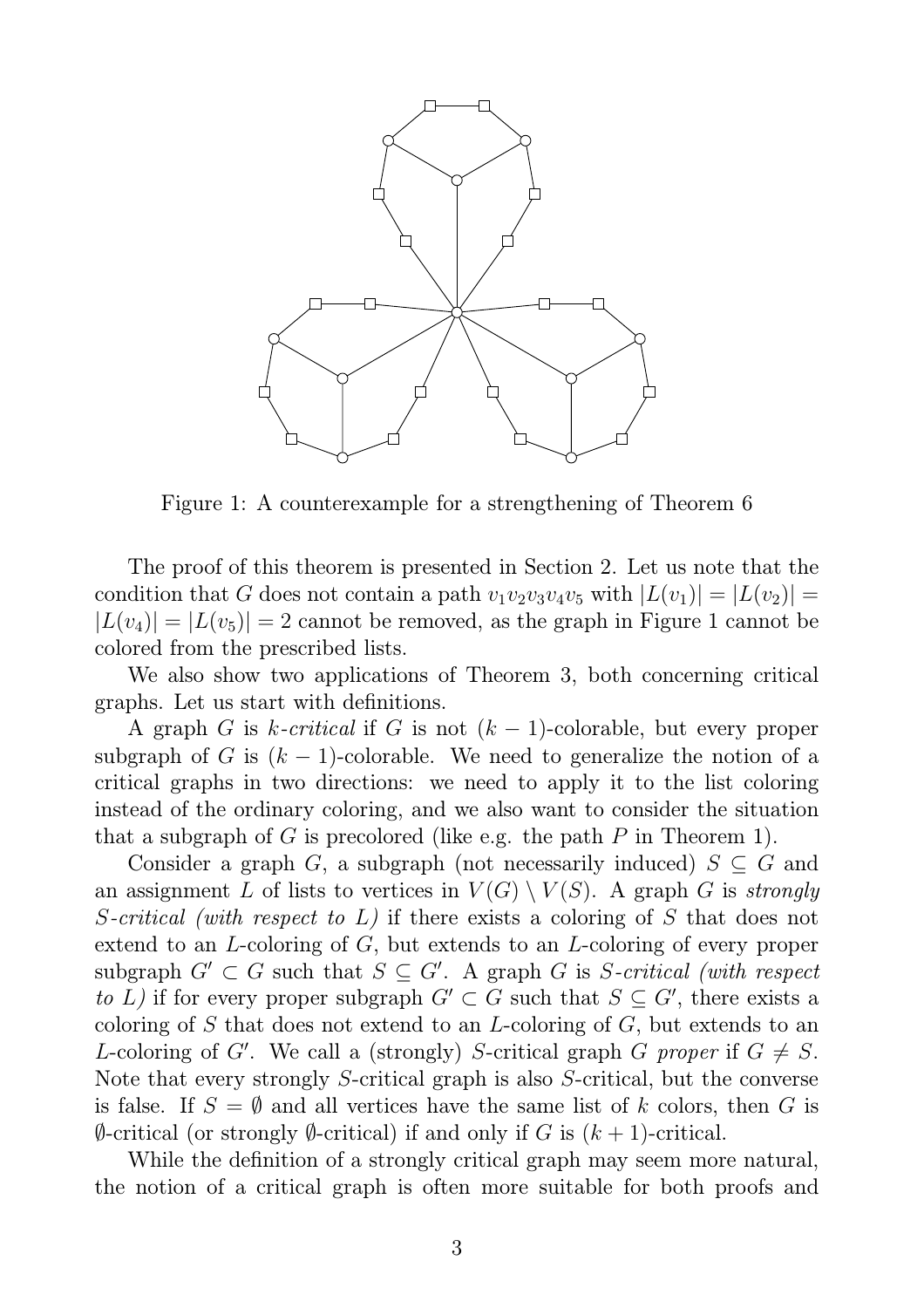

Figure 2: A critical graph bounded by a 12-cycle

applications—for instance, every graph  $H \supseteq S$  has an S-critical subgraph  $G \supseteq S$  such that any coloring of S extends to H if and only if it extends to G (we call such a subgraph G an S*-skeleton of* H) however, H does not have to contain a strongly S-critical subgraph with this property.

In [7], Thomassen characterized the F-critical plane graphs of girth 5, where  $F$  consist of a boundary of a face of length at most 12:

Theorem 4. *Let* G *be a plane graph of girth at least* 5*, with the outer face* F *bounded by an induced cycle of length at most* 12*. Let* L *be a list assignment of lists of size three to the vertices of*  $V(G) \setminus V(F)$ *. If* G *is proper strongly* F*-critical graph, then*

- *(a)*  $\ell(F) \geq 9$  *and*  $G V(F)$  *is a tree with at most*  $\ell(F) 8$  *vertices, or*
- *(b)*  $\ell(F) \geq 10$  *and*  $G V(F)$  *is a connected graph with at most*  $\ell(F) 5$ *vertices containing exactly one cycle, and the length of this cycle is* 5*, or*
- *(c)*  $\ell(F) = 12$  *and every second vertex of* F *has degree two and is incident with a* 5*-face.*

If  $\ell(F) \leq 11$ , the complete list of strongly F-critical graphs is provided by Theorem 4, however for  $\ell(F) = 12$ , only a necessary condition is given in the case (c). As the first application of Theorem 3, we complete this classification by showing that the only F-critical graph satisfying the condition (c) is the one depicted in Figure 2. The proof is presented in Section 3.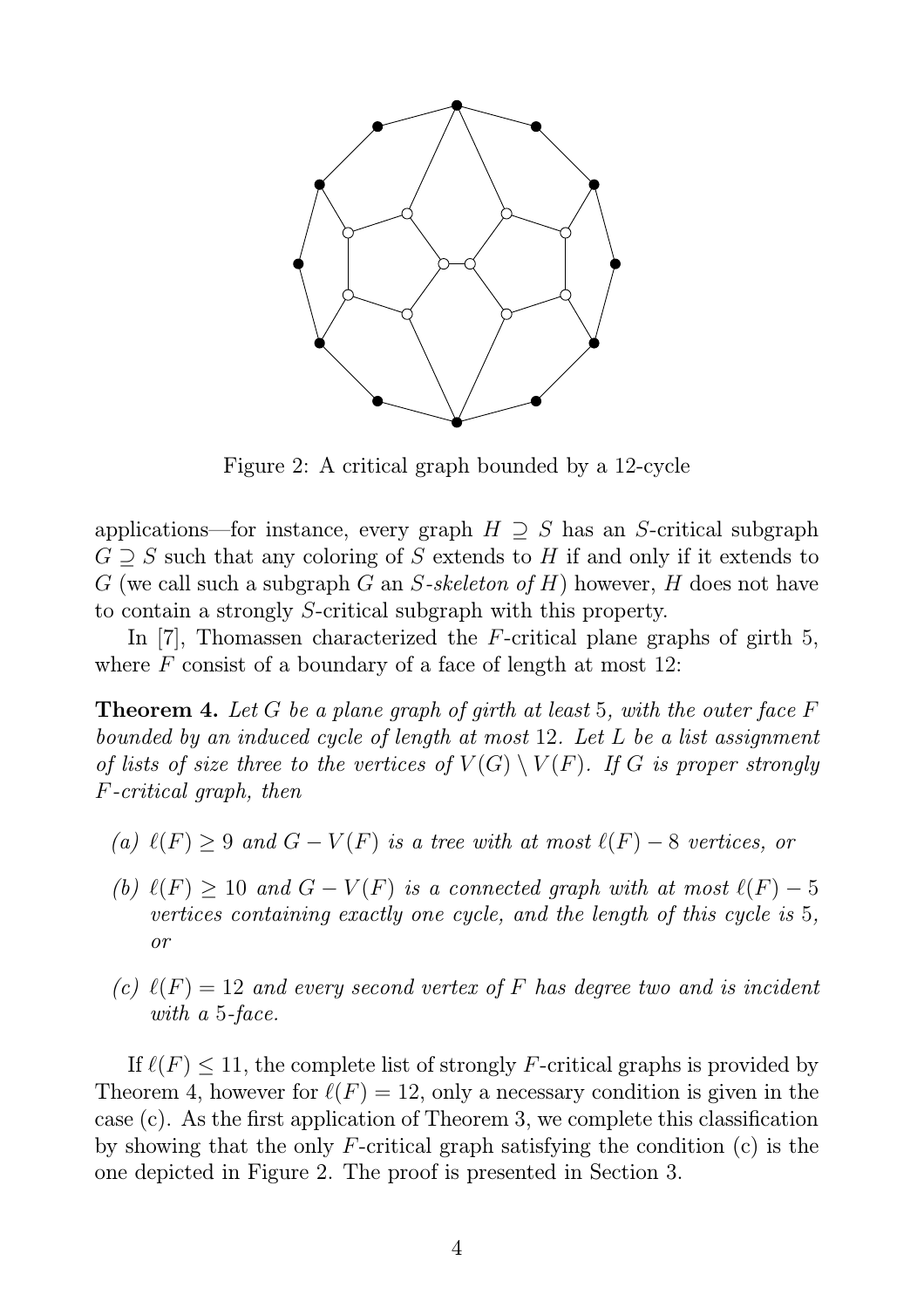For ordinary (not list) coloring, Thomassen [7] proved that there are only finitely many 4-critical graphs of girth 5 embedded in any fixed surface. In fact, his result allows a constant number of precolored vertices. An alternative proof with stronger bounds on the sizes of the critical graphs is given by Dvořák, Král' and Thomas [3]. Our goal is to prove the same result for the list-coloring critical graphs. We present our general argument in a followup paper. As the second application of Theorem 3, we consider the special case of a plane graph in that vertices incident with one face are precolored. In Section 4, we show the following bound:

Theorem 5. *Let* G *be a plane graph of girth at least* 5 *with the outer face* F *bounded by a cycle of length at least* 10*, and* L *an assignment of lists of size three to vertices of*  $V(G) \setminus V(F)$ *. If* G *is* F-critical, then  $|E(G)| \le$  $18\ell(F) - 160$  and  $|V(G)| \leq \frac{37\ell(F) - 320}{3}$ .

Let us note that this bound is much stronger than the ones shown in Thomassen [7] (who shows that  $|V(G)| \leq 2^{O(\ell(F)^2)}$ ) or in Dvořák et al. [3] (who shows that  $|V(G)| \leq c\ell(F)$  for a constant  $c \approx 10^6$ ), even though these papers only consider ordinary 3-coloring.

### 2 Proof of Theorem 3

For the purpose of the induction, we prove an (unfortunately rather technical) generalization of Theorem 3. In order to state this generalization, we need to introduce several definitions.

Let G be a plane graph of girth at least 5. Let F be the outer face of  $G$ and let  $P = p_1 \dots p_k$  be a path with  $V(P) \subseteq V(F)$ . Consider an assignment L of lists to vertices of  $V(G) \setminus V(P)$  such that  $|L(v)| \geq 2$  for each vertex v and  $|L(v)| = 3$  for each  $v \notin V(F)$ . Let  $I_0(G, P, L)$  be the set of vertices with the list of size two. Let  $I(G, P, L) = I_0(G, P, L)$  if  $\ell(P) \leq 2$  and  $I(G, P, L) = I_0(G, P, L) \cup V(P)$  otherwise. Let us call a vertex v *bad* if there exists a path  $vv_1v_2$  with  $|L(v_1)| = 2$  and  $v_2 \in I(G, P, L)$ , or a path  $vv_1v_2v_3v_4$ with  $|L(v_1)| = |L(v_3)| = 2$ ,  $|L(v_2)| = 3$  and  $v_4 \in I(G, P, L)$ . We say that the list assignment L is *valid* if no vertex with list of size two is bad.

Suppose that  $\ell(P) = 4$ . For a set  $X \subseteq V(P)$ , colorings  $\psi_1$  and  $\psi_2$  of P are X-different if there exists  $v \in X$  such that  $\psi_1(v) \neq \psi_2(v)$ . We say that G is *class A* if

- each of  $p_1$  and  $p_5$  is adjacent to a vertex with list of size two, and
- there exists a coloring  $\psi^{(G,P,L)}$  of P such that if  $\psi$  is a coloring of P  $\{p_1, p_2, p_4, p_5\}$ -different from  $\psi^{(G,P,L)}$ , then  $\psi$  extends to an *L*-coloring of G.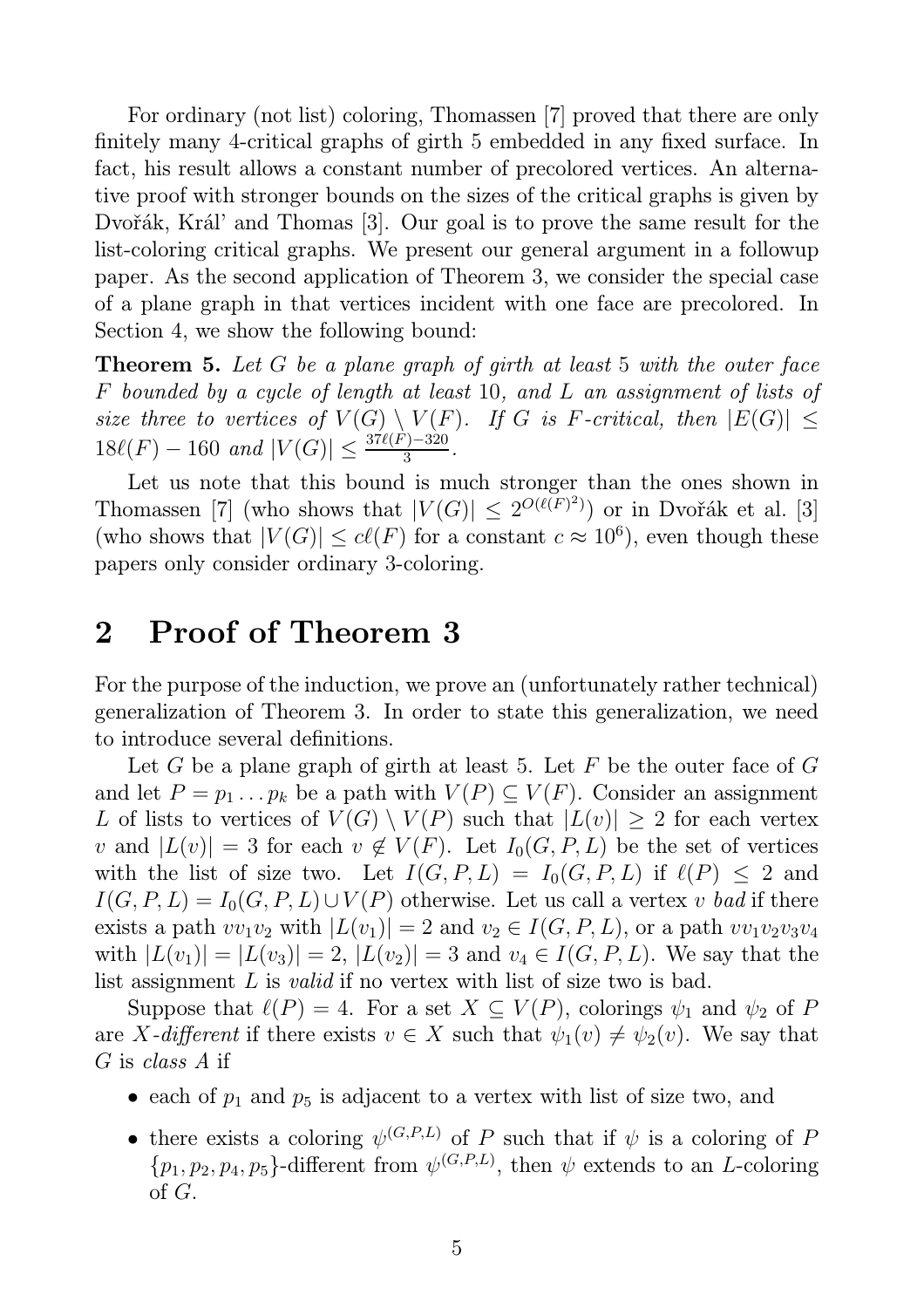

Figure 3: A class A and a class B graph.

We say that G is *class B* if there exists a coloring  $\psi^{(G,P,L)}$  of P such that if  $\psi$  is a coloring of P  $\{p_1, p_3, p_5\}$ -different from  $\psi^{(G,P,L)}$ , then  $\psi$  extends to an L-coloring of G.

Theorem 6. *Let* G *be a plane graph of girth at least* 5 *with the outer face* F, let  $P = p_1 \ldots p_k$  be a path of length at most four such that  $V(P) \subseteq V(F)$ , *and let* L *be a valid list assignment. Furthermore, if*  $\ell(P) = 2$ *, then assume that*  $p_1$  *or*  $p_3$  *is not bad, and if*  $\ell(P) \geq 3$ *, then assume that no vertex of* P *is bad.* If G *is a proper* P-critical graph, then  $\ell(P) = 4$  and G is a 5-face, *class A or class B.*

Theorem 3 is the special case of Theorem 6 where  $P$  is empty. Two examples of P-critical graphs that are class A or class B and satisfy assumptions of Theorem 6 are depicted in Figure 3. Let us note that infinitely many such graphs exist.

Before proving Theorem 6, let us show several observations regarding critical graphs. Let G be a T-critical graph (with respect to some list assignment). For  $S \subseteq G$ , a graph  $G' \subseteq G$  is an S-component of G if  $S \subseteq G'$ ,  $T \cap G' \subseteq S$  and all edges of G incident with vertices of  $V(G') \setminus V(S)$  belong to  $G'$ . For example, if  $G$  is a plane graph with  $T$  contained in the boundary of its outer face and S is a cycle in  $G$ , then the subgraph of  $G$  consisting of the vertices and edges drawn the closed disk bounded by S is an S-component of G.

Lemma 7. *Let* G *be a* T*-critical graph with list assignment* L*. Let* G′ *be an* S-component of G, for some  $S \subseteq G$ . Then G' is S-critical.

*Proof.* Since G is T-critical, every isolated vertex of G belongs to T, and thus every isolated vertex of  $G'$  belongs to S. Suppose for a contradiction that G' is not S-critical. Then, there exists an edge  $e \in E(G') \setminus E(S)$  such that every coloring of S that extends to  $G' - e$  also extends to  $G'$ . Note that  $e \notin E(T)$ . Since G is T-critical, there exists a coloring  $\psi$  of T that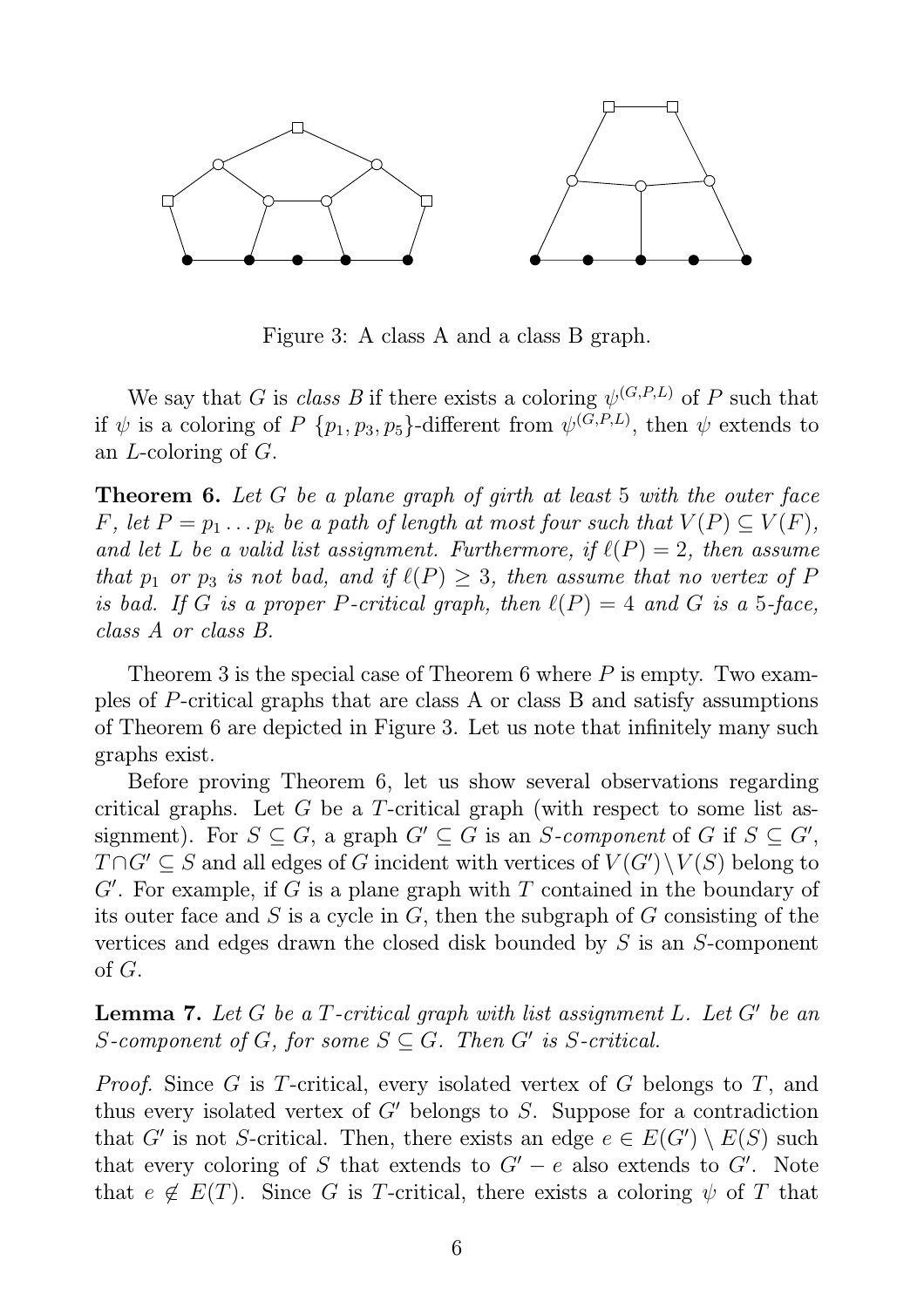extends to an L-coloring  $\varphi$  of  $G - e$ , but does not extend to an L-coloring of G. However, by the choice of e, the restriction of  $\varphi$  to S extends to an L-coloring  $\varphi'$  of G'. Let  $\varphi''$  be the coloring that matches  $\varphi'$  on  $V(G')$  and  $\varphi$ on  $V(G) \setminus V(G)$ . Observe that  $\varphi''$  is an *L*-coloring of G extending  $\psi$ , which is a contradiction.  $\Box$ 

Lemma 7 in conjunction with Theorem 4 describes the subgraphs drawn inside cycles in plane critical graphs. Since Theorem 4 is only stated for strongly critical graphs, let us show that it holds for critical graphs as well.

Lemma 8. *Let* G *be a plane graph of girth at least* 5*, with the outer face* F *bounded by an induced cycle of length at most* 12*. Let* L *be a list assignment of lists of size three to the vertices of*  $V(G) \setminus V(F)$ *. If* G *is proper* F-critical *graph, then* G *satisfies one of the conditions (a), (b) or (c) of Theorem 4.*

*Proof.* Suppose for a contradiction that G is a counterexample to Lemma 8 with the smallest number of vertices. Since  $G$  is proper, there exists a precoloring  $\psi$  of F that does not extend to an L-coloring of G. Let  $G' \supset F$  be the minimal subgraph of G such that  $\psi$  does not extend to G'. Observe that G' is a proper strongly F-critical graph, thus it satisfies one of the condition  $(a)$ , (b) or (c). Since G does not satisfy any of these conditions, there exists an induced cycle  $C \subseteq G'$  that bounds a face in  $G'$ , but not in G. Furthermore, if G' satisfies the condition (c), then we may assume that  $\ell(C) = 5$ .

Observe that  $\ell(C) \leq 8$ , and  $\ell(C) \leq 7$  unless  $\ell(F) = 12$  and  $|V(G')|$  $V(F)| = 1$ . Let H be the subgraph of G drawn in the closed disk bounded by C. Lemma 7 implies that H is a proper C-critical graph. Since G is the counterexample to Lemma 8 with the smallest number of vertices, C is not an induced cycle in H. Since G has girth at least 5, we conclude that  $\ell(C) = 8$  and C has a chord e such that  $C \cup e$  contains two 5-cycles  $C_1$  and  $C_2$ . Repeating the same argument for  $C_1$  and  $C_2$ , we conclude that  $C_1$  and  $C_2$  are faces of H and  $V(H) = V(C)$ . It follows that  $|V(G) \setminus V(F)| = 1$ , and thus G satisfies (a). This is a contradiction.  $\Box$ 

In this section, we need only the following corollary of Lemma 8.

Corollary 9. *Let* G *be a plane graph of girth at least* 5*, with the outer face* F *bounded by a cycle of length at most* 12*. Let* L *be a list assignment of lists of size three to the vertices of*  $V(G) \setminus V(F)$ *. If* G *is a proper* F-critical *graph, then*

- $\ell(F) \geq 8$  *and* F *has a chord, or*
- $\ell(F) = 9$  *and*  $V(G) \setminus V(F)$  *consists of a single vertex* v *adjacent to three vertices of* F*.*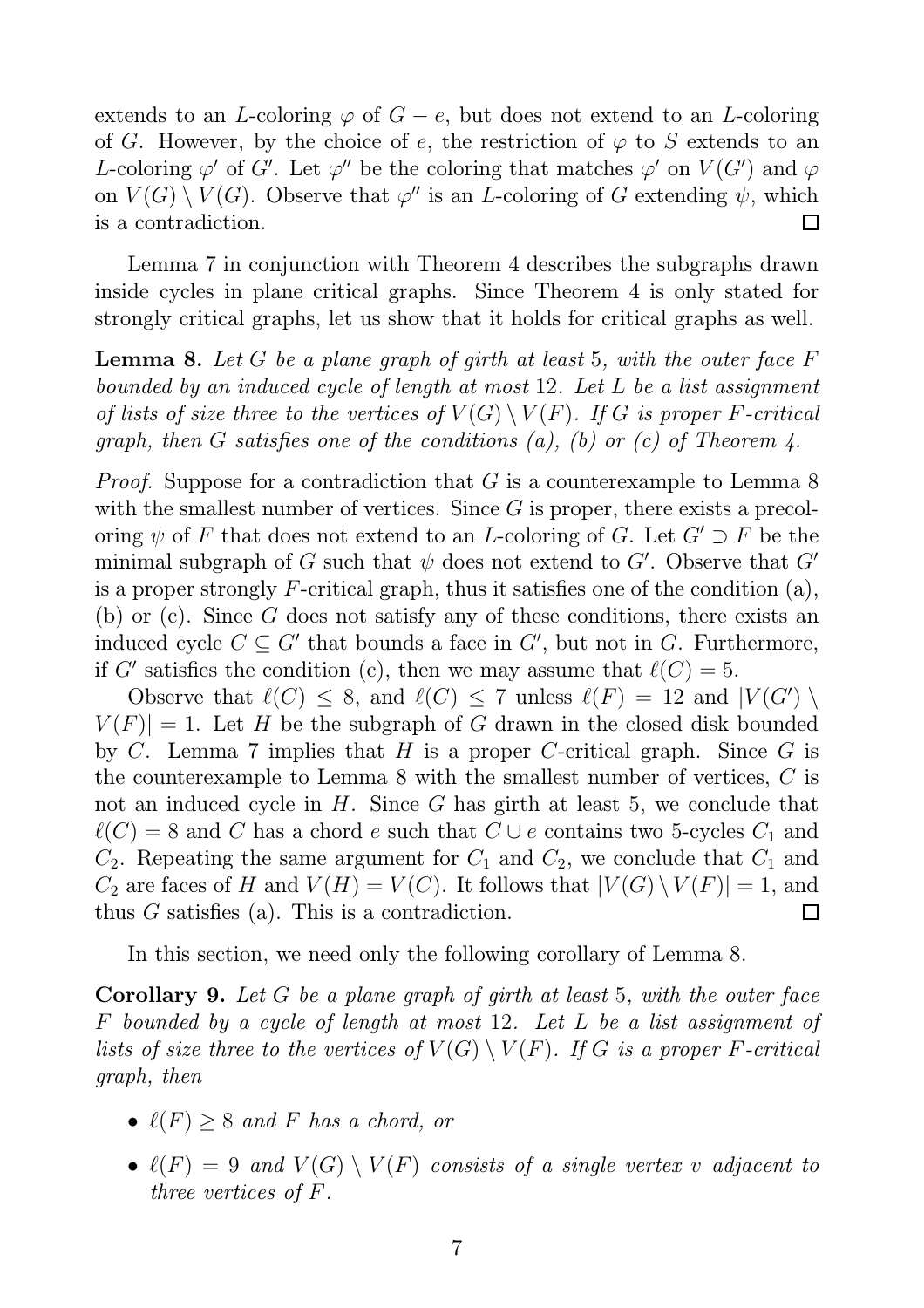Lemma 7 together with Corollary 9 implies that

*if* H *is an* S*-critical plane graph of girth at least* 5*, where* S *is a subgraph of the boundary of the outer face of* H*, then any cycle of length at most* 7 *in* H *bounds a face, the open disk bounded by a cycle of length* 8 *contains no vertices, and the open disk bounded by a cycle of length* 9 *contains at most one vertex.* (1)

Furthermore, let us recall the following result of Vizing  $|8|$ :

Theorem 10. *Let* G *be a* 2*-connected graph with a list assignment* L *such that*  $|L(v)| > deg(v)$  *for each vertex*  $v \in V(G)$ *. Then G is L*-*colorable, unless* G *is a complete graph or an odd cycle and the lists assigned to all vertices are the same.*

This implies the following:

Lemma 11. *Let* G *be a triangle-free critical graph,* S *a subgraph of* G *and* L an assignment of lists to vertices of  $V(G) \setminus V(S)$ . Let H be a 2-connected  $subgraph$  of G such that  $V(H) \cap V(S) = \emptyset$  and  $|L(v)| \geq deg_G(v)$  for each  $v \in V(H)$ *. If* G *is* S-critical, then H *is an induced odd cycle in* G.

*Proof.* Let  $H' = G[V(H)]$  be the subgraph of G induced by  $V(H)$ . Since G is S-critical, there exists a precoloring  $\psi$  of S that extends to an L-coloring  $\varphi$  of  $G - V(H)$ , but not to an *L*-coloring of G. Consider the list assignment L' such that for  $v \in V(H)$ ,  $L'(v) = L(v) \setminus C_v$ , where  $C_v$  is the set of colors of vertices of  $G - V(H)$  adjacent to v, according to the coloring  $\varphi$ . Observe that H' is 2-connected, H' is not L'-colorable, and  $|L'(v)| \ge \deg_{H'}(v)$  for each  $v \in V(H)$ . By Theorem 10, since G is triangle-free, H' is an odd cycle. Furthermore,  $H = H'$ , since H is 2-connected.  $\Box$ 

Let us now proceed with the proof of the main result.

*Proof of Theorem 6.* Suppose that G together with lists L and a path P is a counterexample to Theorem 6 such that  $|V(G)| + |E(G)|$  is minimal, and among such graphs, the path  $P$  is the longest possible. The path  $P$  is nonempty, as otherwise we can choose an arbitrary vertex of F as  $p_1$ . As G is a proper P-critical graph, there exists at least one precoloring of P that does not extend to an *L*-coloring of *G*. By the minimality of *G*, each vertex of P has degree at least two. By Lemma 7, each vertex  $v \in V(G) \setminus V(P)$  has degree at least  $|L(v)|$ .

Lemma 12. *The graph* G *is* 2*-connected.*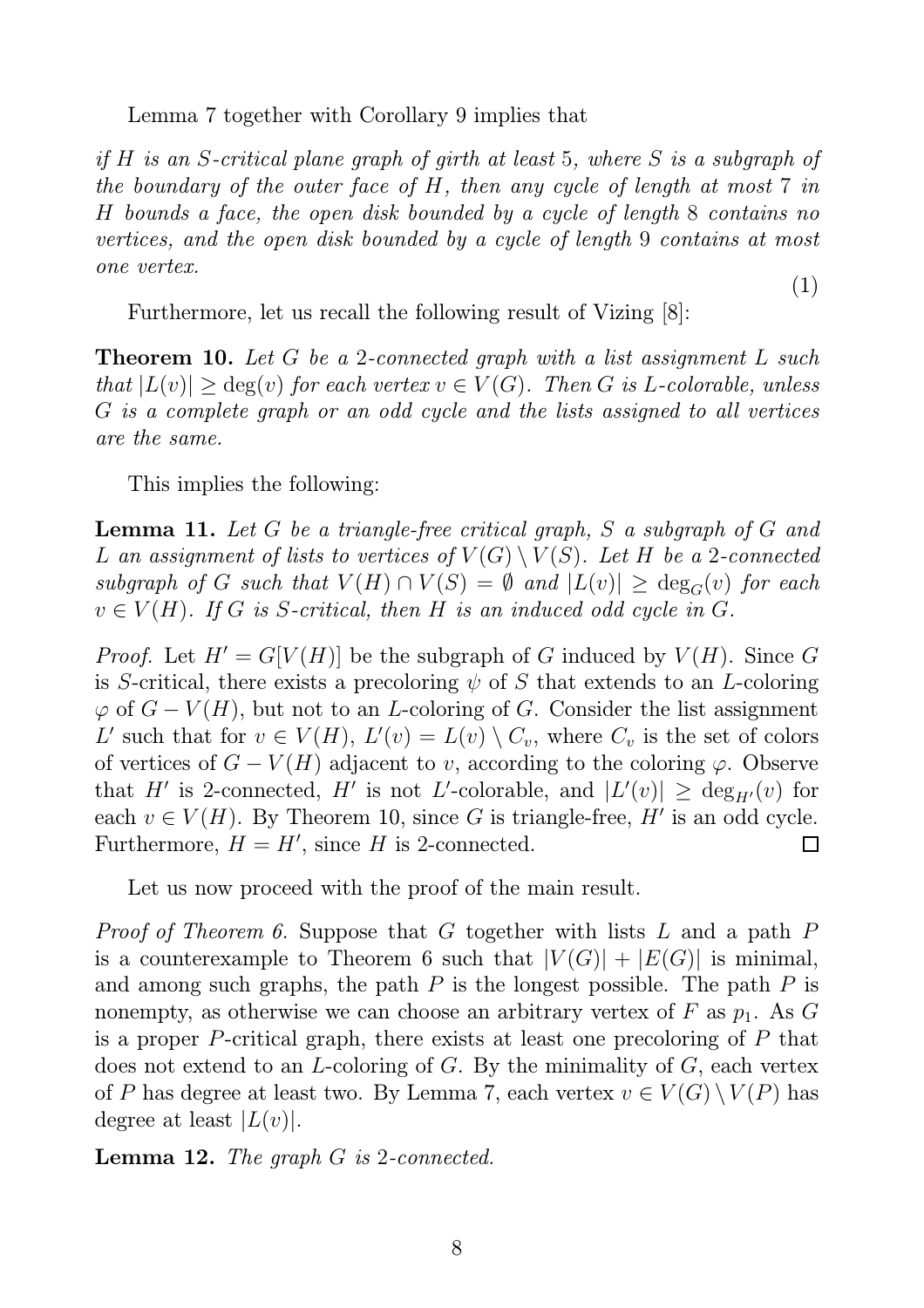*Proof.* Obviously, G is connected. Suppose now that v is a cut vertex of G and  $G_1$  and  $G_2$  are induced subgraphs of G such that  $G = G_1 \cup G_2$ ,  $\{v\} =$  $V(G_1) \cap V(G_2)$  and  $|V(G_1)|, |V(G_2)| \ge 2$ . Let  $P_i = P \cap G_i$  if  $v \in V(P)$  and  $P_i = v$  otherwise, for  $i \in \{1, 2\}$ ; by Lemma 7,  $G_i$  is  $P_i$ -critical. By symmetry, we may assume that  $\ell(P_1) \leq \ell(P_2)$ , and thus  $\ell(P_1) \leq \ell(P)/2 \leq 2$ . It follows that  $v \notin I(G_1, P_1, L)$  and  $I(G_1, P_1, L) \subseteq I(G, P, L)$ , thus the restriction of L to  $V(G_1) \setminus V(P_1)$  is a valid list assignment. If  $\ell(P_1) = 2$ , with say  $P_1 = p_1 p_2 p_3$  and  $p_3 = v$ , then  $p_1$  is not bad in  $G_1$ , since it is not bad in G. By the minimality of G, we can apply Theorem 6 to  $G_1$ , obtaining  $G_1 = P_1$ . Since  $|V(G_1)| \geq 2$ , we conclude that G contains a vertex of degree one, which is a contradiction.  $\Box$ 

By Lemma 12, the outer face F of G is bounded by a cycle. A *chord* of F is an edge in  $E(G) \setminus E(F)$  incident with two vertices of  $V(F)$ . A t-chord of F is a path  $Q = q_0 q_1 \ldots q_t$  of length  $t$   $(t \geq 2)$  such that  $q_0 \neq q_t$  and  $V(Q) \cap V(F) = \{q_0, q_t\}.$  Sometimes, we refer to a chord as a 1*-chord*.

Lemma 13. *The cycle* F *has no chords.*

*Proof.* Suppose that  $e = uv$  is a chord of F, and let  $G_1$  and  $G_2$  be the two induced subgraphs of G such that  $G = G_1 \cup G_2$ ,  $uv = G_1 \cap G_2$  and  $G_1, G_2 \neq uv$ . Note that  $|V(G_1)|, |V(G_2)| > 2$ . If  $P \subseteq G_1$ , then  $G_2$  is uvcritical by Lemma 7. Since  $I(G_2, uv, L) \subseteq I(G, P, L)$ , the restriction of L to  $G_2$  is a valid list assignment. By the minimality of G, we have  $G_2 = uv$ , which is a contradiction. It follows that  $P \not\subseteq G_1$  and by symmetry,  $P \not\subseteq G_2$ . Therefore, every chord of F is incident with a vertex of P distinct from  $p_1$ and  $p_k$ .

Suppose now that say  $|V(P) \cap V(G_1) \setminus \{u, v\}| \leq 1$ . In that case,  $P_1 =$  $(P \cap G_1) + uv$  has length at most two. By Lemma 7,  $G_1$  is  $P_1$ -critical, and since  $I(G_1, P_1, L) \subseteq I(G, P, L)$ , we conclude that the restriction of L to  $G_1$ is a valid list assignment. Furthermore, if  $\ell(P_1) = 2$ , then we may assume that  $P_1 = p_1p_2p_3$  with  $u = p_2$  and  $v = p_3$ , and  $p_1$  is not bad in  $G_1$ . By the minimality of G, we conclude that  $G_1 = P_1$ , which is a contradiction, since  $|V(G_1)| > 2$  and G does not contain a vertex of degree one.

By symmetry, we conclude that  $|V(P) \cap V(G_i) \setminus \{u, v\}| \geq 2$  for  $i \in \{1, 2\}.$ This implies that  $k = 5$  and  $V(P) \cap \{u, v\} = p_3$ . Without loss of generality,  $u = p_3$ ,  $P \cap G_1 = p_1 p_2 p_3$  and  $P \cap G_2 = p_3 p_4 p_5$ . Let  $v_i$  be the neighbor of v in  $G_i$  in the facial walk of F, for  $i \in \{1,2\}$ . Since every chord of F is incident with a vertex of  $P, v$  is not adjacent to a vertex with list of size two except for  $v_1$  and  $v_2$ .

Suppose now that  $|L(v_1)| \neq 2$ . By Lemma 7,  $G_1$  is  $P'_1$  $y_1'$ -critical, where  $P'_1 = p_1 p_2 p_3 v$ . Note that  $I(G_1, P_1, L) \setminus I(G, P, L) = \{v\}$ , and v is not bad, as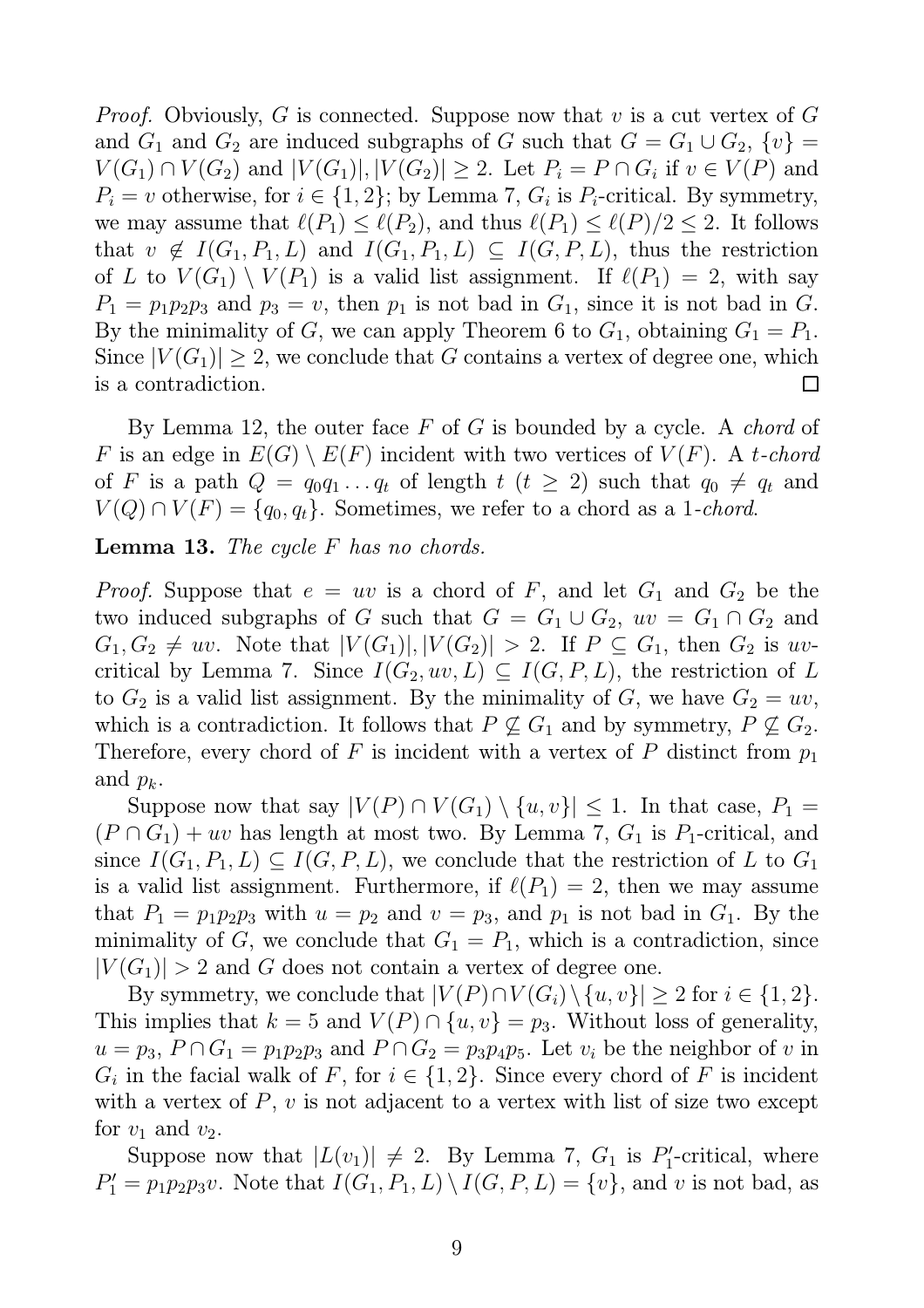it is not adjacent to a vertex with list of size two in  $G_1$ . By the minimality of G, we conclude that  $G_1 = P_1$ , which is a contradiction, since  $p_1$  has degree at least two in G.

By symmetry,  $|L(v_1)| = |L(v_2)| = 2$ . Since L is a valid list assignment,  $|L(v)| = 3$ . By Lemma 7,  $G_1$  is  $P_1$ -critical and  $G_2$  is  $P_2$ -critical, where  $P_1 = p_1 p_2 p_3 v v_1$  and  $P_2 = p_5 p_4 p_3 v v_2$ . Note that both  $G_1$  and  $G_2$  are proper, since  $p_1$  and  $p_5$  have degree at least two in G. Let  $L_i$  be L restricted to  $V(G_i) \setminus V(P_i)$ , for  $i \in \{1,2\}$ . Then  $I(G_i, P_i, L_i) \setminus I(G, P, L) = \{v\}$ , and since v is not adjacent to a vertex with list of size two in  $G_i$ , v is not bad.

By the minimality of G, Theorem 6 holds for  $G_1$  and  $G_2$ . Since L is a valid list assignment for  $G$ , by the symmetry between  $v_1$  and  $v_2$  we may assume that  $v_1$  is not adjacent to a vertex of  $I(G, P, L)$ , and thus  $G_1$  is neither a 5-face nor class A. Therefore,  $G_1$  is class B. Let  $\psi_1 = \psi^{(G_1, P_1, L)}$ . Consider a precoloring  $\psi$  of P that is  $\{p_1, p_3\}$ -different from  $\psi_1$ . By the minimality of G, the precoloring of the path  $p_3p_4p_5$  given by  $\psi$  extends to an L-coloring  $\varphi_2$  of  $G_2$ . The precoloring  $\psi'$  of  $P_1$  given by  $\psi'(p_i) = \psi(p_i)$  for  $i \in \{1, 2, 3\},$  $\psi'(v) = \varphi_2(v)$  and  $\psi'(v_1) \in L(v_1) \setminus {\varphi(v)}$  extends to an L-coloring  $\varphi_1$  of  $G_1$ , since  $G_1$  is class B and  $\psi'$  is  $\{p_1, p_3, v_1\}$ -different from  $\psi_1$ . We conclude that  $\psi$  extends to the L-coloring  $\varphi_1 \cup \varphi_2$  of G.

Suppose that  $G_2$  is class A or B, with  $\psi_2 = \psi^{(G_2, P_2, L)}$ . Analogically to the previous paragraph, we conclude that any precoloring  $\psi$  of P that is  $\{p_5\}$ -different from  $\psi_2$  extends to an *L*-coloring of *G*. It follows that *G* is almost reducible with  $\psi^{(G,P,L)} = \psi_0$ , where  $\psi_0(p_1) = \psi_1(p_1)$ ,  $\psi_0(p_3) =$  $\psi_1(p_3)$ ,  $\psi_0(p_5) = \psi_2(p_5)$  ( $\psi_0(p_2)$ ) and  $\psi_0(p_4)$  are arbitrary colors distinct from the colors used on the rest of  $P$ ). This is a contradiction, since  $G$  is a counterexample.

Since  $G_2$  satisfies the conclusion of Theorem 6,  $G_2$  is a 5-face and  $v_2p_5$  is an edge. Choose  $c' \in L(v_1) \setminus {\psi_1(v_1)}$ ,  $c \in L(v) \setminus {c', \psi_1(p_3)}$  and  $d \in L(v_2) \setminus {c}$ . Then, G is class B with  $\psi^{(G,P,L)} = \psi_0$ , where  $\psi_0(p_1) = \psi_1(p_1)$ ,  $\psi_0(p_3) = \psi_1(p_3)$ and  $\psi_0(p_5) = d$ : before, we proved that if a precoloring  $\psi$  of P is  $\{p_1, p_3\}$ . different from  $\psi_0$ , then  $\psi$  extends to an *L*-coloring of *G*. If  $\psi(p_3) = \psi_1(p_3)$ and  $\psi(p_5) \neq d$ , then we can color v by c,  $v_2$  by d and  $v_1$  by c'. The resulting coloring of  $P_1$  is  $\{v_1\}$ -different from  $\psi_1$ , thus it extends to  $G_1$ , giving an L-coloring of  $G$ . This is a contradiction, since  $G$  is a counterexample to Theorem 6.  $\Box$ 

By Lemma 13, P is a subpath of F and by Corollary 9,  $\ell(F) \geq 9$ . Also,  $\ell(P) \geq 3$ :

• If P consists of a single vertex  $p_1$ , then we can add arbitrary neighbor of  $p_1$  in F as  $p_2$ . Since  $p_1p_2$  is longer than P and the assumptions of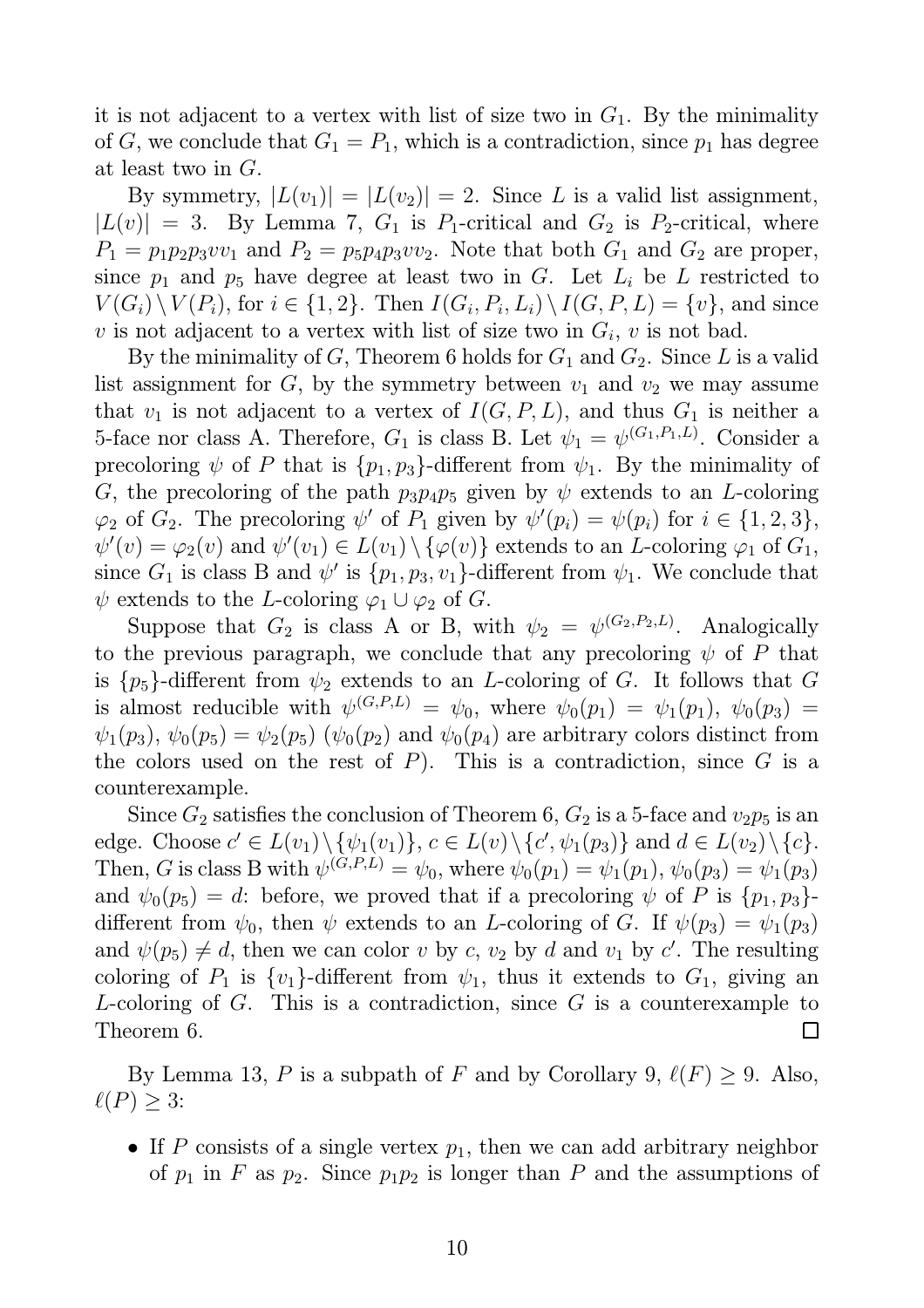Theorem 6 are satisfied, the choice of P implies that  $G = p_1p_2$ , which is a contradiction.

- If  $P = p_1p_2$  and  $p_2$  is not bad, then let  $P' = xp_1p_2$ , where x is the neighbor of  $p_1$  in F. Otherwise, let  $P' = p_1 p_2 y$ , where y is the neighbor of  $p_2$  in F. As  $p_2$  is bad with respect to P, it follows that  $|L(y)| = 2$ , and since  $L$  is a valid assignment,  $y$  is not bad with respect to  $P'$ . Therefore, the assumptions of Theorem 6 are satisfied. Again, we conclude that  $G = P'$ , which is a contradiction.
- Suppose that  $\ell(P) = 2$  and say  $p_1$  is not bad. Let  $x \neq p_2$  be the neighbor of  $p_3$  in F. If  $|L(x)| = 2$ , then let  $P' = p_1 p_2 p_3 x$ . Otherwise, by symmetry we can assume that no neighbor of  $p_1$  or  $p_3$  has list of size two. Let  $y \neq p_3$  be the neighbor of y in F. If  $|L(y)| = 2$ , then let  $P' = p_1 p_2 p_3 xy$ , otherwise let  $P' = p_1 p_2 p_3 x$ . Let L' be L restricted to  $V(G) \setminus V(P')$ .

Observe that  $I(G, P', L') \setminus I(G, P, L) \subseteq \{p_1, p_2, p_3, x\}.$  We conclude that if no vertex of  $P'$  is bad, then  $L'$  is a valid assignment. The vertices  $p_2$  and  $p_3$  are not adjacent to a vertex with list of size two, thus they are not bad. If  $|L(x)| = 2$ , then neither  $p_1$  nor x are bad with respect to L, and we conclude that neither of them is bad with respect to L'. If  $|L(x)| = 3$ , then neither  $p_1$  nor x are adjacent to a vertex with list of size two in L', thus they are not bad. Finally, if  $y \in V(P')$ , then y is not bad with respect to  $L'$ , since it is not bad with respect to  $L$ and no other vertex of  $P'$  is bad. We conclude that the assumptions of Theorem 6 are satisfied, and since  $P'$  is longer than  $P$ ,  $G$  satisfies the conclusions of Theorem 6 with respect to  $P'$ . Since the minimum degree of G is at least two, we have  $G \neq P'$ , and thus  $\ell(P') = 4$ . Note that G is not a 5-face, as  $|L(x)| = 3$  and x would have degree two. It follows that G is class A or B. Let  $\psi_0 = \psi^{(G,P',L')}$ .

For any precoloring  $\psi$  of  $P = p_1p_2p_3$ , we can choose a color  $c \in L(y) \setminus$  ${\psi_0(y)}$ , color y with c and x by a color in  $L(x)\setminus{\psi(p_3), c}$ , and extend this precoloring (which is  $\{y\}$ -different from  $\psi_0$ ) to an *L*-coloring of *G*. This shows that G cannot be a proper P-critical graph, which is a contradiction.

Let  $D = \{v \in V(G) \setminus V(P) : |L(v) = 2\} \cup \{p_1, p_k\}.$ 

**Lemma 14.** Let  $Q = q_0 \ldots q_t$  be a t-chord of F  $(t \leq 4)$  and let  $G_1, G_2 \neq Q$ *be the subgraphs of* G *such that*  $G = G_1 \cup G_2$  *and*  $G_1 \cap G_2 = Q$ *. If all vertices of* P except for  $p_1$  and  $p_k$  belong to  $V(G_1)$  and  $G_2$  does not consist of a single 5*-face, then*  $t \geq 3$  *and*  $|\{q_0, q_3\} \cap D| \leq t - 3$ *.*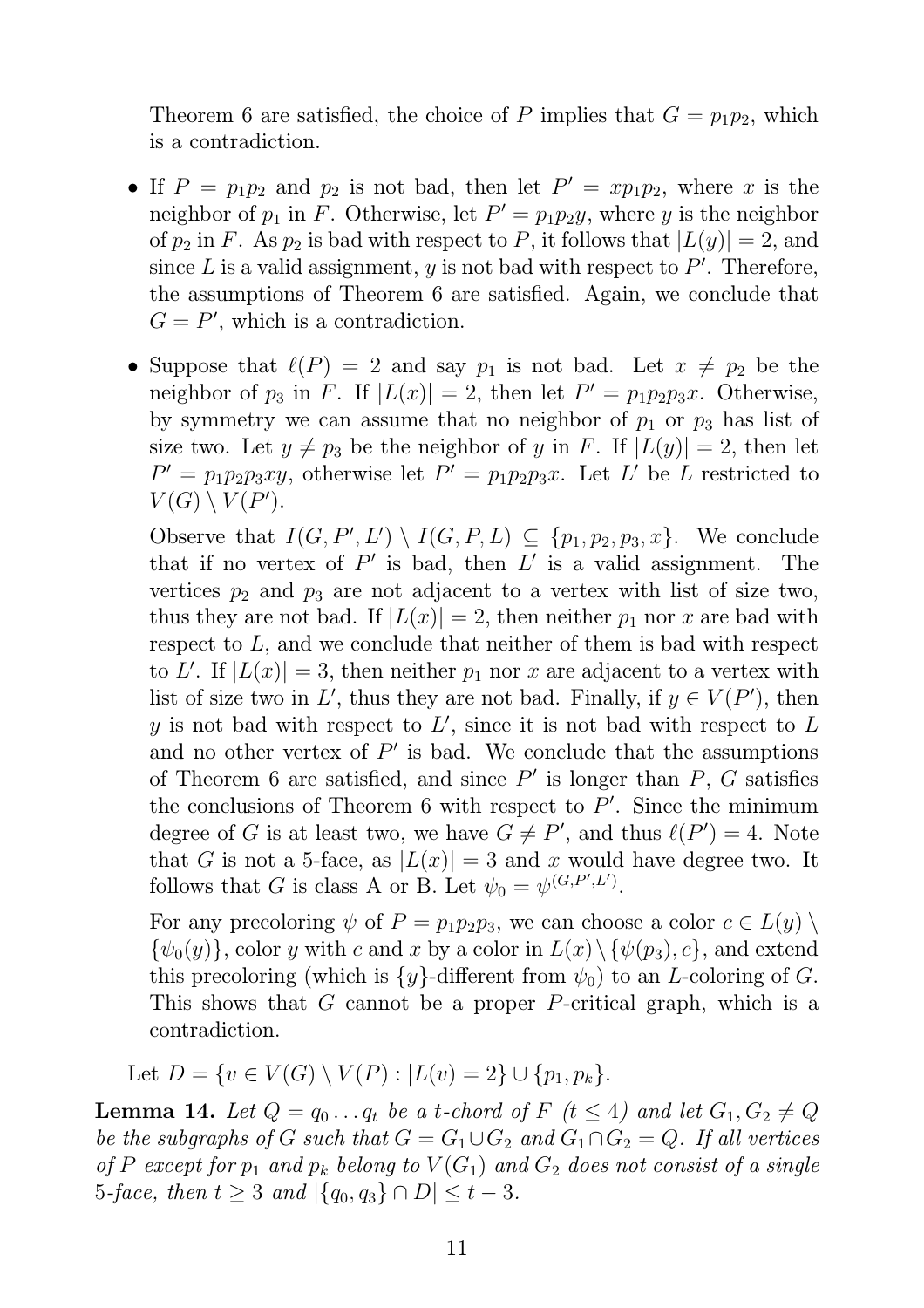*Proof.* Suppose for a contradiction that Q does not satisfy the conclusions of the lemma. By Lemma 13,  $t \geq 2$ . Let  $Q'$  be the path obtained from Q in the following way: for  $i \in \{0, t\},\$ 

- if  $q_i = p_2$ , then add  $p_1$  to  $Q'$ ,
- if  $q_i = p_{k-1}$ , then add  $p_k$  to  $Q'$ , and
- if  $q_i \notin D$  and  $q_i$  is adjacent to a vertex  $v \in V(F) \cap V(G_2)$  with  $|L(v)| =$ 2, then add  $v$  to  $Q'$ .

Let  $Q' = q_0'$  $'_{0}q'_{1}$  $q'_{\ell(Q')}$  and let  $L_2$  be L restricted to  $V(G_2) \setminus V(Q')$ . Note that  $Q' \subseteq G_2$ : otherwise say  $p_1 \in V(G_1)$  and  $p_2 = q_0$ , implying that  $p_3 \in V(G_2)$ . Since  $p_3 \in V(G_1)$  by the assumptions of the lemma, it follows that  $p_3 = q_t$ , and by (1), the cycle  $q_0q_1 \ldots q_t$  bounds a face of length  $t + 1$ . Since the girth of G is at least 5, we conclude that  $G_2$  is a 5-face, which is a contradiction.

Suppose first that  $2 \le t \le 3$  and  $|\{q_0, q_t\} \cap D| \ge t - 1$ . Subject to these assumptions, choose  $Q$  such that  $G_2$  is as small as possible. Observe that  $\ell(Q') \leq 3$ . By Lemma 13 and the minimality of  $G_2$ ,  $q'_i$  $i$  is not adjacent to a vertex with list of size two in  $L_2$ , for  $1 \leq i \leq \ell(Q')-1$ . Also, if  $x \in \{q_0'$  $_0', q'_{\ell(Q')} \}$ is adjacent to a vertex with list of size two in  $L_2$ , then  $x \in I(G, P, L)$ . It follows that  $L_2$  is a valid list assignment for  $G_2$  with respect to  $Q'$  and no vertex of  $Q'$  is bad in  $G_2$ . By Lemma 7 and the minimality of  $G$ , it follows that  $G_2 = Q'$ , which is a contradiction. We conclude that

 $|\{q_0, q_t\} \cap D| \leq t - 2$  *for any t-chord Q satisfying the assumptions of Lemma 14.*

(2)

Let us now consider a *t*-chord  $Q$  violating the conclusions of Lemma 14 (i.e.,  $|\{q_0, q_t\} \cap D| \ge t - 2$ ), such that  $G_2$  is as large as possible. Note that  $\ell(Q') \leq 4$ . By (2) and Lemma 13, if a vertex  $x \in V(Q')$  is adjacent to a vertex with list of size two in  $L_2$ , then  $x \in \{q_0$  $\{q'_{\ell(Q')}\}\cap I(G, P, L)$ . We conclude that  $L_2$  is a valid list assignment for  $G_2$  and that no vertex of  $Q'$ is bad in  $G_2$ . Lemma 7 implies that  $G_2$  is a proper  $Q'$ -critical graph. By the minimality of G,  $\ell(Q') = 4$  and G<sub>2</sub> is class A or B. Let  $\psi_2 = \psi^{(\tilde{G}_2, \tilde{Q}', L_2)}$ . Note that  $q'_2$  $q'_2 \not\in V(F)$  and  $q'_0$  $q'_0, q'_4 \in D.$ 

If  $G_2$  is class A, then let G' consist of  $G_1$  together with two new vertices x and y and a path  $q'_1xyq'_3$ , with the list assignment L' given by  $L'(v) = L(v)$ for  $v \in V(G_1) \setminus V(P)$ ,  $L'(x) = \{ \psi_2(q_1') \}$  $I'_1$ , c} and  $L'(y) = \{ \psi_2(q'_3) \}$  $s_3'$ , c}, where c is an arbitrary color distinct from  $\psi_2(q_2)$  $\psi_2(q_4')$  and  $\psi_2(q_4')$  $\binom{1}{4}$ . If  $G_2$  is class B, then let  $G' = G_1, L'(v) = L(v)$  for  $v \in V(G_1) \setminus \{q_2'$  $L'(q_2')$  and  $L'(q_2')$  $L_2'$ ) =  $L(q_2')$  $_2^{\prime})\setminus\{\psi_2(q_2^{\prime}% )\}_{\leftarrow}\subset\mathcal{C}(\mathcal{U})\backslash\{ \mathcal{U}^{\prime\prime}\}_{\leftarrow}$  $'_{2})\}.$ Consider any precoloring  $\psi$  of P whose restriction to  $P \cap G'$  extends to an L'-coloring  $\varphi$  of G', and let  $\varphi'$  be the restriction of  $\psi \cup \varphi$  to  $V(Q')$ . If  $G_2$  is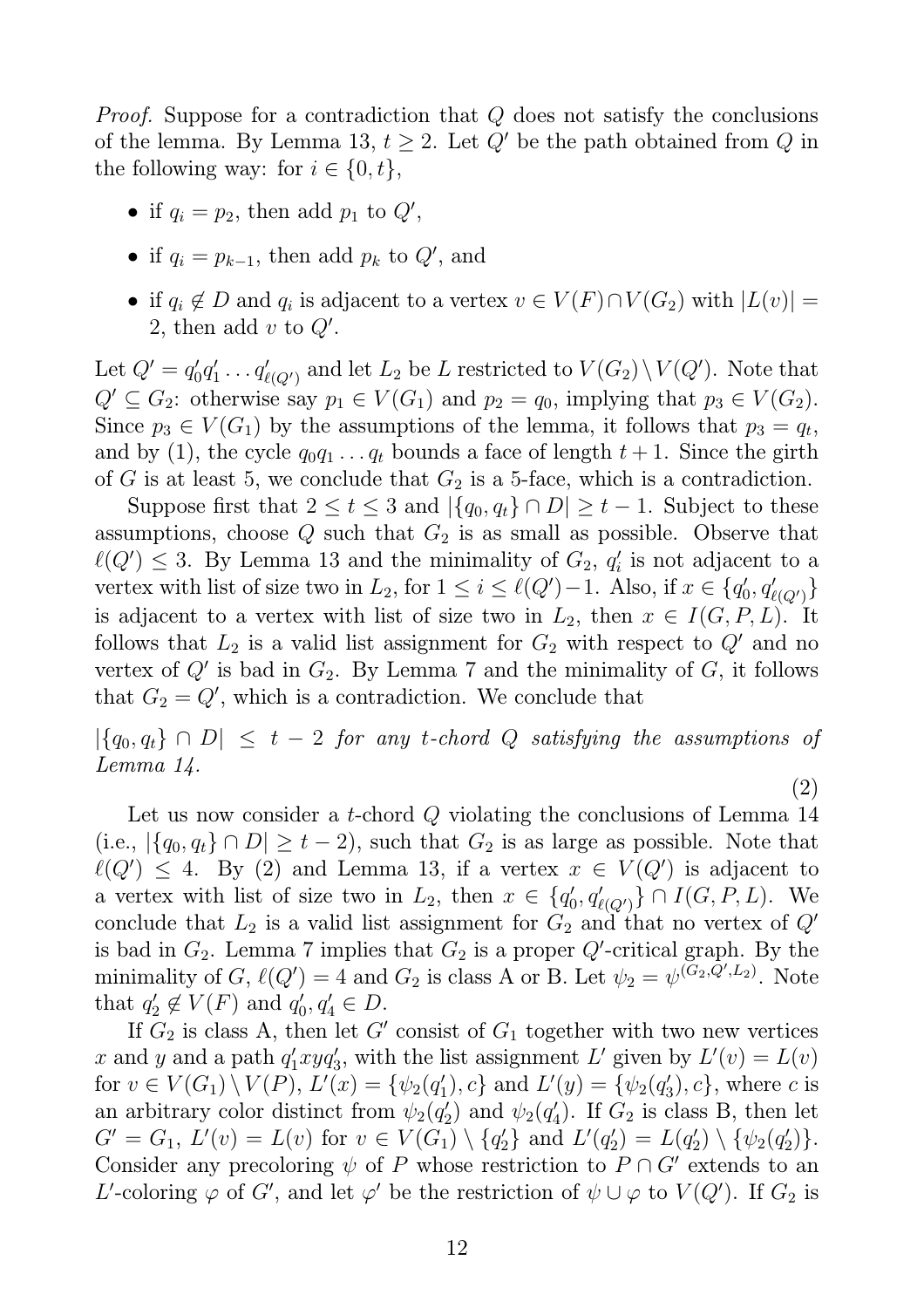class A, then  $\varphi'$  is  $\{q'_1\}$  $\langle 1, q'_3 \rangle$ -different from  $\psi_2$ , and if  $G_2$  is class B, then  $\varphi'$  is  ${q'_2}$  $\mathcal{L}_2$ }-different from  $\psi_2$ , thus  $\varphi'$  extends to an  $L_2$ -coloring of  $G_2$ . Together with  $\varphi$ , this gives an *L*-coloring of G extending  $\psi$ . Since at least one precoloring of P does not extend to an L-coloring of  $G$ , we conclude that there exists a precoloring of  $P \cap G'$  that does not extend to an L'-coloring of  $G'$ .

Let  $G''$  be a  $(P \cap G')$ -skeleton of  $G'$ . Suppose now that

### $L'$  *is a valid list assignment and no vertex of*  $P \cap G''$  *is bad.*

In order to apply Theorem 6, we need to show that  $G''$  is smaller than  $G$ , i.e., that  $|V(G'')| + |E(G'')| \leq |V(G_1)| + |E(G_1)| + 5 < |V(G)| + |E(G)|$ . This is obvious if  $|V(G_2) \setminus V(Q)| \geq 3$ . Since  $G_2$  is not a 5-face, we have  $|V(G_2) \setminus V(Q)| \geq 1$  and  $t \geq 5 - |V(G_2) \setminus V(Q)|$ . If  $|V(G_2) \setminus V(Q)| = 1$ , then  $t = 4$ ,  $q_0, q_4 \in D$  and the vertex  $w \in V(G_2) \setminus V(Q)$  has degree two. It follows that  $|L(w)| = 2$ , and the path  $q_0wq_4$  contradicts the assumptions of Theorem 6. Similarly, we exclude the case that  $|V(G_2) \setminus V(Q)| = 2$ .

(3)

Note that  $G''$  does not consist of a single 5-face, since  $F$  does not have chords. Also, since not all precolorings of  $P \cap G'$  extend to an L'-colorings of  $G'$ ,  $G'' \neq P \cap G'$ . By Theorem 6 applied to to  $G''$  with the path  $P \cap G'$ and the list assignment L', we have  $\ell(P) = 4$ ,  $P \subseteq G'$  and  $G''$  is class A or B. Let  $\psi_1 = \psi^{(G'', P, L')}$ .

If G'' is class A, then any precoloring of P that is  $\{p_1, p_2, p_4, p_5\}$ -different from  $\psi_1$  extends to an L'-coloring of G'', and thus it also extends to an L'coloring of  $G'$  and an *L*-coloring of G. Also,  $p_1$  is adjacent to a vertex w such that  $|L'(w)| = 2$  in G''. Note that  $p_1 \notin \{q'_1\}$  $\langle 1, q'_3 \rangle$  and by  $(2), p_1$  is not adjacent to  $q_2'$  $Z_2'$ , thus  $w \in V(G)$  and  $|L(w)| = 2$ . By symmetry,  $p_k$  has a neighbor with list of size two in G. Therefore, G is class A. Similarly, if  $G''$  is class B, then G is class B. This is a contradiction, and hence the assumption  $(3)$  is false.

Let us now distinguish the two cases regarding whether  $G_2$  is class A or B with respect to the path  $Q'$  and the list assignment  $L_2$ :

•  $G_2$  *is class A.* Let z be the neighbor of  $q_0$  $C_0'$  in  $G_2$  with  $|L(z)| = 2$ .

Let us recall that in this case the list assignment  $L'$  matches  $L$  on  $V(G'') \setminus V(P)$  and G' contains two additional vertices x and y with lists of size two. Since (3) is false, we may assume by symmetry that either  $q_1' \in I(G'', G' \cap P, L')$  or  $|L'(q_1')|$  $|q_1'| = 3$  and G'' contains a path  $q_1'uv$ with  $|L'(u)| = 2$  and  $v \in (I(G'', G' \cap P, L') \setminus \{x, y\}) \subseteq I(G, P, L)$ .

By the choice of  $Q'$ , either  $q'_1 \in V(P)$  or  $|L(q'_1)$  $|1/2|$  = 3. Suppose first that  $q'_1$  $y'_1 \notin V(P)$ . If  $q'_1 \in V(F)$ , then  $|L(q'_0)|$  $\vert 0\rangle\vert = 2$  by the construction of  $Q'$ , and the path  $zq'_0q'_1uv$  contradicts the assumption that L is a valid list assignment. If  $q_1'$  $y'_1 \notin V(F)$ , then by (2)  $uq'_1q'_0$  $'_{0}$  is not a 2-chord of F, and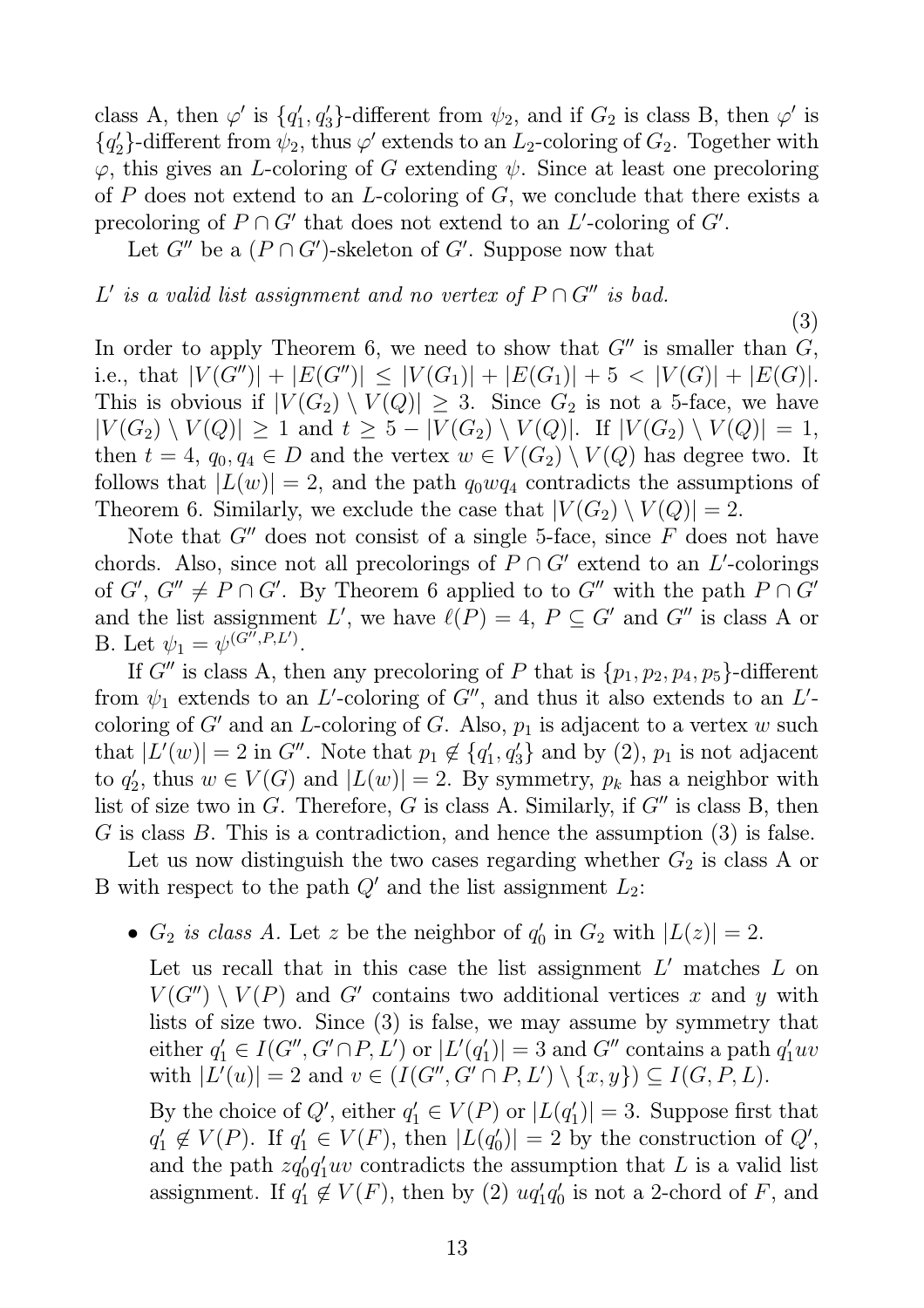thus  $u = q_0'$  $\eta'$ . In this case, the path zuv contradicts the assumption that L is a valid list assignment.

We conclude that  $q'_1 \in V(P)$ . By symmetry and the construction of  $Q'$ , we may assume that  $q'_1 = p_2$  and  $q'_0 = p_1$ . Note that  $q'_3$  $'_3 \notin V(P)$ , as the girth of G is at least five and  $q'_3 \neq p_5$ . It follows that L' is a valid list assignment for G'' with respect to the path  $P' = xp_2 \dots p_k$  and no vertex of this path is bad.

By the minimality of G, this implies that  $\ell(P') = \ell(P) = 4$  and G'' is class A or B with respect to P', with  $\psi_0 = \psi^{(G^{\gamma}, P^{\gamma}, L^{\gamma})}$ . If G'' is class A with respect to  $P'$ , then  $p_5$  is adjacent to a vertex w with  $|L(w)| = |L'(w)| = 2$ . Furthermore,  $p_1 = q_0'$  $\zeta_0$  is adjacent to z, which has  $|L(z)| = 2$ . Let  $\psi^{(G,P,L)}$  be a coloring that matches  $\psi_0$  on  $p_2p_3p_4p_5$  and satisfies  $\psi_2(p_1) \in {\{\psi^{(G, P, L)}(p_1), \psi^{(G, P, L)}(p_2)\}}$ . Consider a precoloring  $\psi$ of P. If  $\psi$  is  $\{p_2, p_4, p_5\}$ -different from  $\psi^{(G,P,L)}$ , then  $\psi$  is  $\{p_2, p_4, p_5\}$ different from  $\psi_0$ ; choose a color of x in  $L'(x) \setminus \psi(p_2)$  and extend the resulting precoloring of  $P'$  to an  $L'$ -coloring of  $G''$ . This implies that  $\psi$  extends to an *L*-coloring of *G*. If  $\psi$  is not  $\{p_2, p_4, p_5\}$ -different from  $\psi^{(G,P,L)}$ , but it is  $\{p_1\}$ -different, then  $\psi(p_1) \neq \psi_2(p_1)$ . In this case, by Theorem 6 applied to a  $p_2p_3p_4p_5$ -skeleton of  $G_1$  with list assignment L, we conclude that  $\psi$  extends to an L-coloring  $\varphi$  of  $G_1$ , and since  $\varphi \cup \psi$ is  ${p_1}$ -different from  $p_2$  on  $Q'$ ,  $\varphi$  extends to  $L_2$ -coloring of  $G_2$ , giving an L-coloring of G. We conclude that G is class A. Analogically, if  $G''$ is class B with respect to  $P'$ , then G is class B. This is a contradiction.

•  $G_2$  *is class B*. The vertex  $q'_2$  does not have any neighbor in D by (2). Since (3) is false,  $q'_2$  has a neighbor  $p \in V(P) \setminus \{p_1, p_k\}$ . As girth of G is at least five,  $q_2'$  $\frac{1}{2}$  is adjacent to exactly one vertex of P. Since (3) is false,  $G_2$  contains a  $q'_2uv$  with  $|L(u)| = 3$  and  $|L(v)| = 2$ . Since  $G_2$  was chosen to be as large as possible, we may assume that  $u = q_3$  $_3'$ , and if  $q'_4 \in V(G_1)$ , then  $v = q'_4$ ,<br>4.

If  $\ell(P) = 4$  and  $q'_2$  $y_2'$  is adjacent to  $p_3$ , then consider precoloring  $\psi$  of P that does not extend to an L-coloring of G. Choose a color for  $q_2'$ 2 from  $L'(q_2')$  $\{ \psi(p_3) \}.$  Let  $H_1, H_2 \neq q_2'$  $Z_2'p_3$  be the subgraphs of  $G_1 \cup P_3$ such that  $G_1 \cup P = H_1 \cup H_2$ ,  $q'_2 p_3 = H_1 \cap H_2$  and  $p_1 \in V(H_1)$ . By the minimality of G, Theorem 6 implies that the precoloring of  $p_1p_2p_3q'_2$ 2 extends to an L-coloring of  $H_1$  and the precoloring of  $p_5p_4p_3q'_2$  $y_2$  extends to an L-coloring of  $H_2$ , giving an L'-coloring of  $G'$ . This implies that  $\psi$  extends to an *L*-coloring of *G*, which is a contradiction.

We conclude that  $p \in \{p_2, p_{k-1}\},$  and by symmetry, we may assume that  $p = p_2$ . The maximality of  $G_2$  implies that  $q'_2 = p_2$  and  $q'_1 =$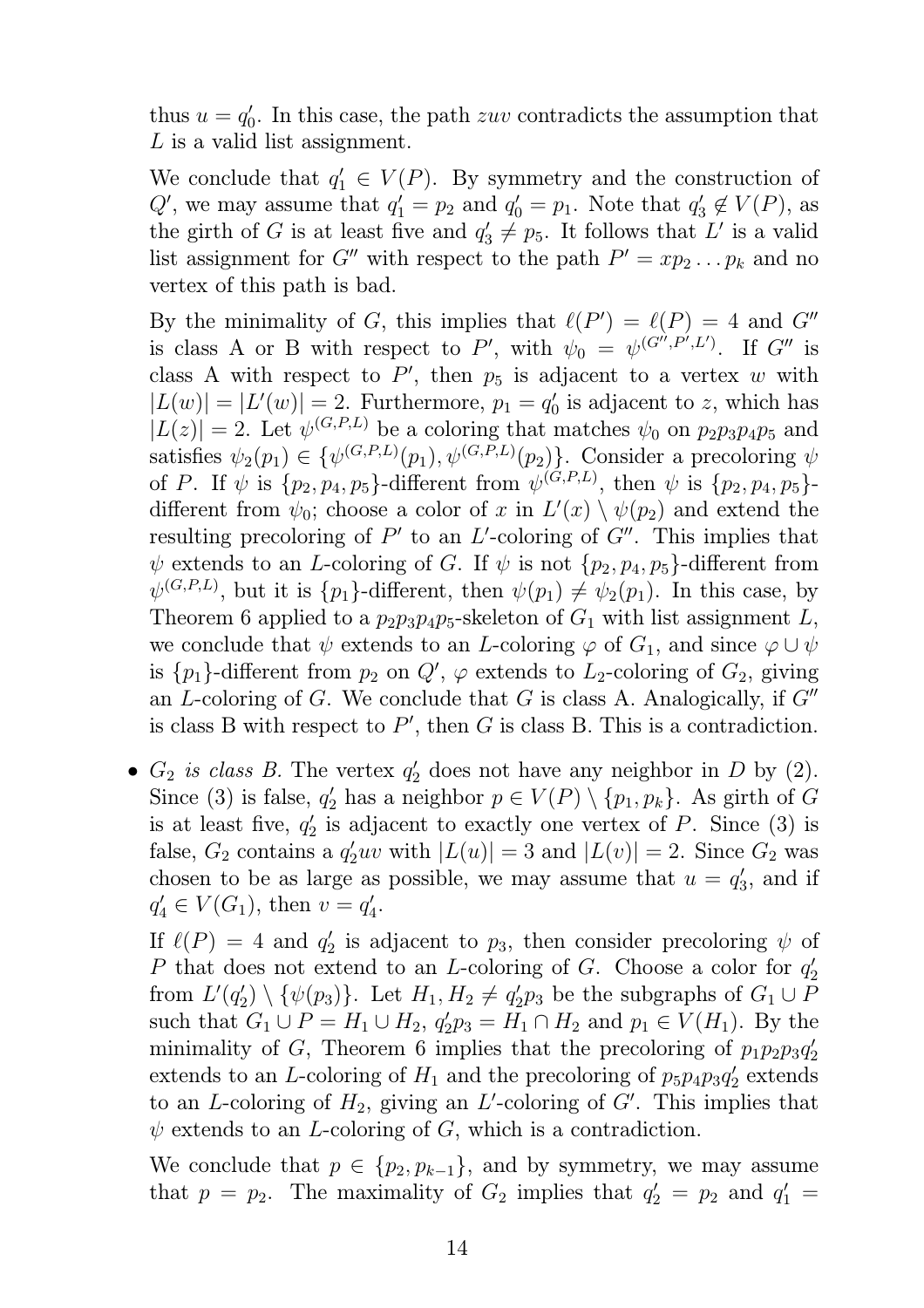$p_1$ . Note that  $L'$  is a valid list assignment with respect to the path  $P' = q_3'$  $y_3' p_2 \ldots p_k$ , and no vertex of this path is bad. By the minimality of G,  $\ell(P') = \ell(P) = 4$  and G'' is class A or B with respect to the path  $P'$ . Since  $q'_2$  $y_2'$  is not adjacent to a vertex with list of size two, we conclude that  $G''$  is class B. It follows that G is class B, with with  $\psi^{(G,P,L)}$  matching  $\psi^{(G'',P',L')}$  on  $p_3$  and  $p_5$  and  $\psi^{(G,P,L)}(p_1) = \psi_2(p_1)$ . This is a contradiction.

Let  $P' = p_1 \dots p_k v_1 v_2 v_3 v_4 v_5$  be a subpath of F. As we observed before,  $\ell(F) \geq 9$ . Suppose that  $k = 5$  and  $\ell(F) = 9$ , i.e.,  $v_5 = p_1$ . By Corollary 9, G contains exactly one vertex  $v \notin V(F)$ . As  $p_1$  and  $p_5$  are not bad, v must be adjacent to  $p_3$ ,  $v_1$  and  $v_4$ ,  $|L(v_1)| = |L(v_4)| = 3$  and  $|L(v_2)| = |L(v_3)| = 2$ , i.e.,  $G$  is the class B graph depicted in Figure 3 (L may differ from the list assignment shown in the figure). Therefore, we may assume that all the vertices of  $P'$  are distinct.

**Lemma 15.** *Exactly one of*  $|L(v_1)| = 2$  *and*  $|L(v_2)| = 2$  *is satisfied. Furthermore, if* ψ *is a precoloring of* P *that cannot be extended to an* L*-coloring of* G, then  $\psi(p_k) \in L(v_1)$ .

*Proof.* Since  $p_k$  is not bad, it cannot be the case that  $|L(v_1)| = |L(v_2)| = 2$ . Let  $\psi$  be a precoloring of P that does not extend to an L-coloring of G. Suppose that  $|L(v_1)| = |L(v_2)| = 3$  or  $\psi(p_k) \notin L(v_1)$ . Let N' be the set of neighbors of  $p_k$  in G. Let  $N = N' \setminus \{p_{k-1}, v_1\}$  if  $\psi(p_k) \notin L(v_1)$  and  $N = N' \setminus \{p_{k-1}\}\$  otherwise. Let L' be the list assignment obtained from L by removing  $\psi(p_k)$  from the lists of all vertices in N. The vertices of N form an independent set in G. By Lemma 14 and the assumption that  $|L(v_2)| = 3$ , if w is a neighbor of a vertex of N and  $w \notin V(P)$ , then  $|L(w)| = 3$ . Similarly, if  $w \in V(P)$ , then  $w \notin \{p_1, p_2\}$ , and since the girth of G is at least 5,  $w \notin \{p_3, \ldots, p_{k-1}\}.$  Therefore, L' is a valid list assignment for  $G - p_k$  with respect to the path  $P - p_k$  and no vertex of  $P - p_k$  is bad. By the minimality of G, we can apply Theorem 6 to a  $(P - p_k)$ -skeleton of  $G - p_k$ , and conclude that  $\psi$  can be extended to an L'-coloring of  $G - p_k$ . Therefore,  $\psi$  extends to an L-coloring of G, which is a contradiction.  $\Box$ 

Let us define a set  $X$  of vertices of  $G$ , depending on the sizes of the lists of vertices  $v_1, \ldots, v_5$  (we exclude the cases forbidden by Lemma 15 and the assumption that  $p_k$  is not bad). See Figure 4 for an illustration.

• If  $|L(v_1)| = 2$ , then  $|L(v_2)| = 3$ . If  $|L(v_3)| = 3$ , then let  $X = \{v_1\}$ .

 $\Box$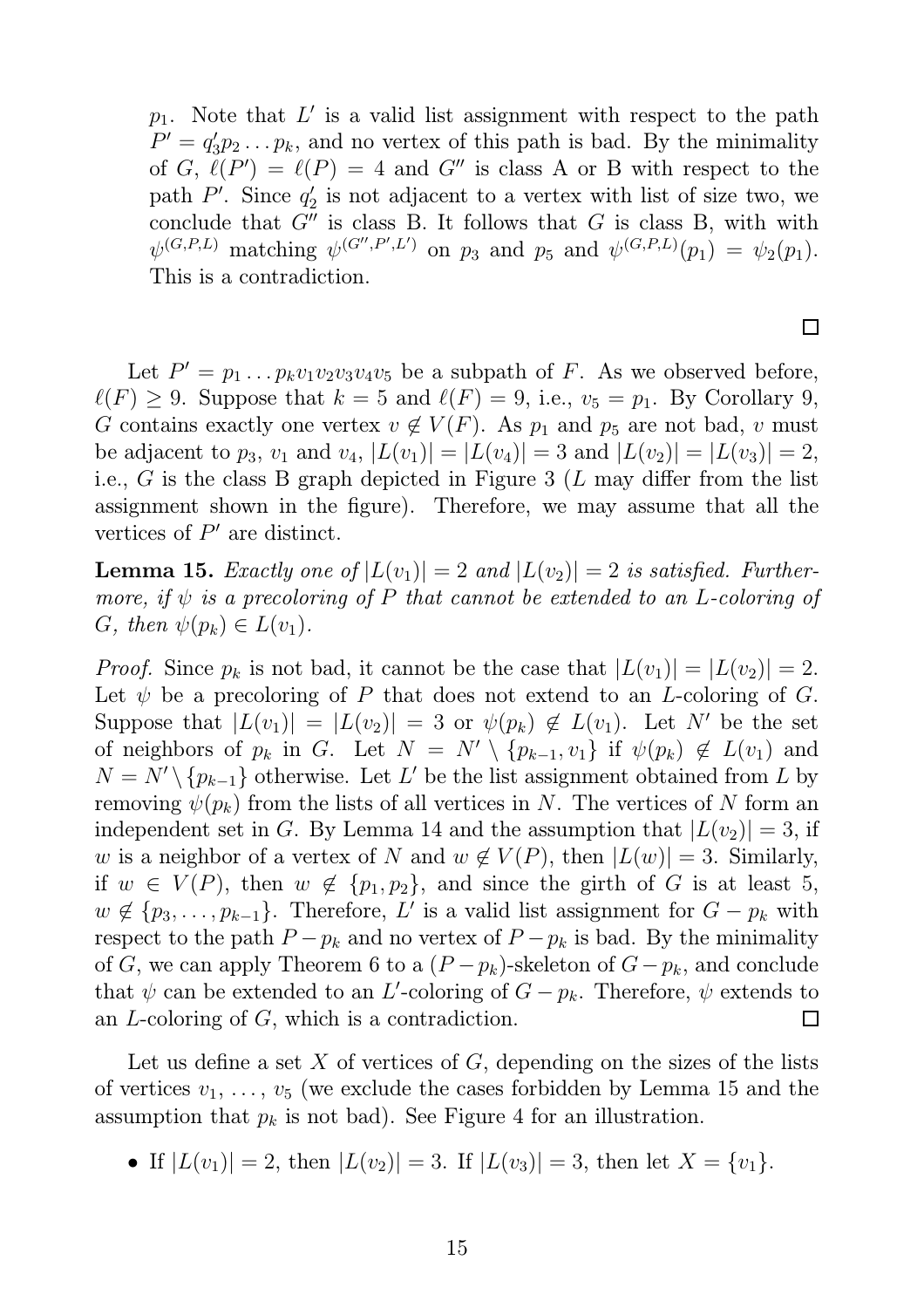

Figure 4: The definition of the set  $X$ . Squares denote vertices with list of size two.

- If  $|L(v_1)| = |L(v_3)| = 2$  and  $|L(v_2)| = 3$ , then  $|L(v_4)| = 3$ . If  $|L(v_5)| =$ 3, then let  $X = \{v_1, v_2, v_3\}$ , otherwise let  $X = \{v_1, v_2, v_3, v_4\}.$
- If  $|L(v_1)| = 3$ , then  $|L(v_2)| = 2$ . If  $|L(v_3)| = |L(v_4)| = 3$ , then let  $X = \{v_1, v_2\}.$
- If  $|L(v_1)| = |L(v_3)| = 3$  and  $|L(v_2)| = |L(v_4)| = 2$ , then let  $X =$  $\{v_1, v_2, v_3\}.$
- If  $|L(v_1)| = 3$  and  $|L(v_2)| = |L(v_3)| = 2$ , then  $|L(v_4)| = 3$ . If  $|L(v_5)| =$ 3, then let  $X = \{v_1, v_2, v_3\}$ , otherwise let  $X = \{v_1, v_2, v_3, v_4\}.$

Let  $m = |X|$ . Let us fix a precoloring  $\psi$  of P that does not extend to an L-coloring of G. Observe that there exists an L-coloring  $\varphi = \varphi_{\psi}$  of the path induced by X such that

- $\bullet \varphi(v_1) \neq \psi(p_k)$ , and
- if  $|L(v_{m+1})| = 2$ , then  $\varphi(v_m) \notin L(v_{m+1})$ .

Furthermore, if  $|L(v_{m+1})| = 3$ , then  $v_m$  is the only neighbor of  $v_{m+1}$  that belongs to  $I(G, P, L)$ .

Let  $X' = X \cup \{v \in \{v_{m+1}, p_k\} : \deg_G(v) = 2\}$  and  $G' = G - X'$ . Let N' be the set of neighbors of the vertices of X in  $V(G) \setminus (X' \cup \{p_k\})$ . Let  $N = N'$  if  $|L(v_{m+1})| = 3$  and  $N = N' \setminus \{v_{m+1}\}\$ if  $|L(v_{m+1})| = 3$ .

Let  $L'$  be the assignment of lists to vertices of  $G'$  obtained from  $L$  by removing the colors of vertices of X given by  $\varphi$  from the lists of their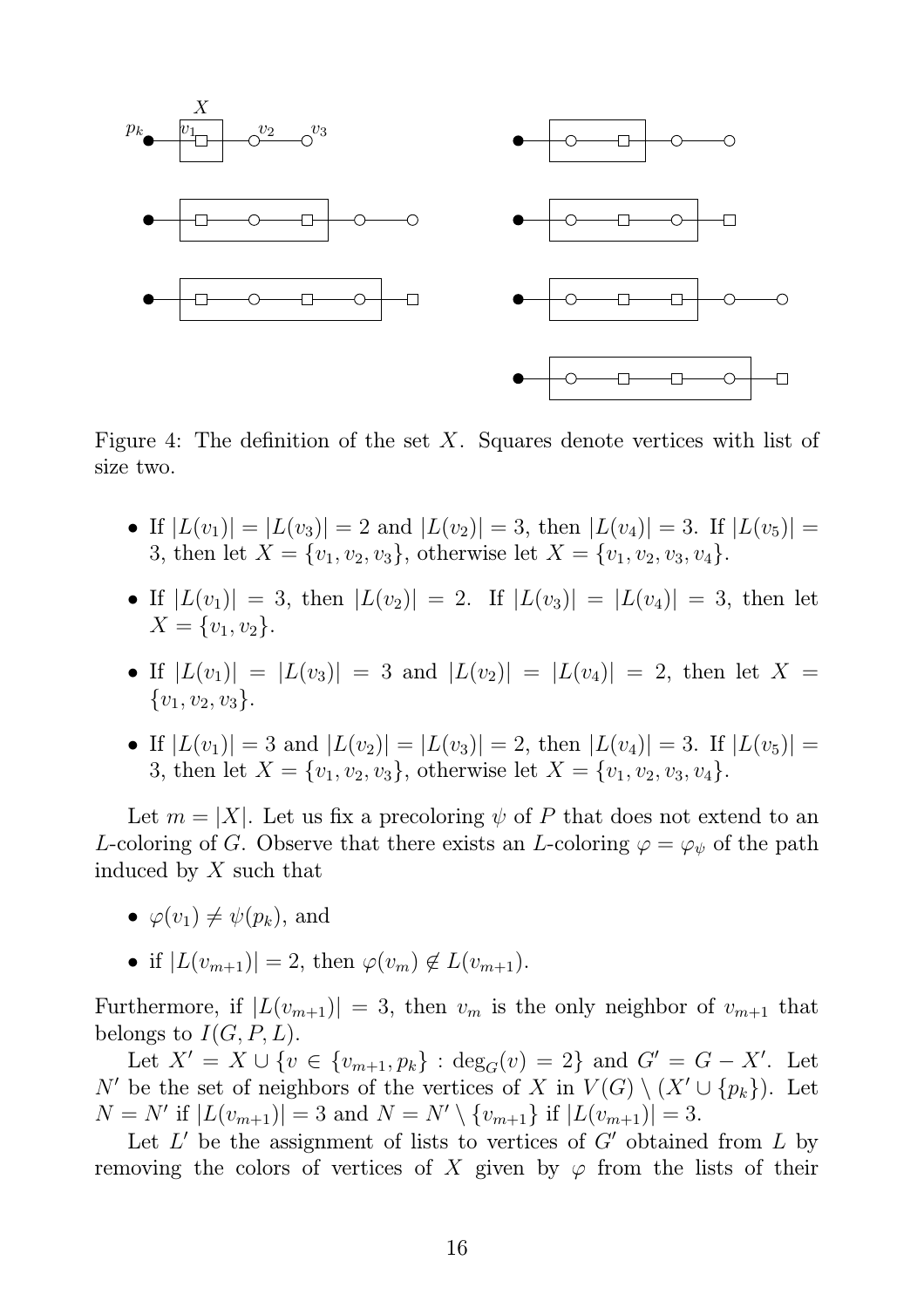

Figure 5: The obstructions.

neighbors, i.e., from the lists of vertices in  $N$  (or, more precisely,  $N'$ ; however, when  $N \neq N'$ , then  $N' \setminus N = \{v_{m+1}\}\$ , the only neighbor of  $v_{m+1}$ in X is  $v_m$  and  $\varphi(v_m) \notin L(v_{m+1})$ . Additionally, if  $p_k \notin X'$ , then we set  $L'(p_k) = \{\psi(p_{k-1}), \psi(p_k)\},\$ and if  $\ell(P) = 4$ , then  $L'(p_1) = \{\psi(p_1), \psi(p_2)\}.$ Let  $P' = p_2 p_3 p_4$  if  $\ell(P) = 4$  and  $P' = p_1 p_2 p_3$  if  $\ell(P) = 3$ . Since  $\psi$  does not extend to an L-coloring of G, we conclude that  $\psi$  (restricted to the path  $P'$ ) does not extend to an L'-coloring of G', either. Let us remark that  $\ell(P') = 2$ , thus the vertices of P' do not belong to  $I(G', P', L')$ , and we only need to show that the list assignment is valid and  $p_{k-1}$  is not bad in order to be able to apply Theorem 6.

First, assume that G does not contain the following configurations, see Figure 5 for an illustration:

- **Obstruction A.** A path  $p_{k-1}xy$  with  $x, y \in N$ .
- **Obstruction B.** A path  $vxv_{m+1}$ , where  $v \in X$  and  $x \in N$ .
- **Obstruction C.** A path xyz with x adjacent to  $p_k$ , y to  $v_2$  and z to  $v_4$ , in case that  $v_4 \in X$ .

**Obstruction D.** A vertex in N with two neighbors in X.

By the absence of Obstruction D and Lemma 13,  $L'$  assigns a list of at least two colors to all vertices of  $V(G') \setminus V(P')$ . Since the girth of G is at least 5 and  $|X| \leq 4$ , the induced subgraph  $G[N]$  contains at most one edge. By Lemma 13, if  $p_k \in V(G')$ , then  $p_k$  is not adjacent to any vertex v with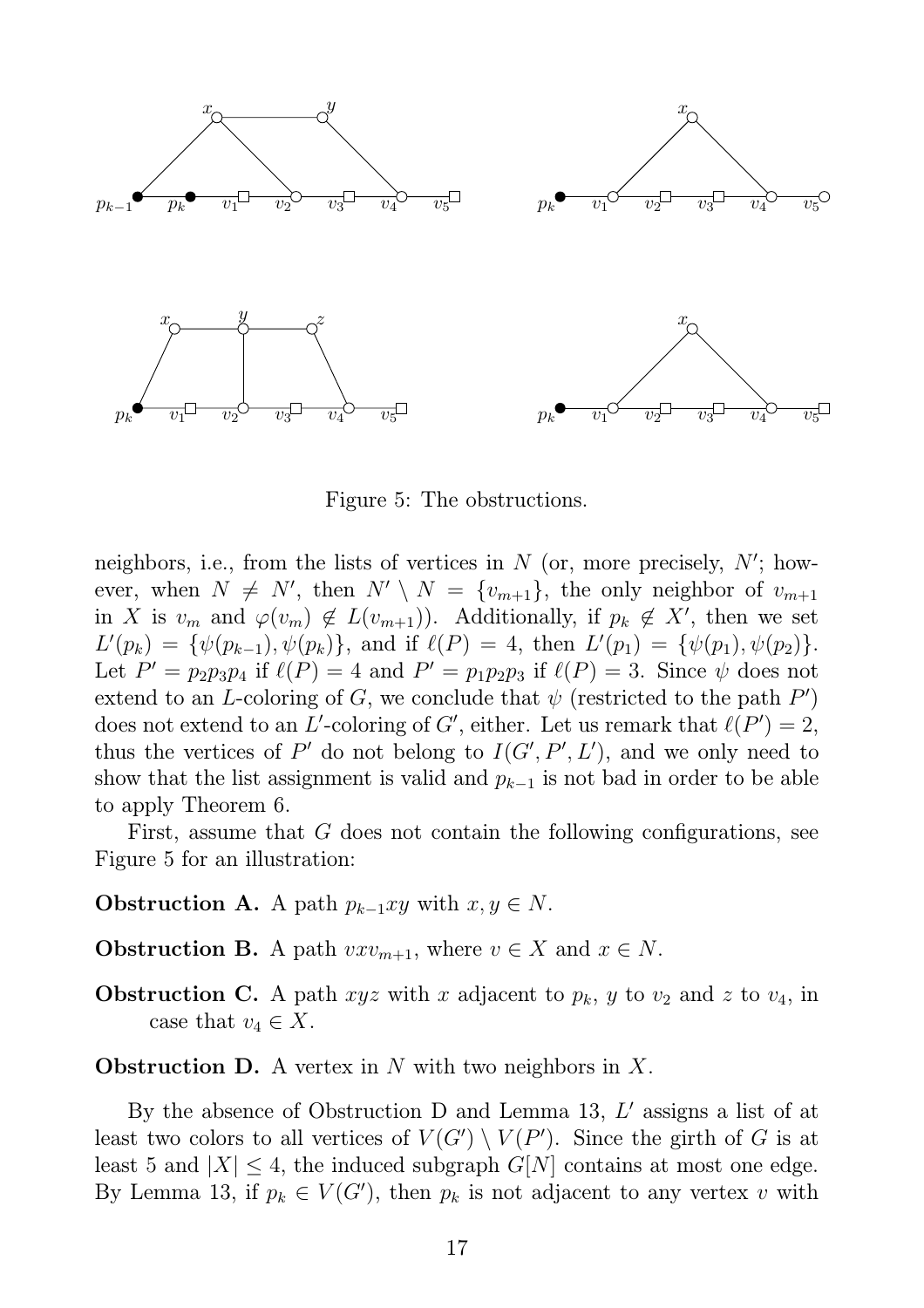$|L(v)| = 2$ . By Lemma 14, no vertex of N is adjacent to a vertex with list of size two in G or to  $p_1$  or  $p_k$  (for  $v_{m+1}$  in case that  $|L(v_{m+1})| = 3$ , the choice of X implies that  $m \leq 3$  and  $v_{m+2} \notin I(G, P, L)$ . Therefore, G' does not contain a path  $u_1 u_2 u_3$  with  $|L'(u_1)| = |L'(u_2)| = |L'(u_3)| = 2$ .

Suppose now that two vertices  $x, y \in N$  are adjacent and there exists a path  $xyzuw \subseteq G'$  with  $|L(z)| = 3$  and one of the following holds:

- $|L(u)| = |L(w)| = 2$ , or
- $\ell(P) = 4$ ,  $u = p_1$  and  $|L(w)| = 2$ , or
- $\ell(P) = 4$ ,  $w = p_1$  and  $|L(u)| = 2$ .

Note that  $x, y \neq v_{m+1}$  by the absence of Obstruction B. Let  $v_i \in X$  be the neighbor of x and  $v_j \in X$  the neighbor of y. If  $z \in V(F)$ , then let  $Q = v_jyz$ , otherwise let  $Q = v_jyzu$ . Note that Q is a 2- or 3-chord. Let  $G_1, G_2 \neq Q$  be the subgraphs of G such that  $G = G_1 \cup G_2$ ,  $Q = G_1 \cap G_2$  and  $P \subseteq G_1$ . Using Lemma 14, we conclude that  $G_2$  consists of a single 5-face and  $|L(v_i)| = 3$ . It follows that  $i < j$ . Furthermore, consider the vertices  $v_{j+1}$  and  $v_{j+2}$  following  $v_j$  in the boundary of F. If  $z \in V(F)$ , then both  $v_{i+1}$  and  $v_{i+2}$  have degree two. If  $z \notin V(F)$ , then  $v_{i+1}$  has degree two and  $u = v_{j+2}$ . It follows that  $|L(v_{j+1})| = 2$  and either  $|L(v_{j+2})| = 2$  or  $v_{j+2} = p_1$ , and since L is a valid list assignment,  $u = v_{i+2}$  and  $w = v_{i+1}$ . Observe that  $w \neq p_1$ . The cycle  $C = v_i v_{i+1} \dots v_j y_x$  has length at most 6, hence C bounds a face by (1). All vertices  $v_t$  with  $i < t < j$  have degree two, and thus  $|L(v_t)| = 2$ . As G has girth at least 5,  $i \leq j - 2$ , hence  $|L(v_{j-1})| = 2$ . Since L is a valid list assignment and  $|L(v_{j+1})| = 2$  and  $v_{j+2} \in D$ , we have  $i = j - 2$  and  $|L(v_i)| = |L(v_j)| = 3$ . Examination of the possible choices of X shows that these conditions may only be satisfied if  $j = m$ . However, in that case  $w = v_{m+1}$  has degree two in G, and hence  $w \in X'$ , contradicting the assumption that  $w \in V(G')$ .

Suppose now that G' contains a path  $u_1u_2u_3u_4u_5$  with  $|L'(u_1)| = |L'(u_2)| =$  $|L'(u_4)| = |L'(u_5)| = 2$  and  $|L'(u_3)| = 3$ . Since L is a valid list assignment and  $p_k$  has no neighbor with list of size two in  $G'$ , we may assume that  $u_1, u_2 \in N$  and  $u_4, u_5 \notin N$ . However, this contradicts the previous paragraph. We conclude that  $L'$  is a valid list assignment for  $G'$  with respect to the path  $P'$ .

Let us now consider a path  $p_{k-1}u_2u_3$  with  $|L'(u_2)| = |L'(u_3)| = 2$ . Note that  $u_2, u_3 \neq p_k$ . By Lemmas 13 and 14, we have  $u_2, u_3 \neq p_1$  and  $|L(u_2)| =$  $|L(u_3)| = 3$ , and thus  $u_2, u_3 \in N$ . This is not possible, as G does not contain Obstruction A. Finally, consider a path  $p_{k-1}u_2u_3u_4u_5$  with  $|L'(u_2)| =$  $|L'(u_4)| = |L'(u_5)| = 2$  and  $|L'(u_3)| = 3$ . By Lemma 13, we have either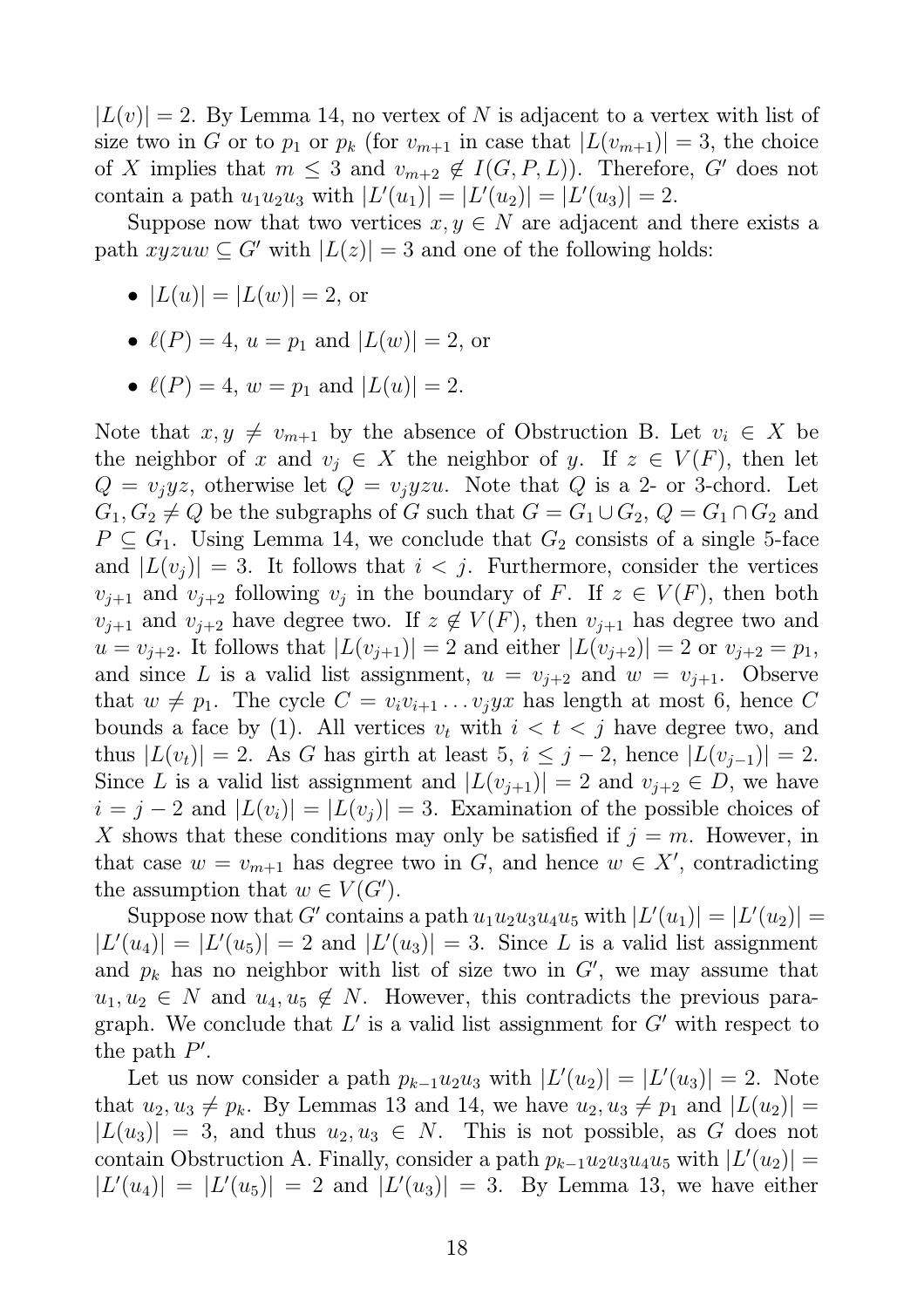$u_2 = p_k$  or  $u_2 \in N$ . In the former case, Lemmas 13 and 14 imply  $u_4, u_5 \in N$ , which is a contradiction, since G does not contain Obstruction C. It follows that  $u_2 \in N$ , and by Lemma 13,  $u_2 \neq v_{m+1}$ . Let  $v_i$  be the neighbor of  $u_2$ in X. The 2-chord  $p_{k-1}u_2v_i$  bounds a 5-face by Lemma 14, hence  $i = 2$ ,  $|L(v_1)| = 2$  and  $|L(v_2)| = 3$ . Since  $|X| \leq 4$  and G has girth 5,  $u_4$  and  $u_5$ cannot both belong to  $N$ . Since no vertex of  $N$  is adjacent to a vertex with list of size two not belonging to N, it follows that  $u_4, u_5 \notin N$ , and thus  $u_4 = p_1$  or  $|L(u_4)| = 2$ . If  $u_3 \in V(F)$ , then let  $Q = p_{k-1}u_2u_3$ , otherwise let  $Q = p_{k-1}u_2u_3u_4$ . Lemma 14 applied to Q implies that Q together with a path in the boundary of  $F$  bounds a 5-face. However, this contradicts the existence of the edge  $u_2v_2$ . We conclude that  $p_{k-1}$  is not bad.

Let us summarize the results of the previous few paragraphs:

- If  $G$  does not contain Obstruction D, then  $L'$  assigns each vertex of  $V(G') \setminus V(P')$  at least two colors.
- If additionally  $G$  does not contain Obstruction B, then  $L'$  is a valid list assignment.
- If additionally G does not contain Obstructions A and C, then  $p_{k-1}$  is not bad.

By the minimality of  $G, \psi$  can be extended to an L'-coloring of  $G'$ . This is a contradiction, and thus G contains at least one of the obstructions. Note that the obstructions are mutually exclusive, hence G contains exactly one of them. Furthermore, if  $G$  does not contain Obstructions B and D (so that  $L'$ ) is a valid list assignment), then both  $p_{k-1}$  and  $p_{k-3}$  are bad. Let us consider each obstruction separately:

**Obstruction A.** Let us recall that this obstruction consists of *a path*  $p_{k-1}xy$ *with*  $x, y \in N$ . By Lemma 14, x is adjacent to  $v_2$ ,  $|L(v_1)| = 2$  and  $|L(v_2)| = 3$ . It follows that  $m = 4$  and y is adjacent to  $v_4$ . As  $v_2v_3v_4yx$ is a 5-face,  $|L(v_3)| = 2$ . As  $p_k$  is not bad in G,  $|L(v_4)| = 3$ . Since  $v_4 \in X$ ,  $|L(v_5)| = 2$ . Therefore, N consists of x, y and other neighbors of  $v_4$ . Observe also that  $L'$  is a valid list assignment.

Suppose that  $p_1$  is bad in G'. No vertex of N is adjacent to  $p_1$  or to a vertex z with  $|L(z)| = 2$  by Lemma 14 and  $p_1$  is not bad in G. Since  $p_1$  is bad in G', there exists a path  $p_1z_1z_2xy$  or a path  $p_1z_1z_2yx$  with  $|L(z_1)| = 2$  and  $|L(z_2)| = 3$ . The former is not possible, as the 2-chord  $v_2xz_2$  (if  $z_2 \in V(F)$ ) or the 3-chord  $v_2xz_2z_1$  would bound a 5-face by Lemma 14, contradicting the existence of y. In the latter case, if  $z_2 \in$  $V(F)$ , then  $z_2yv_4$  is a 2-chord and by Lemma 14,  $z_2yv_4v_5v_6$  is a 5-face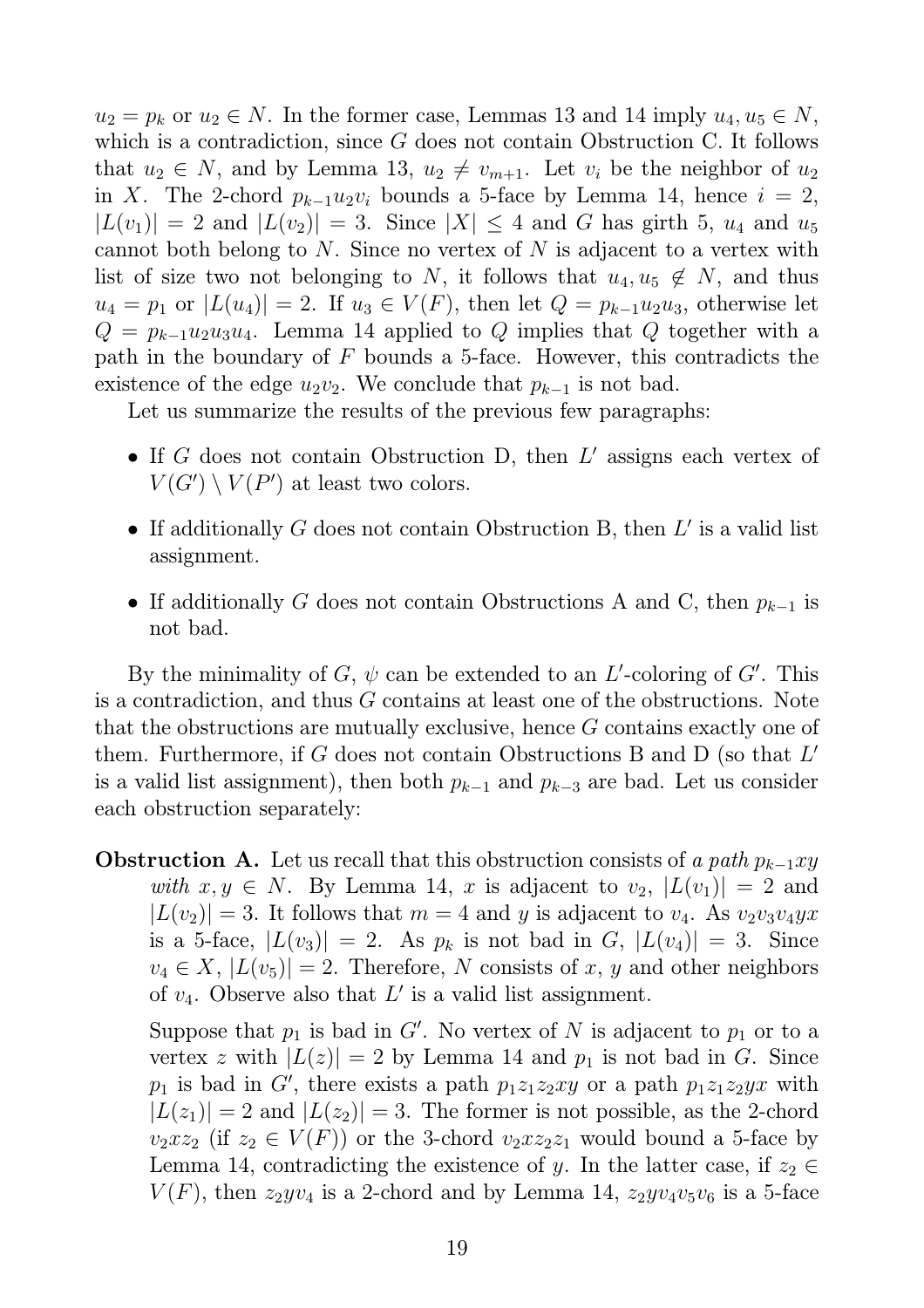(where  $v_6$  is the common neighbor of  $v_5$  and  $z_2$  in F),  $|L(v_6)| = 2$ , and the path  $p_1z_1z_2v_6v_5$  shows that  $p_1$  is bad in G. Similarly, if  $z_2 \notin V(F)$ , then the 3-chord  $z_1z_2yv_4$  together with the path  $v_4v_5z_1$  bounds a 5-face and the path  $p_1z_1v_5$  shows that  $p_1$  is bad in G. This is a contradiction, hence  $p_1$  is not bad in  $G'$ .

If  $k = 4$ , this implies that  $\psi$  extends to an *L*-coloring of *G*. Therefore,  $k = 5$ . Suppose now that a vertex  $v \in N$  is adjacent to  $p_2$ . The corresponding 2-chord bounds a 5-face by Lemma 14, which excludes the case  $v = x$ . If  $v \neq y$  were a neighbor of  $v_4$ , then  $p_2p_3p_4xyv_4v$ would be a 7-face by  $(1)$ , implying that y has degree two. This is a contradiction, thus  $v = y$ . In this case, Lemma 14 implies that  $v_5$  is adjacent to  $p_1$ , and by (1) G is the class A graph depicted in Figure 3  $(L$  may differ from the list assignment shown in the figure). Therefore, no vertex of N is adjacent to  $p_2$ .

Suppose that  $v \in N$  is adjacent to  $p_3$ . As the girth of G is at least 5,  $v \neq x, y$ , thus v is a neighbor of  $v_4$  distinct from y. However, then  $p_3p_4p_5v_1v_2v_3v_4v$  would be a separating 8-cycle, which contradicts (1). Similarly, we conclude that the only neighbor of  $p_4$  in N is x.

Let  $c_4 \in L(v_4) \setminus L(v_5)$  and  $c_3 \in L(v_3) \setminus \{c_4\}$  be chosen arbitrarily. Observe that we may assume that  $\varphi_{\psi}(v_4) = c_4$  and  $\varphi_{\psi}(v_3) = c_3$ , independently on the precoloring  $\psi$  of P. Let  $P_2 = p_1 p_2 p_3 p_4 x$  and  $L_2$  be the list assignment for the vertices of  $V(G') \setminus V(P_2)$  obtained from L by removing  $c_4$  from the lists of neighbors of  $v_4$ . Let us remark that  $L_2$ is L' restricted to  $V(G') \setminus V(P_2)$ , thus  $L_2$  is a valid list assignment.

We have shown that  $p_1$  is not bad and  $p_2$ ,  $p_3$  and  $p_4$  are not adjacent to a vertex with list of size two, thus they are not bad, either. Finally, x has list of size two in the valid list assignment  $L'$ , thus x is not bad. We conclude that a  $P_2$ -skeleton  $G_2$  of  $G'$  satisfies assumptions of Theorem 6. Since x is not adjacent to  $p_1, G_2$  is class A or B.

If  $G_2$  is class A, then let  $J = \{p_1, p_2, p_4\}$ . Note that  $p_1$  is adjacent to a vertex z in  $G_2$  such that  $|L_2(z)| = 2$  and  $z_2 \notin N$ , thus  $|L(z)| = 2$ , and  $p_5$  is adjacent to  $v_1$  in G, which has  $|L(v_1)| = 2$ . If  $G_2$  is class B, then let  $J = \{p_1, p_3\}$ . Given a precoloring  $\psi'$  of P that is J-different from  $\psi^{(G', P_2, L_2)}$ , we color X according to  $\varphi' = \varphi_{\psi'}$  and choose a color for x from  $L(x) \setminus {\psi'(p_4), \varphi'(v_2)}$ . This precoloring of  $P_2$  extends to an  $L_2$ -coloring of  $G_2$ , giving an L-coloring of G.

Choose now  $c_2 \in L(v_2) \setminus L(v_3)$  and  $c_1 \in L(v_1) \setminus \{c_2\}$ . If  $\psi'(p_5) \neq c_1$ , then consider the graph  $G_3 = G - \{p_5, v_1, v_2\}$  with list assignment  $L''$ obtained from L by removing  $c_2$  from the list of x. Observe that this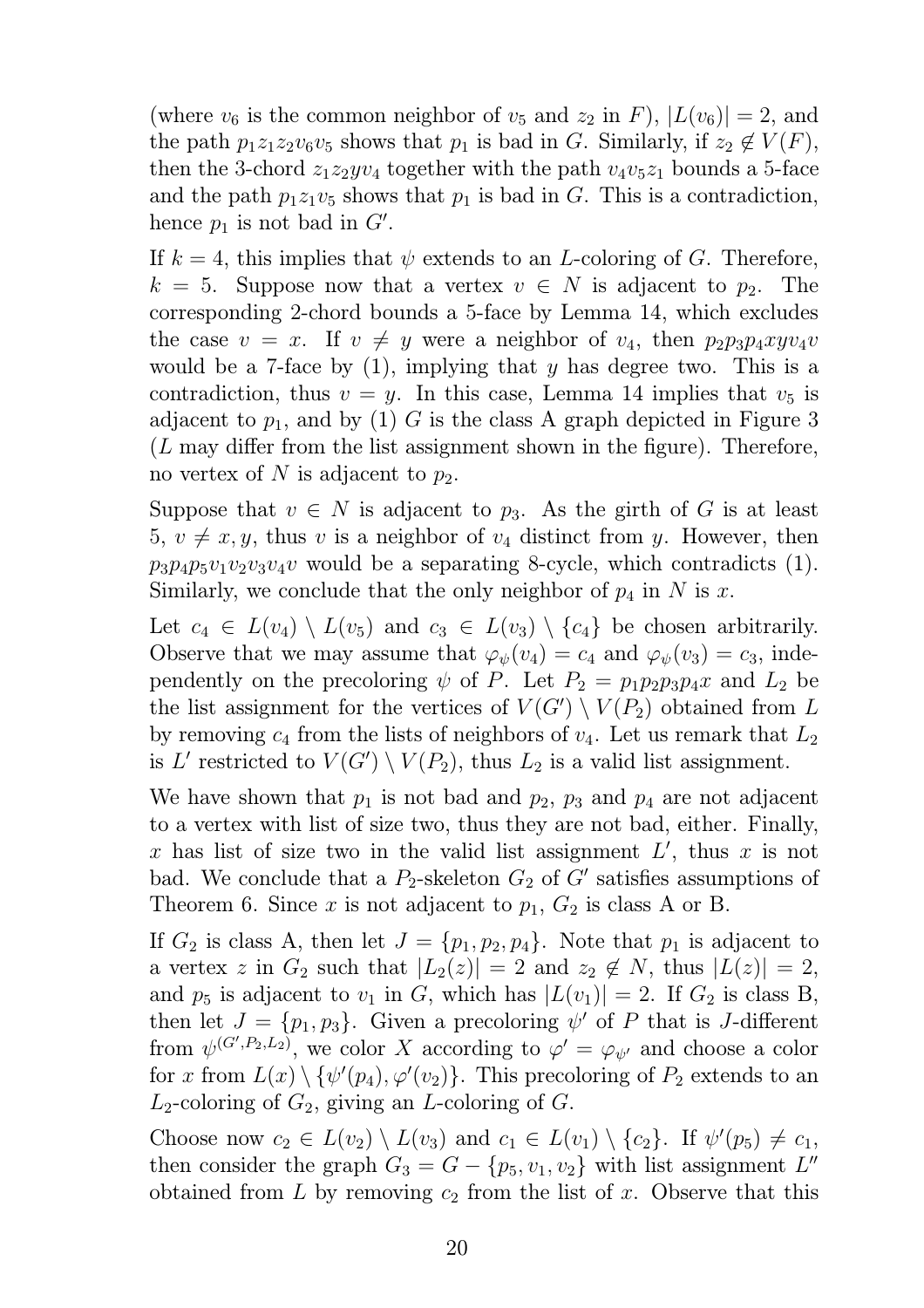list assignment is valid and that no vertex of  $P_3 = p_1 p_2 p_3 p_4$  is bad, thus  $\psi$  extends to an  $L_3$ -coloring of  $G_3$ . We extend this coloring to G by coloring  $v_1$  by  $c_1$  and  $v_2$  by  $c_2$ . It follows that G is class A or B, with  $\psi^{(G,P,L)}$  matching  $\psi^{(G',P_2,L_2)}$  on  $p_1, p_2$  and  $p_3, \psi^{(G,P,L)}(p_5) = c_1$  and  $\psi^{(G,P,L)}(p_4)$  chosen so that  $\psi^{(G',P_2,L_2)}(p_4) \in {\{\psi^{(G,P,L)}(p_4), \psi^{(G,P,L)}(p_5)\}}$ .

**Obstruction B.** That is, G contains a path  $vxv_{m+1}$ , where  $v \in X$  and  $x \in Y$ N. By Lemma 14,  $|L(v)| = |L(v_{m+1})| = 3$ ,  $v = v_{m-2}$  and  $|L(v_{m-1})| =$  $|L(v_m)| = 2$ . Since  $v_{m+1} \notin X$ , the inspection of the choice of X shows that  $m = 3$  and  $|L(v_{m+2})| = 3$ .

Let S be an arbitrary list of two colors such that  $L(v_2) \cap L(v_3) \subseteq S$ . Let  $G_2 = G - \{v_2, v_3\}$ , with the list assignment  $L_2$  such that  $L_2(u) = L(u)$ for  $u \notin \{v_1, v_4\}$  and  $L_2(v_1) \subseteq L(v_1)$  and  $L_2(v_4) \subseteq L(v_4)$  be lists of size two chosen as follows:

- If  $|S \cap L(v_1)| \leq 1$ , then choose  $L_2(v_1)$  disjoint from S and  $L_2(v_4)$ arbitrarily.
- If  $|S \cap L(v_4)| \leq 1$ , then choose  $L_2(v_4)$  disjoint from S and  $L_1(v_4)$ arbitrarily.
- Otherwise,  $S = \{a, b\} \subseteq L(v_1) \cap L(v_4)$ . Set  $L_2(v_1) = \{a\} \cup (L(v_1) \setminus$ S) and  $L_2(v_4) = \{b\} \cup (L(v_4) \setminus S)$ .

Observe that any  $L_2$ -coloring of  $v_1$  and  $v_4$  extends to an *L*-coloring of  $v_2$  and  $v_3$ , thus any precoloring of P that extends to an  $L_2$ -coloring of  $G_2$  also extends to an *L*-coloring of *G*. By Lemma 13,  $L_2$  is a valid list assignment, and no vertex of P other than  $p_1$  or  $p_k$  is bad. If  $p_1$  or  $p_k$ were bad, then there would exist a path  $v_1uwy \subseteq G_2$  with  $|L(u)| = 3$ ,  $|L(w)| = 2$  and either  $y = p_1$  or  $|L(y)| = 2$ . However, the 2-chord  $v_1uw$ would contradict Lemma 14.

By the minimality of  $G$ , we can apply Theorem 6 to a  $P$ -skeleton of  $G_2$ . Since  $\psi$  does not extend to an  $L_2$ -coloring of  $G_2$ , we conclude that  $\ell(P) = 4$  and  $G_2$  is class A or B. If  $G_2$  is class B, then G is class B as well. If G is class A, then  $p_1$  is adjacent to a vertex v such that  $|L_2(v)| = 2$ . By Lemma 13,  $v \notin \{v_1, v_4\}$ , and thus  $|L_2(v)| = 2$ . Furthermore, there exists a coloring  $\psi_R = \psi^{(G_2, P, L_2)}$  of P and a set  $R = \{p_1, p_2, p_4, p_5\}$  such that any precoloring  $\psi'$  of P that is R-different from  $\psi_R$  extends to an L-coloring of G. Let us remark that G is not class A, since  $p_5$  is not adjacent to a vertex with list of size two. We postpone the discussion of this case for later.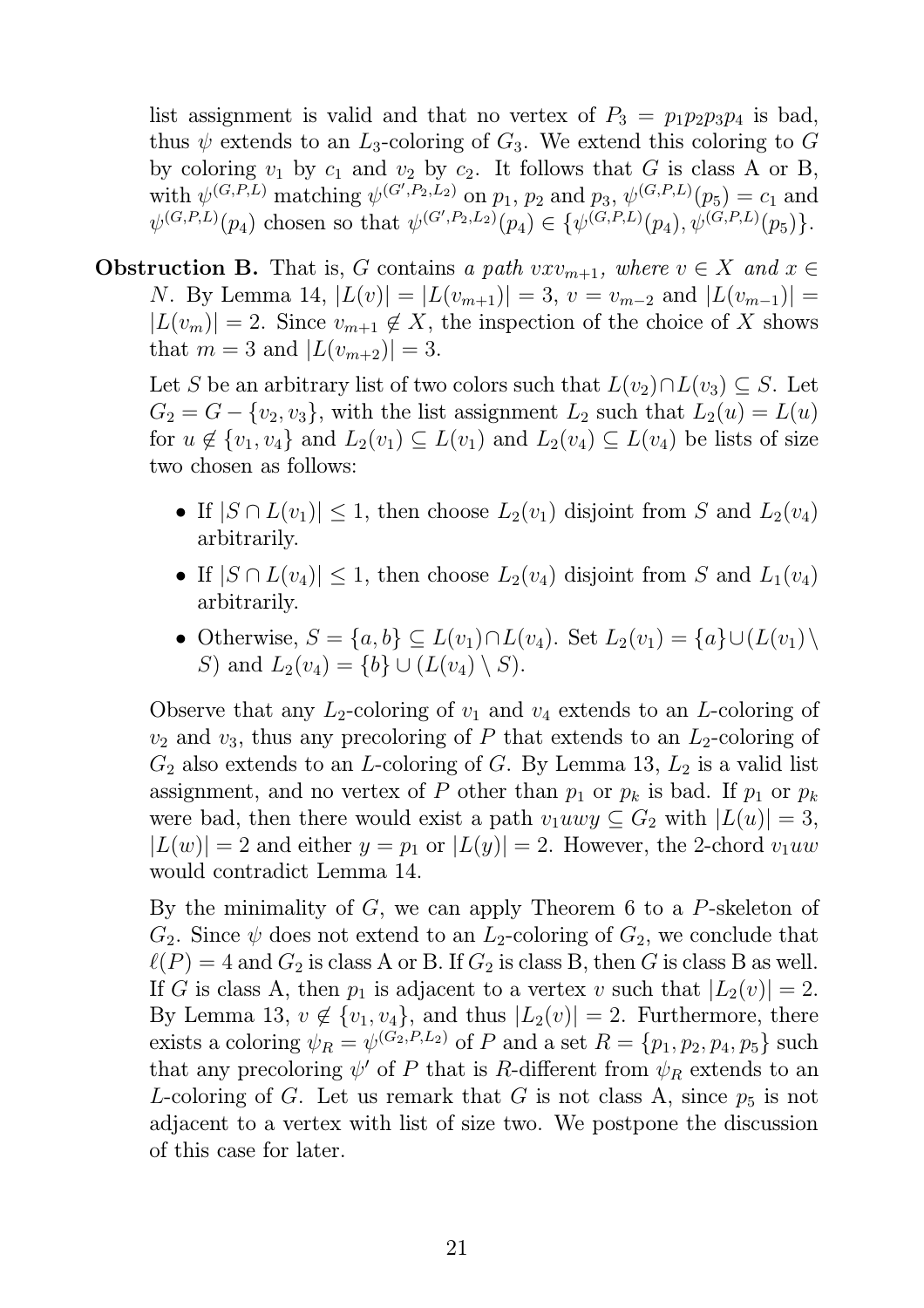- Obstruction C. Let us recall that Obstruction C consists of *a path* xyz *with* x adjacent to  $p_k$ , y to  $v_2$  and z to  $v_4$ , and  $v_4 \in X$ . As G does not contain separating 5-cycles,  $|L(v_1)| = |L(v_3)| = 2$ . Since  $v_4 \in X$ , we have  $m = 4$ , and the inspection of the choice of X shows that  $|L(v_2)| = |L(v_4)| = 3$  and  $|L(v_5)| = 2$ . There is no edge other than  $p_k x$ between  $\{x, y, z\}$  and  $V(P)$ —the only cases that are not excluded by Lemma 14 and the assumption that the girth of  $G$  is at least 5 are the following:
	- y adjacent to  $p_3$ , but then G would contain a separating cycle  $p_3 \ldots p_k v_1 v_2 y$  of length at most 6, contrary to (1).
	- z adjacent to  $p_i \in \{p_2, p_3, \ldots, p_k\}$ , but then  $p_i p_{i+1} \ldots p_k x y z$  would bound a face of length at most 7 by  $(1)$ , implying that x has degree two, which is a contradiction.

By Lemma 15,  $L(v_1) = \{\psi(p_k), c_1\}$  for some color  $c_1$ . Suppose first that  $L(v_2) \neq L(v_3) \cup \{c_1\}$ . We choose a color  $c_2 \in L(v_2) \setminus (L(v_3) \cup \{c_1\}).$ Let  $G_2 = G - \{v_1, v_2\}$  and  $L_2$  be the list assignment such that  $L_2(y) =$  $L(y) \setminus \{c_2\}, L_2(p_k) = \{\psi(p_{k-1}), \psi(p_k)\}, L_2(p_1) = \{\psi(p_1), \psi(p_2)\}\$ and  $L_2(v) = L(v)$  for any other vertex v. Observe that  $L_2$  is a valid list assignment for  $G_2$  with respect to the path  $p_2 \tildot p_{k-1}$  and  $p_{k-1}$  is not bad. By the minimality of G,  $\psi$  extends to an  $L_2$ -coloring of  $G_2$ , giving an L-coloring of G, which is a contradiction. Therefore,  $L(v_2) = L(v_3) \cup$  ${c_1}$ , and thus  ${\psi(p_k)} = L(v_1) \setminus (L(v_2) \setminus L(v_3))$ . This implies that any precoloring  $\psi'$  of P with  $\psi'(p_k) \neq \psi(p_k)$  extends to an L-coloring of G. Let  $G_3 = G - \{v_1, v_2, v_3, y\}$  and choose  $c \in L(y) \setminus L(v_3)$ . Let  $N_3$  be the set of neighbors of y in  $G$ , excluding  $v_2$ . Let  $L_3$  be the list assignment for  $V(G_3) \setminus V(P)$  obtained from L by removing c from the lists of vertices in  $N_3$ . The vertices of  $N_3$  form an independent set. As we observed before, x is not adjacent to a vertex of P other than  $p_k$  and z is not adjacent to any vertex of P. A vertex  $v \in N_3 \setminus \{x, z\}$  is not adjacent to a vertex of  $V(P) \setminus \{p_3\}$  by Lemma 14. If v were adjacent to  $p_3$ , then the open disk bounded by  $p_3 \nldots p_k v_1 v_2 y v$  would contain the vertex x, contrary to (1). By Lemma 14, no vertex of  $N_3$  is adjacent to a vertex v with  $|L(v)| = 2$  and there does not exist a path  $xv_1v_2$  with  $|L(v_2)| = 2$ . It follows that  $L_3$  is a valid list assignment for  $G_3$  and no vertex of P is bad. By the minimality of G, we conclude that  $\ell(P) = 4$ and  $G_3$  is class A or B, with  $\psi_3 = \psi^{(G_3, P, L_3)}$ . If  $G_3$  is class A, then let  $J = \{p_1, p_2, p_4\}$ ; in this case,  $p_1$  has a neighbor v with  $|L_3(v)| = 2$ , and since no vertex of N is adjacent to  $p_1$ ,  $|L(v)| = 2$ . Furthermore,  $p_5$  is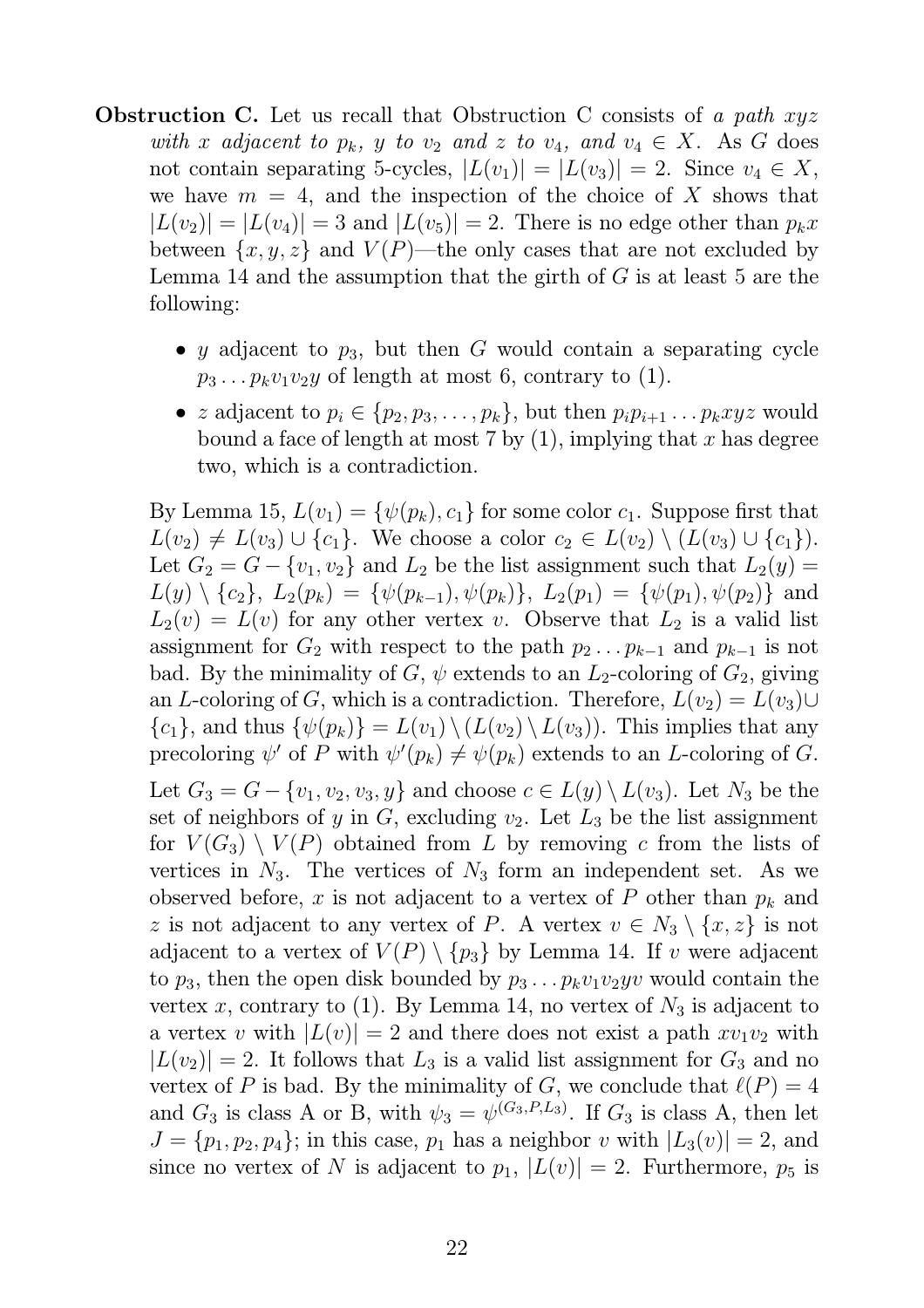adjacent to the vertex  $v_1$  with list of size two. If  $G_3$  is class B, then let  $J = \{p_1, p_3\}.$ 

Consider a precoloring  $\psi'$  of P with  $\psi'(p_5) = \psi(p_5)$ , such that  $\psi'$  is J-different from  $\psi_3$ . This precoloring extends to an  $L_3$ -coloring of  $G_3$ . Furthermore, it also extends to an L-coloring of G: We color y by c,  $v_1$ by  $c_1$  and  $v_3$  by a color  $c_3 \in L(v_3)$  different from the color of  $v_4$ . Observe that  $c = c_1$  or  $c \notin L(v_2)$ , thus we can color  $v_2$  by a color in  $L(v_2)$  ${c_1, c_3}$ . Let  $\psi^{(G, P, L)}$  match  $\psi_3$  on  $p_1, p_2$  and  $p_3, \psi^{(G, P, L)}(p_5) = \psi(p_5)$ and choose  $\psi^{(G,P,L)}(p_4)$  so that  $\psi_3(p_4) \in \{\psi^{(G,P,L)}(p_4), \psi^{(G,P,L)}(p_5)\}.$  We conclude that if  $G_3$  is class A, then G is class A, and if  $G_3$  is class B, then  $G$  is class B.

**Obstruction D.** I.e., *a vertex*  $x \in N$  *has two neighbors*  $v_i, v_j \in X$ . Assume that  $i < j$ . As G has girth at least 5 and  $|X| \leq 4$ ,  $i = 1$  and  $j = 4$ ,  $|L(v_1)| = |L(v_4)| = 3$  and  $|L(v_2)| = |L(v_3)| = 2$ . The inspection of the choice of X implies that  $|L(v_5)| = 2$ . By Lemma 14, x is not adjacent to  $p_1$  and  $p_2$ . Since the girth of G is at least 5, x is not adjacent to  $p_k$ and  $p_{k-1}$ .

Suppose that x is not adjacent to  $p_3$ . Choose a color  $c \in L(x) \setminus$  $\{\varphi(v_1), \varphi(v_4)\}\$ . Let  $G_2 = G' - x$  and let  $L_2$  be the assignment obtained from  $L'$  by removing c from the lists of neighbors of x. Let  $N_2$ be the set of vertices of  $V(G_2) \setminus (V(P) \cup \{v_5\})$  that are adjacent to  $v_1, x$  or  $v_4$  in G, excluding  $v_5$ . Each vertex in  $N_2$  is adjacent to only one of  $v_i$ , x or  $v_j$ , as G has girth at most 5. Furthermore, the vertices in  $N_2$  form an independent set—if vertices  $z_1, z_2 \in N_2$  were adjacent, then, since the girth of G is at least 5, say  $z_1$  would be adjacent to  $v_1$  and  $z_2$  to  $v_4$ . However, by (1)  $v_1xv_4z_2z_1$ , and x would have degree two. Similarly, no vertex of  $N_2$  is adjacent to  $p_k$  or  $v_5$ . By Lemma 14,  $|L(v)| = 3$  for any  $v \in N_2$ , and no neighbor u of a vertex of  $N_2$  satisfies  $u = p_1$  or  $u \notin V(P)$  and  $|L(u)| = 2$ . We conclude that  $L_2$  is a valid list assignment to  $G_2$  with respect to the path  $P'$ .

If  $\psi$  extended to an  $L_2$ -coloring of  $G_2$ , then it would also extend to an L-coloring of  $G$ , hence this is not the case. By the minimality of  $G$ , we can apply Theorem 6 to a  $P'$ -skeleton of  $G_2$ , and we conclude that  $p_{k-1}$  is bad in  $G_2$  with the list assignment  $L_2$ . Since  $N_2 \cup \{p_k\}$  forms an independent set and no vertex of this set is adjacent to another vertex with list of size two, it follows that there exists a path  $p_{k-1}z_1z_2z_3 \subseteq G_2$ with  $z_1 \in N_2 \cup \{p_k\}, |L(z_2)| = 3$  and either  $z_3 = p_1$  or  $|L(z_3)| = 2$ . However, this contradicts Lemma 14.

Therefore, x is adjacent to  $p_3$ . Since x is not adjacent to  $p_{k-1}$ , it follows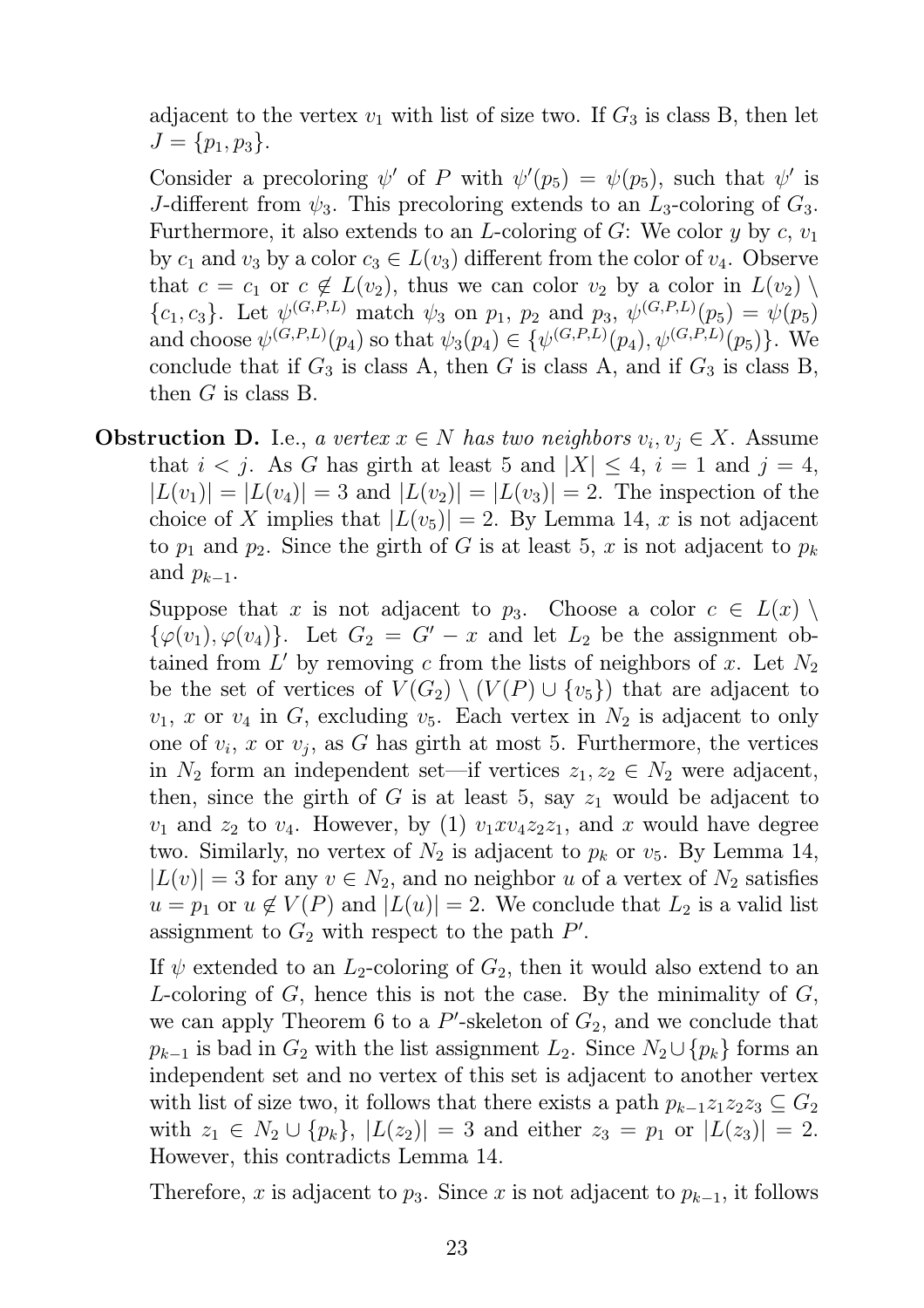that  $\ell(P) = 4$ . By (1),  $p_3p_4p_5v_1x$  is a 5-face. If  $L(v_2) \neq L(v_3)$  or  $L(v_1) \neq L(v_2) \cup {\psi(p_5)}$ , then there exists a color  $c_1 \in L(v_1) \setminus {\psi(p_5)} \setminus$  $(L(v_2) \cap L(v_3))$ . Observe that that for any  $c_4 \in L(v_4)$ , the path  $v_1v_2v_3v_4$ can be L-colored so that  $v_1$  has color  $c_1$  and  $v_4$  has color  $c_4$ . Let  $G_3 =$  $G-\{p_4, p_5, v_1, v_2, v_3\}$  and let  $L_3$  be the list assignment obtained from L by removing  $c_1$  from the list of x, and setting  $L_3(p_1) = {\psi(p_1), \psi(p_2)}$ . By Lemma 14, x is not adjacent to  $p_1$  or a vertex v with  $|L(v)| = 2$ , hence  $L_3$  is a valid list assignment for  $G_3$  with respect to the path  $p_2p_3$ . By the minimality of G, the precoloring of  $p_2p_3$  given by  $\psi$  extends to an  $L_3$ -coloring of  $G_3$ , and further to an L-coloring of G, which is a contradiction. Therefore,  $L(v_1) = \{\psi(p_5), c_2, c_3\}$  and  $L(v_2) = L(v_3)$  ${c_2, c_3}$  for some colors  $c_2$  and  $c_3$ , and  ${\psi(p_5)} = L(v_1) \backslash L(v_2)$ . It follows that any precoloring  $\psi'$  of P that is  $\{p_5\}$ -different from  $\psi$  extends to an L-coloring of G.

Furthermore,  $L(x) = \{\psi(p_3), c_2, c_3\}$ , as if say  $c_2 \notin L(x)$ , then we could instead define  $L_3(x) = L(x) \setminus \{c_3\}$ , and if  $\psi(p_3) \notin L(x)$ , then we could define  $L_3(x) = (L(x) \setminus {c_2, c_3}) \cup {\psi(p_3)}$ , obtaining a contradiction in the same way. Therefore,  $\{\psi(p_3)\}=L(x)\setminus L(v_2)$ , and any precoloring  $\psi'$  of P that is  $\{p_3\}$ -different from  $\psi$  extends to an L-coloring of G. Let  $\psi_R = \psi$  and  $R = \{p_3, p_5\}.$ 

We proved that  $\ell(P) = 4$ . Furthermore, we proved that G does not contain Obstructions A and C, and if G contains Obstruction B or D, there exists a set  $R \subseteq V(P)$  and coloring  $\psi_R$  of P such that  $p_5 \in R$ ,  $\{p_3, p_4\} \cap R \neq \emptyset$ , any precoloring  $\psi'$  of P that is R-different from  $\psi_R$  extends to an L-coloring of G, and if  $p_3 \notin R$ , then  $p_1$  is adjacent to a vertex with list of size two.

By symmetry of the path P, there exists a set  $S \subseteq V(P)$  and coloring  $\psi_S$  of P such that  $p_1 \in S$ ,  $\{p_2, p_3\} \cap S \neq \emptyset$ , any precoloring  $\psi'$  of P that is S-different from  $\psi_S$  extends to an L-coloring of G, and if  $p_3 \notin S$ , then  $p_5$  is adjacent to a vertex with list of size two.

If  $p_3 \in R$ , then G is class B, with  $\psi^{(G,P,L)}$  matching  $\psi_R$  on  $p_3$  and  $p_5$ and  $\psi^{(G,P,L)}(p_1) = \psi_S(p_1)$ . Symmetrically, if  $p_3 \in S$ , then G is class B. If  $p_3 \notin R \cup S$ , then G is class A, with  $\psi^{(G,P,L)}$  matching  $\psi_R$  on  $p_4$  and  $p_5$  and  $\psi_S$  on  $p_1$  and  $p_2$ . This is a contradiction.  $\Box$ 

### 3 Critical graphs with outer face of length 12

Theorem 4 (and Lemma 8) provides a characterization of the plane F-critical graphs of girth 5, where F is the outer face of length at most 12. If  $\ell(F) \leq 11$ , the complete list of F-critical graphs is provided, however for  $\ell(F) = 12$ , only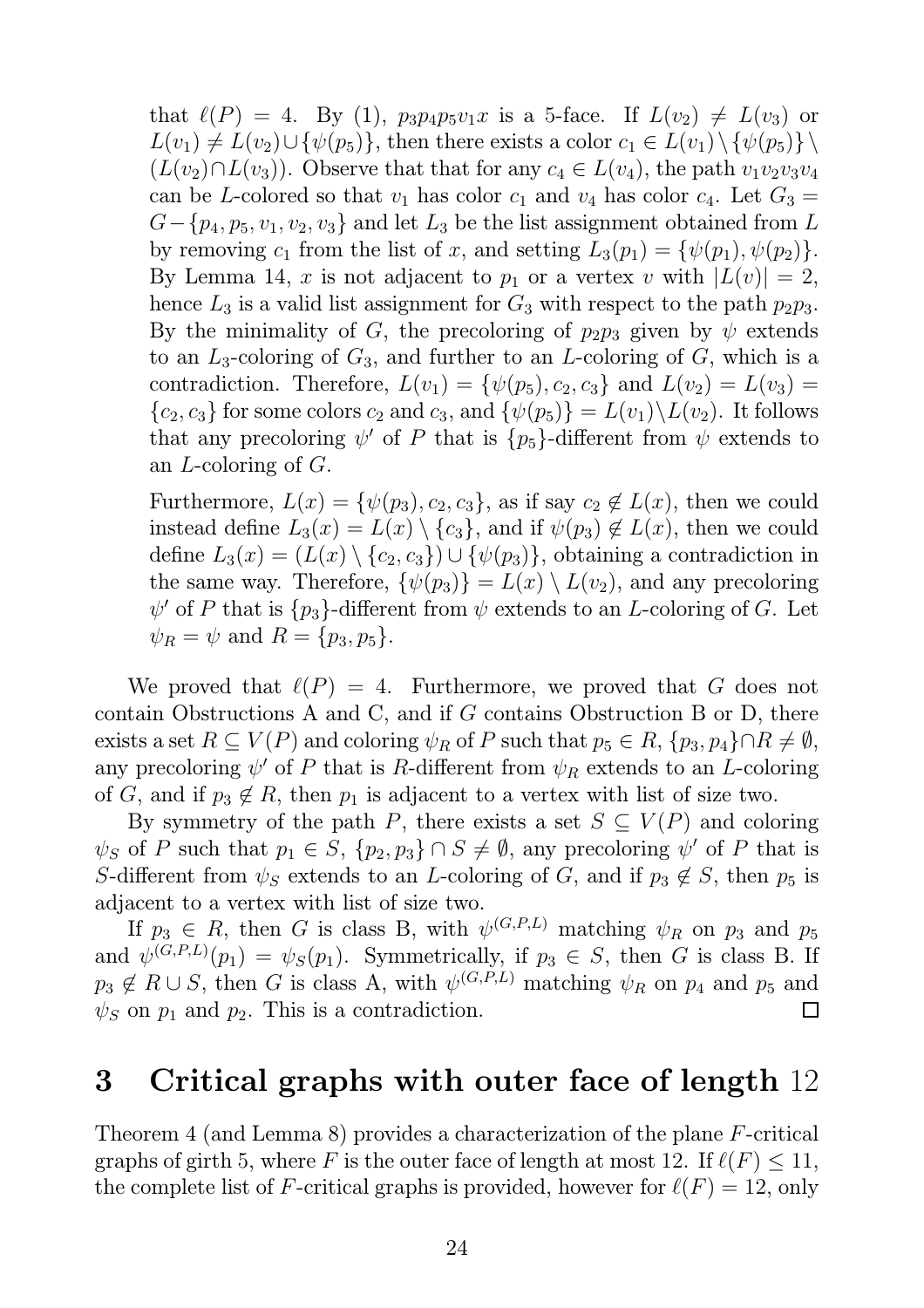a necessary condition (every second vertex of  $F$  is a 2-vertex incident with a 5-face) is given for one subclass of the critical graphs. Here, we show that this subclass in fact contains only one graph.

Lemma 16. *Let* G *be a plane graph of girth at least* 5*, with the outer face* F *bounded by an induced cycle of length most* 12*. Furthermore, suppose that every second vertex of* F *has degree two and is incident with a* 5*-face. Let* L *be a list assignment of lists of size three to the vertices of*  $V(G) \setminus V(F)$ *. If* G *is proper* F*-critical, then* G *is isomorphic to the graph in Figure 2.*

*Proof.* Let G be a graph satisfying the assumptions of the lemma, and assume as the induction hypothesis that any such graph  $G'$  with  $|V(G')| < |V(G)|$  is isomorphic to the graph in Figure 2. Let  $F = v_1v_2 \ldots v_{12}$ , where  $v_2, v_4, \ldots$ ,  $v_{12}$  are vertices of degree two incident with 5-faces. In particular,  $v_1, v_3, \ldots$ ,  $v_{11}$  have degree at least three.

*The face* f *has no* 2*-chord.*

(4)

Otherwise, we may assume that there exists a vertex  $v$  adjacent to  $v_1$  and  $v_k$ for  $5 \leq k \leq 7$ . We may also assume that v is not adjacent to a vertex  $v_i$  with  $2 \leq i \leq k-1$ , thus  $C = v_1v_2 \ldots v_kv$  is an induced cycle of length at most 8. Since  $v_2$  is incident with a 5-face, the open disk bounded by C contains at least one vertex, contradicting (1).

Suppose that there exists a 2-chord  $Q = v_ixyv_j$  such that  $|i - j| \neq 2$ , i.e., such that no cycle of  $Q \cup F$  bounds a 5-face. We may assume that  $i = 1$  and  $j \leq 7$ . By the previous paragraph, the cycle  $C = v_1 \dots v_j y x$  is induced, and since  $v_2$  is incident with a 5-face, the open disk bounded by C contains at least one vertex. By Lemmas 7 and 8,  $j = 7$  and there is exactly one vertex v of degree three in the open disk bounded  $C$ . However, this is not possible, as v cannot have two neighbors in  $F$ . It follows that

#### *if*  $Q$  *is a* 2*-chord of*  $F$ *, then*  $Q \cup F$  *contains a* 5*-cycle.*

(5) Consider now a 3-chord  $v_ixyzv_j$ . Again, we assume that  $i=1$  and  $j\leq 7$ . Observe that the cycle  $C = v_1 \dots v_j z y x$  is either the union of two 5-faces (with  $j = 5$  and y adjacent to  $v_3$ ), or induced. Assume that C is induced. As in the previous paragraph, we exclude the case  $j \leq 6$ , thus  $j = 7$ . Let  $C' = v_7v_8 \ldots v_{12}v_1xyz$ . By (4) and (5), C' is an induced cycle. We apply Lemmas 7 and 8 to the 10-cycles  $C$  and  $C'$ . By the constraints on the degrees of vertices and sizes of the faces incident with  $F$ , we conclude that there are the following possibilities for  $C$  (and symmetrically, for  $C'$ ):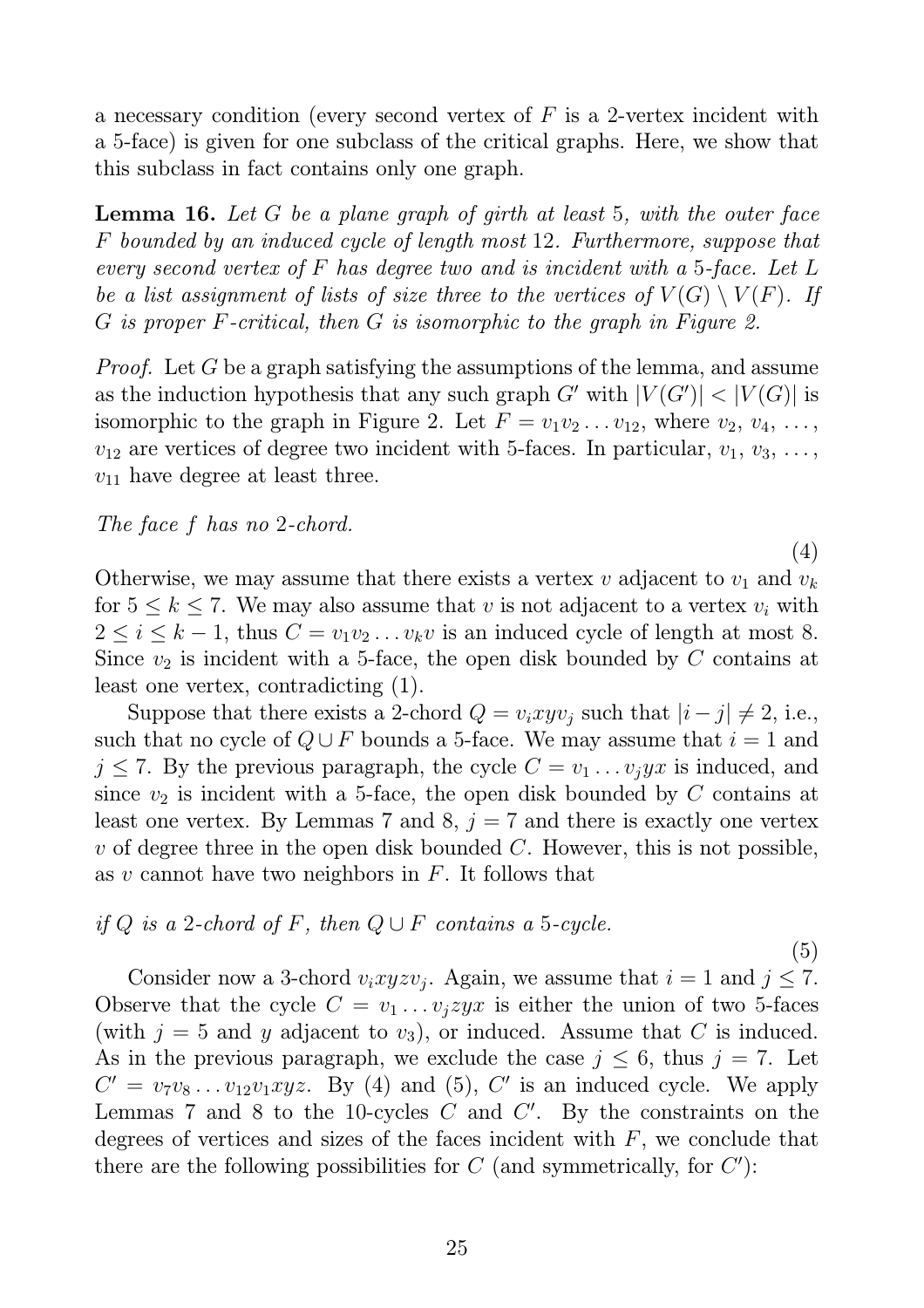- (a) there is a 5-cycle inside  $C$ , and the vertices of this 5-cycle are adjacent to  $v_1, v_3, v_5, v_7$  and  $y$ , or
- (b) there are two adjacent vertices  $u_1$  and  $u_2$  inside C,  $u_1$  is adjacent to  $v_3$ and x and  $u_2$  is adjacent to  $v_5$  and z.

As each of x, y and z has degree at least 3, the configuration (a) must appear in  $C$  and the configuration (b) in  $C'$  (or vice versa), implying that  $G$ is the graph depicted in Figure 2. Therefore,

### *any* 4*-chord together with a path in* F *bounds a cycle* K *such that the closed disk bounded by* K *is a union of two* 5*-faces.*

(6)

If all the vertices  $v_1, v_3, \ldots, v_{11}$  had degree three, then  $G-V(F)$  would be a 6-cycle K and all vertices of K would have degree three in  $G$ , contradicting Lemma 11. Therefore, assume that  $v_3$  has degree at least 4. Consider a coloring  $\varphi$  of F that does not extend to an L-coloring of G. Let  $G' =$  $G - \{v_{12}, v_1, v_2, v_3, v_4, v_5, v_6\}$  and let L' be the list assignment obtained from L by removing the colors of  $v_1$ ,  $v_3$  and  $v_5$  from the lists of their neighbors and setting  $L'(v_7) = {\varphi(v_7), \varphi(v_8)}$  and  $L'(v_{11}) = {\varphi(v_{11}), \varphi(v_{10})}$ . As  $\varphi$  does not extend to an L-coloring of G, G' together with L' and the path  $P = v_8v_9v_{10}$ must violate assumptions of Theorem 6. Observe that as  $v_3$  has degree at least 4, (4), (5) and (6) imply that  $L'$  is a valid list assignment. It follows that both  $v_8$  and  $v_{10}$  are bad. Note that  $v_7$  is the only vertex with list of size two adjacent to  $v_8$ , and by (4),  $v_7$  is not adjacent to any vertex with list of size two. Therefore, there exists a path  $v_8v_7xyz$  with  $|L'(y)| = |L'(z)| = 2$ . By (4) and (5), y is adjacent to  $v_5$ , z is adjacent to  $v_3$  and  $v_5$  has degree three. Symmetrically, since  $v_{10}$  is bad,  $v_1$  has degree three. Similarly,

*if*  $v_i \in V(F)$  *has degree greater than three, then*  $v_{i-2}$  *and*  $v_{i+2}$  *have degree three.* (7)

For every vertex  $v_i \in V(F)$  of degree three, let  $z_i$  be the neighbor of  $v_i$ that is not incident with F. Consider now the case that  $v_7$ ,  $v_9$  and  $v_{11}$  have degree three. Then, G contains an 8-cycle  $C = v_3xz_5z_7z_9z_{11}z_1y$ , where x and y are neighbors of  $v_3$ . By (1), at least one of x and y has degree two, which is a contradiction.

Suppose now that  $v_9$  and  $v_{11}$  have degree three, and thus  $v_7$  has degree greater than 4. Consider the 10-cycle  $C = v_3xz_5uv_7wz_9z_{11}z_1y$ . Since x, y, u and w have degree at least three, Lemmas 7 and 8 imply that the open disk bounded by C contains a 5-cycle D with vertices adjacent to  $y, x, u, w$  and  $z_{11}$ . However, then the subgraph  $G - V(F)$  contradicts Lemma 11.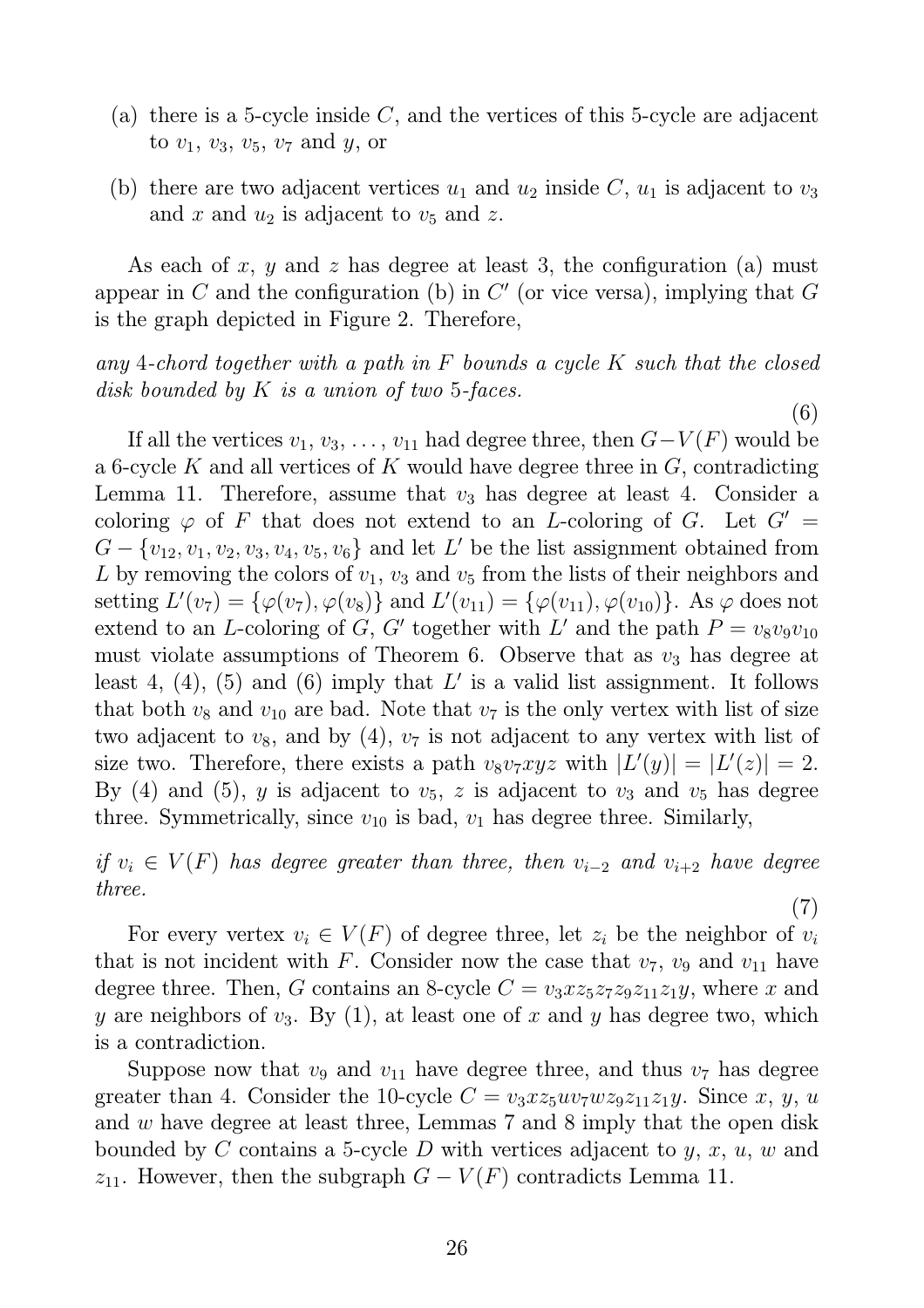By symmetry, it is also not the case that both  $v_7$  and  $v_9$  have degree three. Suppose that  $v_9$  has degree greater than three. By (7),  $v_7$  and  $v_{11}$  have degree three. We applying Lemmas 7 and 8 to the 10-cycle  $C = yv_3xz_5z_7uv_9wz_{11}z_1$ . Since x, y, u and w have degree at least three, the open disk bounded by  $C$ contains two adjacent vertices  $p_1$  and  $p_2$ , with  $p_1$  adjacent to x and u and  $p_2$ adjacent to w and y. However, the 4-chord  $v_3x p_1uv_9$  contradicts (6).

Therefore, we may assume that  $v_7$  and  $v_{11}$  have degree greater than three and  $v_9$  has degree three. Consider the induced 12-cycle

$$
C = v_3 x_1 z_5 x_2 v_7 x_3 z_9 x_4 v_{11} x_5 z_1 z_6
$$

, and let  $Y = V(G) \setminus (V(F) \cup V(C))$  and  $G_2 = G - (V(F) \setminus V(C))$ . By (4) and (5), C is an induced cycle. By Lemma 8 and the induction hypothesis applied to  $G_2$  whose outer face is bounded by  $C$ ,

- (a)  $G[Y]$  is a tree with at most 4 vertices, or
- (b)  $G[Y]$  is a connected unicyclic graph consisting of a 5-cycle K and at most two other vertices, or
- (c)  $G_2$  is isomorphic to the graph in Figure 2.

By  $(6)$ , each vertex in Y is adjacent to at most one vertex of C. On the other hand, each of  $x_1, x_2, \ldots, x_6$  has at least one neighbor in Y, hence  $|Y| \geq 6$ , excluding the case (a).

Consider the case (b). Since  $|Y| \geq 6$ ,  $G[Y]$  contains at least one vertex not belonging to K. As  $G[F]$  is unicyclic, it contains a vertex v of degree one. As the degree of v in G is at least three, v has at least two neighbors in C, which is a contradiction.

Finally, consider the case (c), i.e.,  $G_2$  is the graph in Figure 2, with  $x_1$ ,  $\dots$ ,  $x_6$  being the  $\geq$ 3-vertices in the outer face. We may assume that  $x_1$  and  $x_4$  are the vertices of degree four. Let H be a 2-connected component of  $G - (V(F) \cup \{x_1, x_4\}$  such that  $|V(H)| > 2$ . Then all vertices of  $V(H)$  have degree three in  $G$  and  $H$  is not an odd cycle, contradicting Lemma 11. ⊔

The description of the critical graphs with outer face of length at most 12 follows:

Corollary 17. *Let* G *be a plane graph of girth at least* 5*, with the outer face* F *bounded by an induced cycle of length at most* 12*. Let* L *be a list assignment of lists of size three to the vertices of*  $V(G) \setminus V(F)$ *. If* G *is proper*  $V(F)$ -critical graph, then

•  $\ell(F) \geq 9$  and  $G - V(F)$  is a tree with at most  $\ell(F) - 8$  vertices, or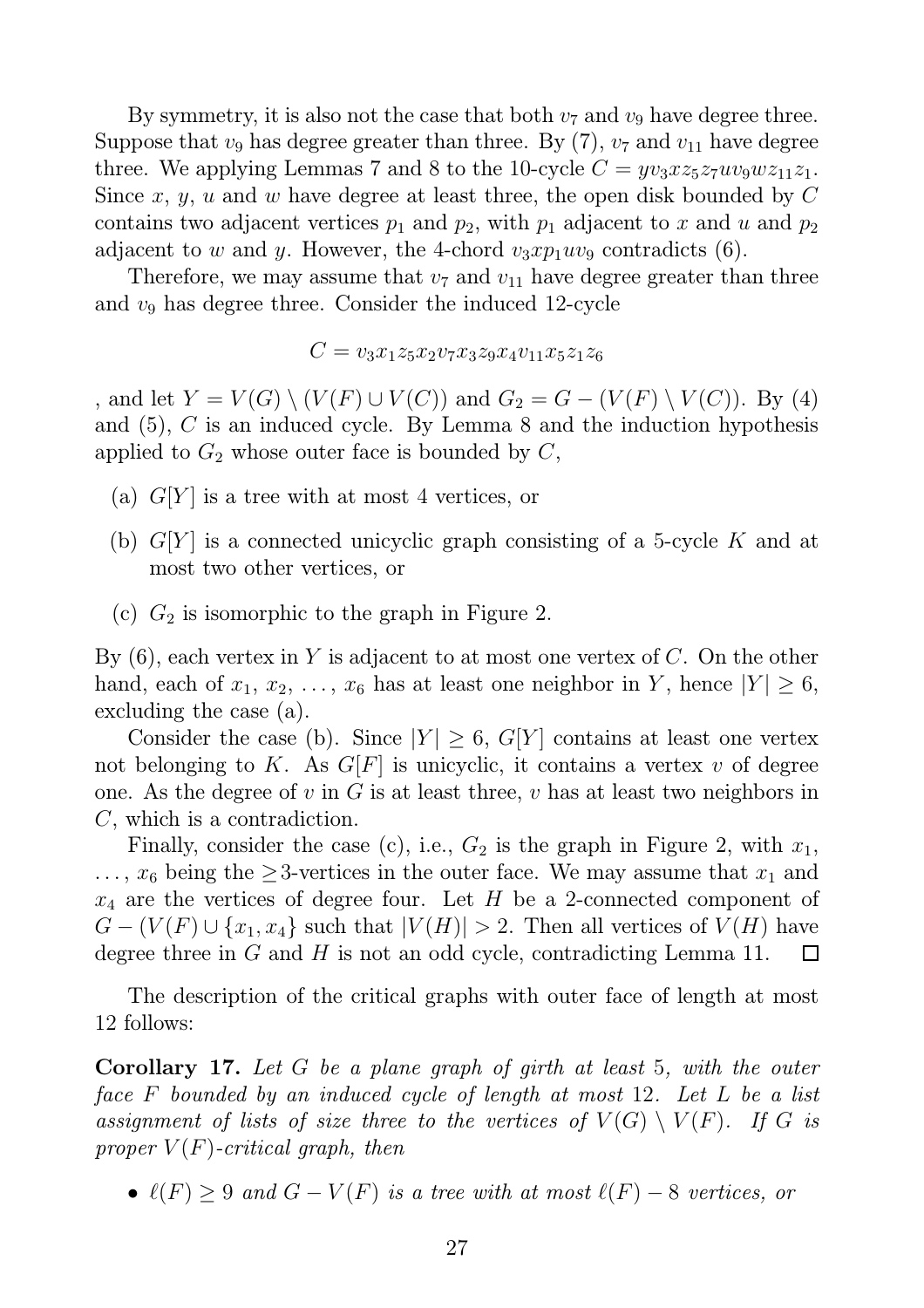- $\ell(F) \geq 10$  and  $G V(F)$  is a connected graph with at most  $\ell(F) 5$ *vertices containing exactly one cycle, and the length of this cycle is* 5*, or*
- G *is the graph in Figure 2.*

### 4 4-critical graphs

In this section, we prove Theorem 5. Let us note that several of the ideas (the face weights, dealing with the possibly non-critical graphs created by the reductions) used in this proof are inspired by the approach of Dvořák et al. [3]. However, the basic ideas of the proofs are quite different (discharging vs. precoloring extension). It should be noted that our approach gives better bounds on the sizes of the critical graphs.

Let  $w: Z^+ \to R$  be the function defined in the following way:  $w(x) = 0$ for  $x \le 4$ ,  $w(5) = 1/7$  and  $w(x) = x - 5$  for  $x \ge 6$ . Note the following basic properties of the function w:

- $w$  is non-decreasing
- for every  $x > 5$ ,  $w(x) \le x 5 + w(5)$
- for every  $x < y$ ,  $w(x) w(x 1) \leq w(y) w(y 1)$

The consequence of the last of these properties is the following:

If 
$$
x + y = z
$$
 and  $x, y \ge m$ , then  $w(x) + w(y) \le w(z - m) + w(m)$ . (8)

Let G be a plane graph with the outer face F, and let  $\mathcal{F}(G)$  be the set of faces of G excluding the outer face F. Let the *weight*  $w(G)$  of G be defined as  $w(G) = \sum_{f \in \mathcal{F}(G)} w(\ell(f)).$ 

Let  $E_1$  be the set of all cycles of length at least 5. Let  $E_2$  be the set of plane graphs  $G$  of girth at least 5 with outer face  $F$  bounded by a cycle such that  $G - F$  consists of a chord of F. Let  $E_3$  be the set of plane graphs G of girth at least 5 with outer face F bounded by an induced cycle such that  $V(G) \setminus V(F)$  consists of a single vertex of degree three. A graph G is *exceptional* if  $G \in E_1 \cup E_2 \cup E_3$ . Note that if G is exceptional, then

- $w(G) \leq w(\ell(F))$ , and
- if  $G \notin E_1$ , then  $w(G) \leq w(\ell(F) 3) + w(5)$ , and
- if  $G \notin E_1 \cup E_2$ , then  $w(G) \leq w(\ell(F) 4) + 2w(5)$ .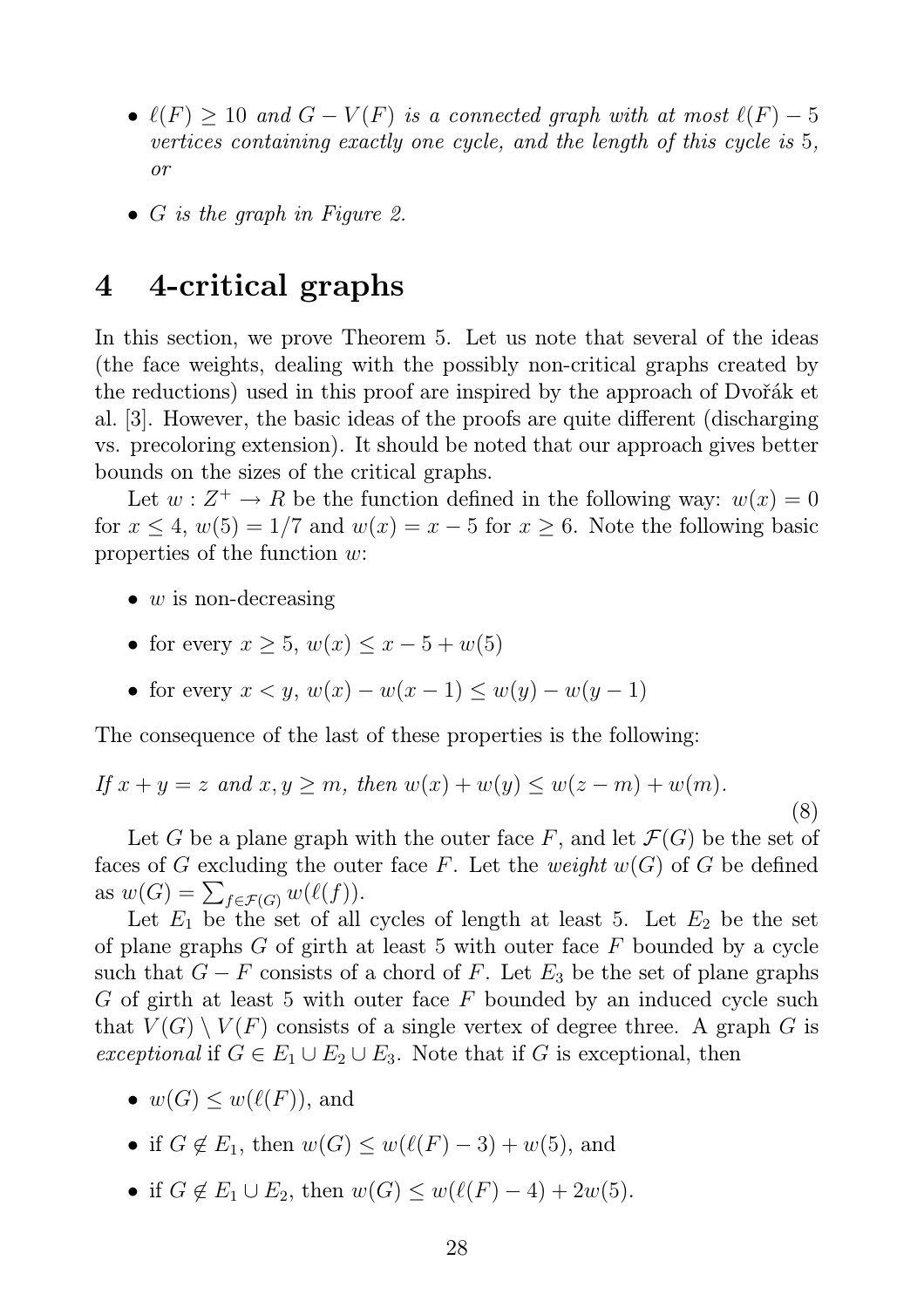We prove the following claim, which implies Theorem 5.

Theorem 18. *Let* G *be a plane graph of girth at least* 5 *with the outer face* F, and L an assignment of lists of size three to vertices of  $V(G) \setminus V(F)$ . *If* G is a non-exceptional F-critical graph, then  $\ell(F) \geq 10$  and  $w(G) \leq$  $w(\ell(F) - 5) + 5w(5)$ .

Note that the bound in Theorem 18 is tight for the graph G whose outer face F is bounded by an induced cycle,  $G - V(F)$  is 5-cycle C, every vertex of C has degree three in G and G has only one face of length greater than 5 distinct from  $F$ .

Before we proceed with the proof of the theorem, let us introduce several definitions and auxiliary results. Let G be a plane graph of girth at least 5 with the outer face F. A *jump* in G is a subgraph of G consisting of two 5-faces  $v_1v_2v_3yx$  and  $v_3v_4v_5zy$  such that the path  $v_1v_2v_3v_4v_5$  (the *base* of the jump) is a part of the facial walk of F and  $x, y, z \notin V(F)$ . The path  $v_1xyzv_5$ is called the *body* of the jump. The *internal vertices* of the jump are  $v_2$ ,  $v_3$ ,  $v_4, x, y$  and z. Two jumps are *disjoint* if the sets of their internal vertices are disjoint. A *peeling* of G is the subgraph H obtained by removing the internal vertices of the bases of at most two disjoint jumps. Let  $B$  be the outer face of H. Note that  $\ell(B) = \ell(F)$  and  $w(G) \leq w(H) + 4w(5)$ . Also, by Lemma 7, if  $G$  is  $F$ -critical, then  $H$  is  $B$ -critical.

Lemma 19. *Let* G *be a plane graph of girth at least* 5 *with the outer face* F and L an assignment of lists of size three to vertices of  $V(G) \setminus V(F)$ . If G *is a proper* F*-critical graph, then at least one of the following holds:*

- *(a) the outer face of a peeling of* G *is not bounded by an induced cycle, or*
- *(b) the outer face of a peeling of* G *has a* 2*-chord, or*
- *(c)* F *contains two adjacent vertices of degree two, or*
- *(d) a peeling* H *of* G *with the outer face* B *has a* 3*-chord* Q *such that no cycle in* B ∪ Q *distinct from* B *bounds a face of* G*, or*
- *(e)* a peeling H of G with the outer face B has a 4-chord  $Q = v_0v_1v_2v_3v_4$ *such that for each cycle*  $K \subseteq B \cup Q$  *distinct from* B, the subgraph of G *drawn in the closed disk bounded by* K *is equal neither to* K *nor to* K *with exactly one chord incident with*  $v_2$ , or
- *(f)* there exists a path uvw $x \subseteq G$  such that  $u, v, w, x \notin V(F)$  and each of u*,* v*,* w *and* x *has a neighbor in* F*, or*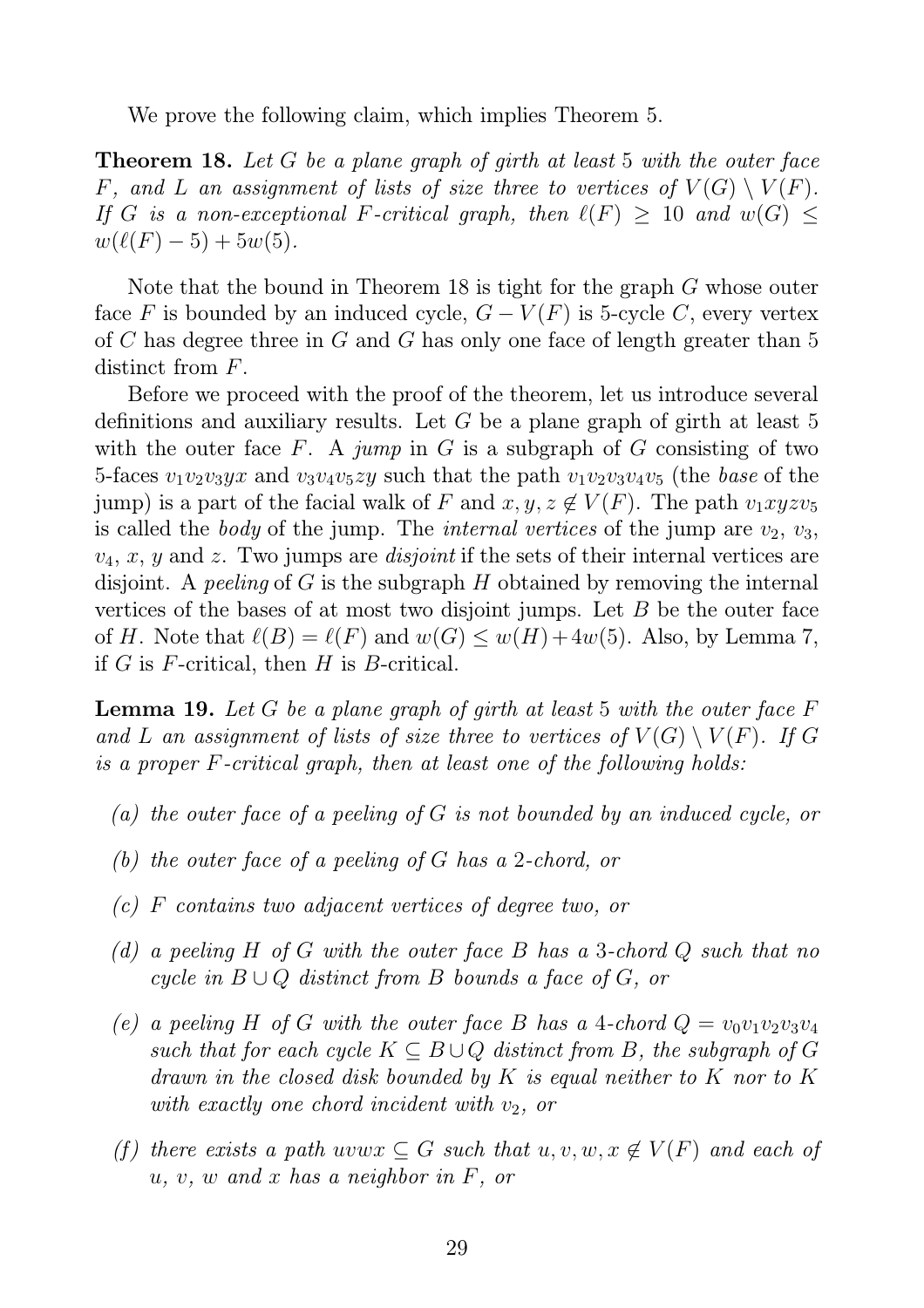- (g) there exists a 4-chord  $Q = v_0v_1v_2v_3v_4$  of the outer face B of a peeling H *of* G such that a cycle  $C \subseteq B \cup Q$  distinct from B bounds a face of G and H contains a jump intersecting C in  $v_0v_1$ , or
- *(h) there exist a* 4-*chord*  $Q = v_0v_1v_2v_3v_4$  *of the outer face B of a peeling* H *of* G and 5-faces  $C_1$  and  $C_2$  *of* H *such that a cycle*  $C \subseteq B \cup Q$ *distinct from B bounds a face of G,*  $|V(C_1 \cap B)| = |V(C_2 \cap B)| = 3$ ,  $C_1 \cap C = v_0v_1$  *and*  $C_1 \cap C = v_3v_4$ .

*Proof.* Suppose that none of (a-h) holds. Then the outer face of G is an induced cycle, and since G is F-critical, G is 2-connected. By Lemma 8, since (b) is false,  $\ell(F) \geq 10$ .

Let X be the set of vertices of  $V(G) \setminus V(F)$  that have a neighbor in F. Since (b) is false, each vertex of X has exactly one neighbor in  $F$ . Since (c) and (d) are false, if  $x_1, x_2 \in X$  are adjacent, then there exists a unique 5-face  $f(x_1x_2) = x_1x_2v_1v_2v_3$ , where  $v_1v_2v_3$  is a part of the facial walk of F. Similarly, if  $x_1x_2x_3$  is a path with  $x_1, x_2, x_3 \in X$ , then the 5-faces  $f(x_1x_2)$  and  $f(x_2x_3)$  intersect F in consecutive segments. It follows that  $G[X]$  is either a cycle, or a union of paths. Note that  $G[X]$  cannot be a cycle of length three, since the girth of G is at least 5. Since (f) is false,  $G[X]$  is a union of paths of length at most two.

For  $i \in \{0, 1, 2\}$ , let  $X_i$  be the set of vertices  $x \in X$  such that the maximal path in  $G[X]$  that contains x has length i. Note that each path P in  $G[X_2]$ corresponds to a jump; let this jump be denoted by  $j(P)$ . Let Y be the set of vertices of  $V(G) \setminus (V(F) \cup X_2)$  that have a neighbor in  $X_2$ . Note that  $X \cap Y = \emptyset$ .

Suppose that a vertex  $y \in Y$  has two neighbors in X. Let  $x_1$  be a neighbor of y in  $X_2$  and  $x_2 \in X$  another neighbor in X. Note that F has a 4-chord  $Q = v_1 x_1 y x_2 v_2$ . As  $X \cap Y = \emptyset$ , y is not adjacent to a vertex of F, and since (e) is false,  $Q \cup F$  contains a cycle  $K \neq F$  bounding a face. However, the 4-chord Q together with the jump containing  $x_1$  implies that G satisfies  $(g)$ , which is a contradiction. Therefore, each vertex in Y has exactly one neighbor in X (and this neighbor belongs to  $X_2$ ).

Consider now two adjacent vertices  $y_1, y_2 \in Y$ . For  $i \in \{1, 2\}$ , let  $J_i$  be the jump in that  $y_i$  has a neighbor. Suppose that  $J_1 \neq J_2$ , and let H be the peeling of G obtained by removing the internal vertices of the base of  $J_1$ . Let B be the outer face of H. Then B has a 4-chord  $Q = x_1y_1y_2x_2v$ , with  $x_i$  belonging to the body of  $J_i$ , for  $i \in \{1,2\}$ . Note that  $y_2$  does not have a neighbor in B, as  $y_2 \notin X$ , and since (e) is false,  $Q \cup B$  contains a cycle  $K \neq B$  bounding a face of G. However, Q together with the jump  $J_2$  implies that G satisfies (g), which is a contradiction. It follows that  $J_1 = J_2$ , and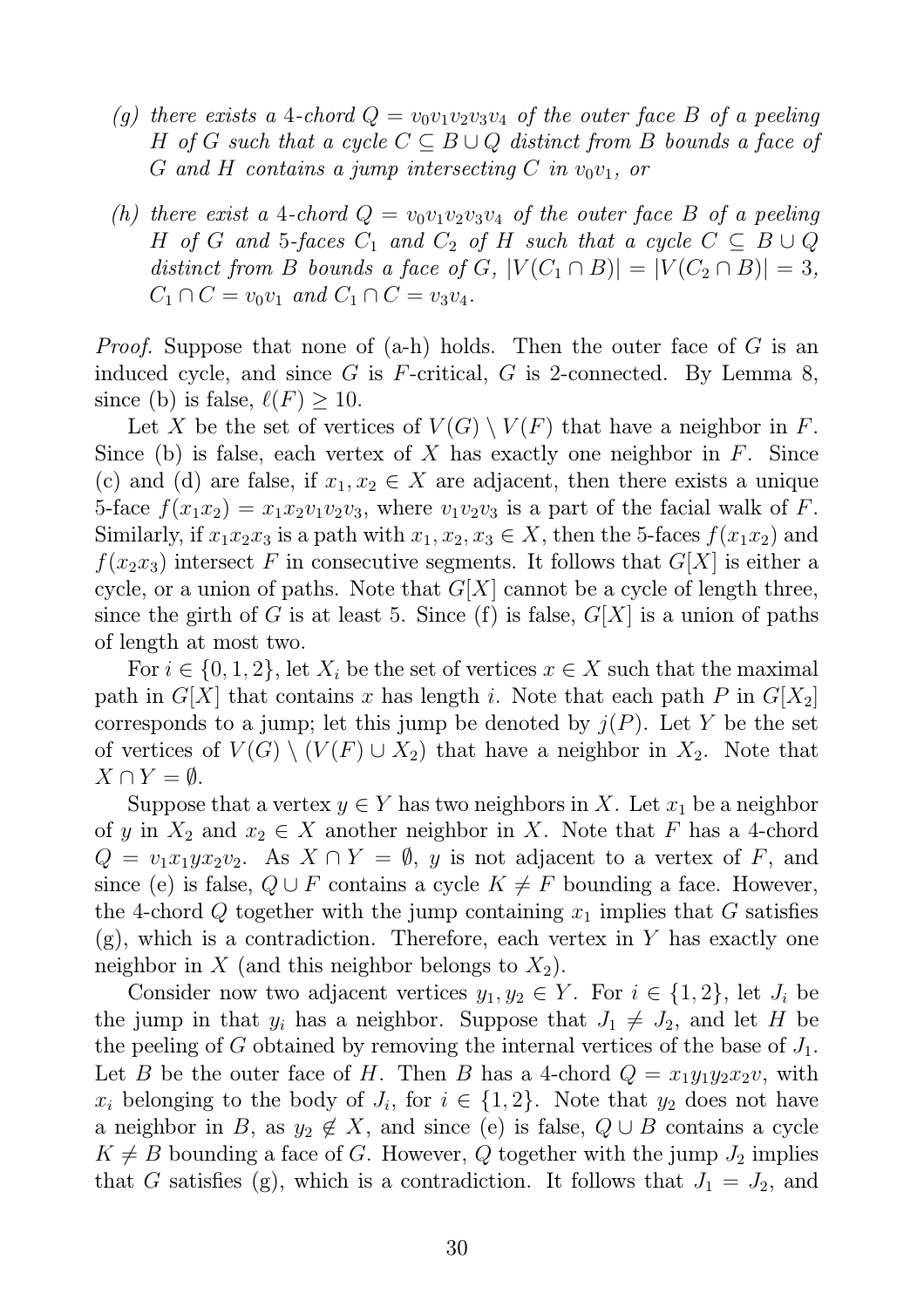as G has girth at least 5,  $y_1y_2$  together with a path in  $X_2$  (a subpath of the body of  $J_1$ ) bounds a 5-face  $f(y_1y_2)$ . As both neighbors in X of the vertices of any edge  $y_1y_2 \in E(G[Y])$  must belong to the same jump, we conclude that  $E(G[Y])$  does not contain a path of length two.

Let  $Y_1 \subseteq Y$  be the set of vertices that are incident with an edge in  $G[Y]$ . Note that  $G[X_1 \cup Y_1]$  is 1-regular. Suppose that a vertex  $v \in V(G) \setminus (V(F) \cup$  $X \cup Y$  has two neighbors  $z_1, z_2 \in X_1 \cup Y_1$ . For  $i \in \{1, 2\}$ , let  $z_i'$  be the neighbor of  $z_i$  in  $X_1 \cup Y_1$ , and  $v_i$  the neighbor of  $z_i$  in  $f(z_i z'_i)$  $z'_{i}$ ) distinct from  $z'_{i}$ i . There exists a peeling H of G with the outer face B such that  $f(z_iz_i')$  $x'_{i}$  $-$ { $z_{i}$ ,  $z'_{i}$ } is a subpath of B for  $i \in \{1,2\}$ . Then,  $Q = v_1 z_1 v z_2 v_2$  is a 4-chord of B. As  $v \notin X \cup Y$ , v does not have a neighbor in B, and since (e) is false,  $Q \cup B$ contains a cycle  $K \neq B$  bounding a face of G. However, Q together with the faces  $f(z_1 z_1)$  $'_{1}$ ) and  $f(z_{2}z_{2}^{\prime})$  $\binom{1}{2}$  implies that G satisfies (h), which is a contradiction. Therefore, no vertex in  $V(G) \setminus (V(F) \cup X \cup Y)$  has two neighbors in  $X_1 \cup Y_1$ .

As G is critical and  $G \neq F$ , there exists a precoloring  $\psi$  of F that does not extend to an L-coloring of G. Since each vertex of  $X_2$  has list of size three, only one neighbor in F and  $G[X_2]$  is a union of paths, there exists an L-coloring  $\psi_1$  of  $G[V(F)\cup X_2]$  extending  $\psi$ . Let  $G_1 = G-(V(F)\cup X_2)$  and let  $L_1$  be the list assignment for  $G_1$  such that  $L_1(v) = L(v)$  if v has no neighbor in  $V(F) \cup X_2$  and  $L_1(v) = L(v) \setminus \psi_1(x)$  if  $x \in V(F) \cup X_2$  is the (unique) neighbor of v. Note that each vertex of  $G_1$  has list of size at least two, and the set of vertices with lists of size two is a subset of  $Z = X_0 \cup X_1 \cup Y$ . As we proved in the previous paragraphs,  $G[Z]$  does not contain a path of length three and there does not exist a path  $z_1z_2vz_3z_4 \subseteq G_1$  with  $z_1, z_2, z_4, z_5 \in Z$ . Therefore,  $G_1$  with the list assignment  $L_1$  satisfies assumptions of Theorem 3 and  $G_1$  has an  $L_1$ -coloring  $\varphi$ . However,  $\psi_1 \cup \varphi$  is an L-coloring of G that extends  $\psi$ , which is a contradiction.  $\Box$ 

The following claims allow us to deal with the configurations described in Lemma 19.

Lemma 20. *Let* G *be a plane graph of girth at least* 5 *with the outer face* F and L an assignment of lists of size three to vertices of  $V(G)\setminus V(F)$ *. Suppose that* G *is a non-exceptional* F*-critical graph and* H *is a peeling of* G*. Then* H *is not exceptional.*

*Proof.* Suppose that  $H$  is exceptional. Since  $G$  is not exceptional, there exists a jump  $J \subseteq G$  such that the body  $v_1xyzv_5$  of J is a part of the boundary of the outer face of H. As H is exceptional, x or z (say x) has degree two in H. However, then x has degree two in  $G$  as well, contradicting the criticality of G. П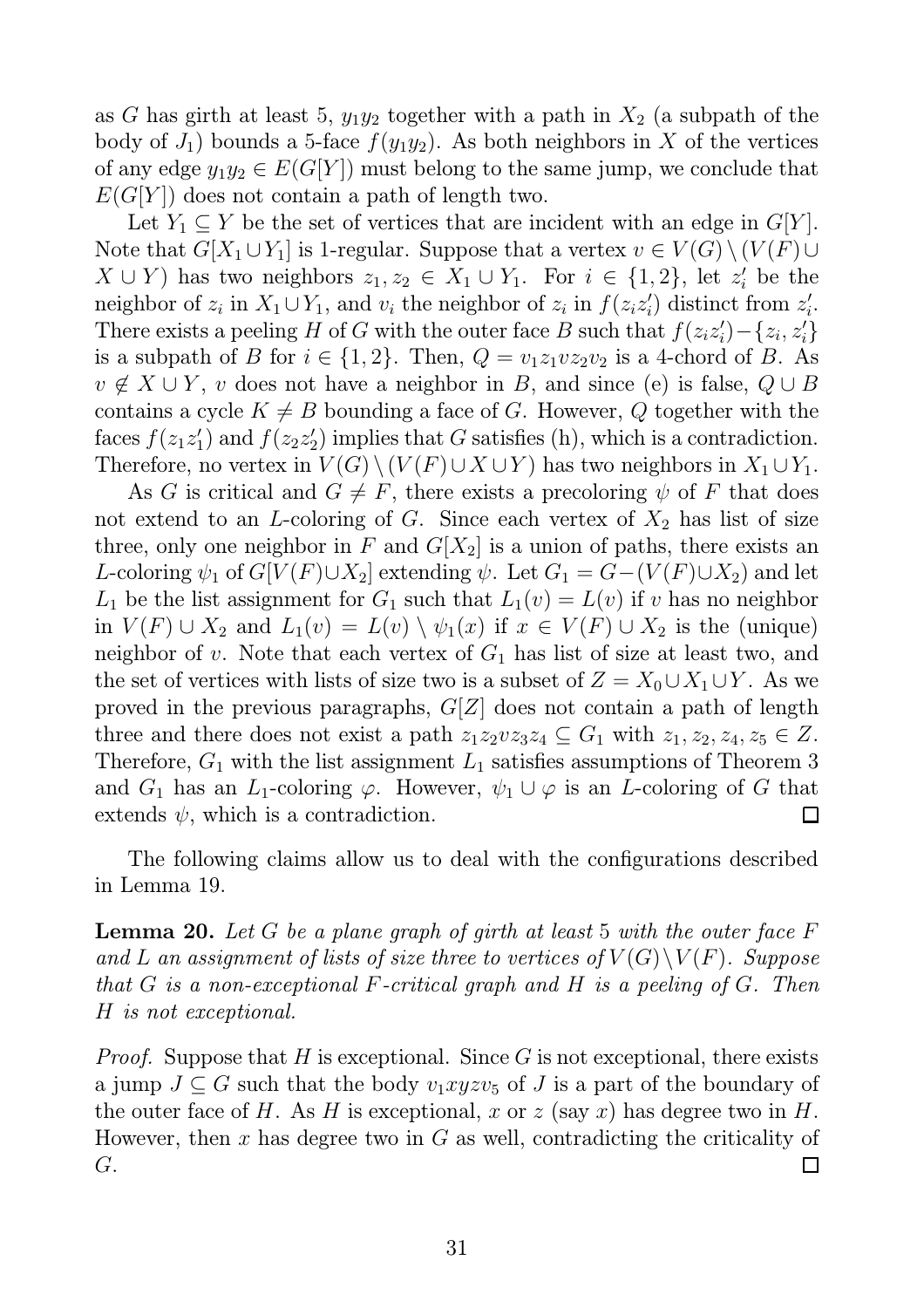Lemma 21. *Let* G *be a plane graph of girth at least* 5 *with the outer face* F and L an assignment of lists of size three to vertices of  $V(G)\backslash V(F)$ *. Suppose that* G *is a non-exceptional* F*-critical graph and* H *is a peeling of* G *with the outer face* B *such that* B *is not an induced cycle. Let*  $H_1$  *and*  $H_2$  *be induced subgraphs of* H *such that*  $H = H_1 \cup H_2$ ,  $H_1 \neq H_1 \cap H_2 \neq H_2$  *and*  $H_1 \cap H_2$ *is either a vertex of* B*, or a chord of* B*. Let* B<sup>i</sup> *be the outer face of* H<sup>i</sup> *for*  $i \in \{1,2\}$ . If  $H_1, H_2 \in E_1$ , then  $\ell(F) = \ell(B_1) + \ell(B_2)$ .

*Proof.* If  $H_1 \cap H_2$  is a chord of B, then  $H \in E_2$  contrary to Lemma 20. It follows that  $\ell(F) = \ell(B_1) + \ell(B_2)$ .  $\Box$ 

Lemma 22. *Let* G *be a plane graph of girth at least* 5 *with the outer face* F and L an assignment of lists of size three to vertices of  $V(G) \setminus V(F)$ . *Suppose that* G *is a non-exceptional* F*-critical graph and* H *is a peeling of* G *with the outer face* B *bounded by an induced cycle. Let* Q *be a* 2*-chord of* B and  $H_1, H_2 \neq Q$  be induced subgraphs of H such that  $H = H_1 \cup H_2$  and  $H_1 \cap H_2 = Q$ . If  $H_1 \in E_1$ , then  $H_2 \notin E_1 \cup E_2$ . Furthermore, if  $H_2 \in E_3$ , *then*  $w(G) \leq w(H) + 2w(5)$ .

*Proof.* If  $H_2 \in E_1$ , then the vertex of  $V(Q) \setminus V(B)$  has degree two, contradicting the criticality of G. If  $H_2 \in E_2$ , then  $H \in E_3$ , contrary to Lemma 20. Suppose for a contradiction that  $H_2 \in E_3$  and  $w(G) > w(H) + 2w(5)$ , i.e., H was obtained from G by removing the internal vertices of the bases of two jumps  $J_1$  and  $J_2$ . Let  $x_i$  and  $y_i$  be the internal vertices of the bodies of  $J_i$ that have degree two in  $J_i$ , for  $i \in \{1, 2\}$ . Since  $x_1, y_1, x_2$  and  $y_2$  have degree greater than two in G, each of them is adjacent to a vertex of  $V(H) \setminus V(B)$ . However, then each vertex of  $V(G) \setminus V(F)$  has degree three,  $G - V(F)$  is 2-connected and not an odd cycle, which contradicts Lemma 11.  $\Box$ 

Lemma 23. *Let* G *be a plane graph of girth at least* 5 *with the outer face* F and L an assignment of lists of size three to vertices of  $V(G)\setminus V(F)$ *. Suppose that* G *is a non-exceptional* F*-critical graph that does not have properties (a) and (b) of Lemma 19, and that*  $v_1$  *and*  $v_2$  *are two adjacent vertices of degree two in* G. Let  $G_1$  *be the graph obtained from* G *by identifying*  $v_1$  *with*  $v_2$ *, and*  $F_1$  *the outer face of*  $G_1$ *. Then*  $\ell(F_1) = \ell(F) - 1$ *,*  $G_1$  *is a non-exceptional*  $F_1$ -critical graph and the girth of  $G_1$  is at least 5.

*Proof.* Note that  $v_1, v_2 \in V(F)$ , and thus  $\ell(F_1) = \ell(F) - 1$ . Let  $v_0v_1v_2v_3$  be the subpath of F containing  $v_1$  and  $v_2$ . Since G does not satisfy (b),  $v_0$  and  $v_3$  do not have a common neighbor, and thus the girth of  $G_1$  is at least 5. Also, for any precoloring  $\psi$  of F there exists a precoloring  $\psi_1$  of  $F_1$  matching  $\psi$  on  $V(F) \setminus \{v_1, v_2\}$ , and  $\psi$  extends to an *L*-coloring of a subgraph of G if and only if  $\psi_1$  extends to an *L*-coloring of the corresponding subgraph of  $G_2$ ,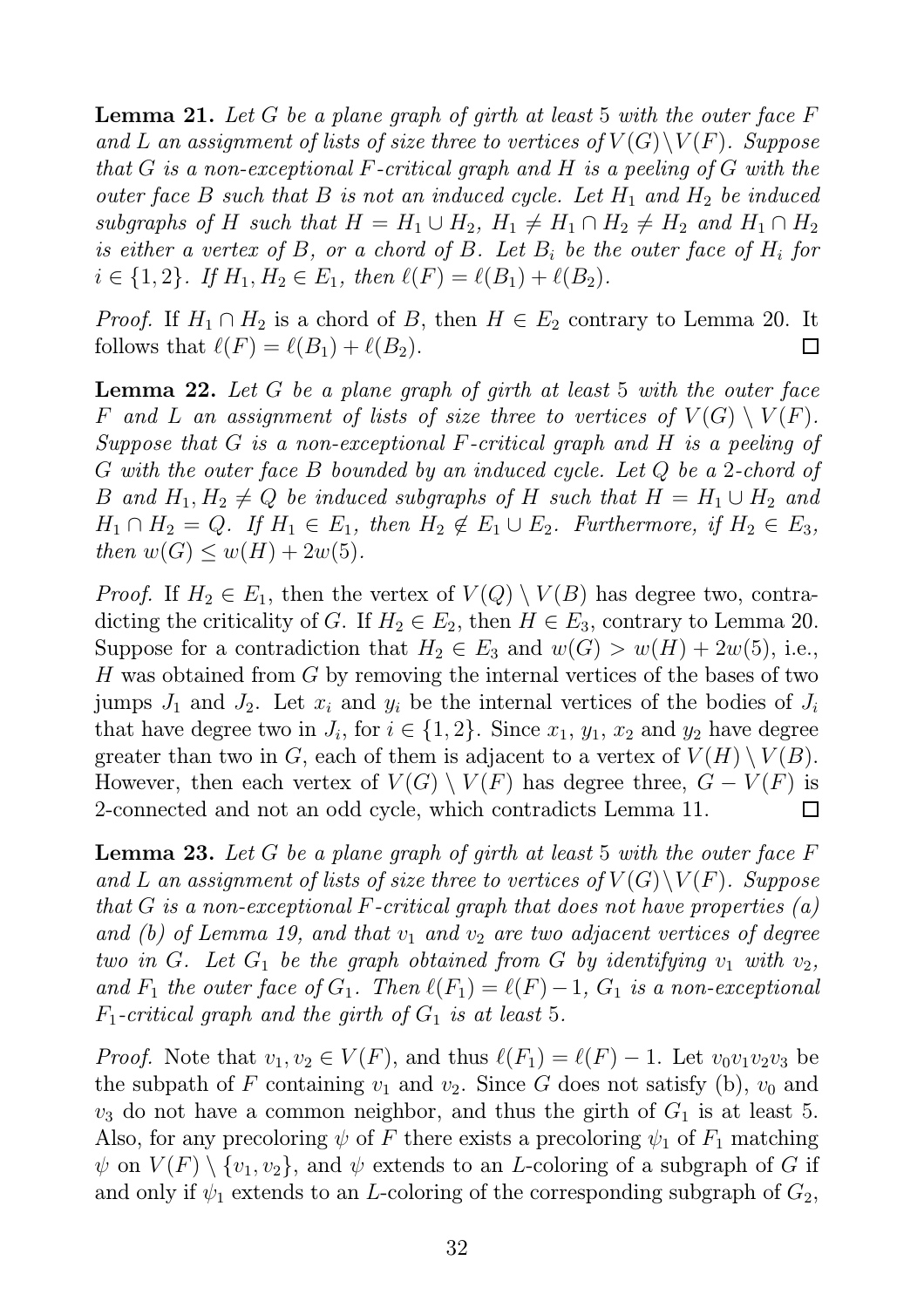thus  $G_1$  is  $F_1$ -critical. Since G is not exceptional and subdividing an edge of the outer face of an exceptional graph results in an exceptional graph,  $G_1$  is not exceptional.  $\Box$ 

Lemma 24. *Let* G *be a plane graph of girth at least* 5 *with the outer face* F and L an assignment of lists of size three to vertices of  $V(G)\setminus V(F)$ *. Suppose that* G *is a non-exceptional* F*-critical graph that does not have properties (a) and (b) of Lemma 19. Let* Q *be a 3-chord of* B *and*  $H_1, H_2 \neq Q$  *be induced subgraphs of* H *such that*  $H = H_1 \cup H_2$ ,  $H_1 \cap H_2 = Q$  *and*  $H_1, H_2 \notin E_1$ . *Then at least one of*  $H_1$  *and*  $H_2$  *is not exceptional.* 

*Proof.* Since G does not have the properties (a) and (b),  $H - V(B)$  is not a tree, thus  $|V(H) \setminus V(B)| \geq 5 V(H) \setminus V(B) \setminus V(Q)| \geq 3$ . This implies that at least one of  $H_1$  and  $H_2$  has at least two vertices not incident with the outer face, and thus it is not exceptional.  $\Box$ 

Lemma 25. *Let* G *be a plane graph of girth at least* 5 *with the outer face* F and L an assignment of lists of size three to vertices of  $V(G)\setminus V(F)$ *. Suppose that* G *is a non-exceptional* F*-critical graph that does not have properties (a) and* (b) of Lemma 19. Let  $Q = v_0v_1v_2v_3v_4$  be a 4-chord of B and  $H_1, H_2 \neq Q$ *be induced subgraphs of* H *such that*  $H = H_1 \cup H_2$ ,  $H_1 \cap H_2 = Q$  *and for*  $i \in \{1,2\}$ ,  $H_i \notin E_1$  and if  $H_i \in E_2$ , then  $v_2$  has degree two in  $H_i$ . Then  $H_1, H_2 \notin E_2$ , and at least one of  $H_1$  and  $H_2$  *is not exceptional.* 

*Proof.* Suppose that say  $H_1 \in E_2$ , and let  $B_1$  be the outer face of  $H_1$ . Since the chord of  $B_1$  is not incident with  $v_2$ , B has either a chord or a 2-chord, contradicting the assumption that  $G$  does not have properties (a) and (b).

Since the girth of G is at least 5, if  $H_1 \in E_3$ , then at least two of  $v_1, v_2$ and  $v_3$  have degree two in  $H_1$ . Symmetrically, if  $H_2 \in E_3$ , then at least two of  $v_1, v_2$  and  $v_3$  have degree two in  $H_2$ . Therefore, if  $H_1, H_2 \in E_3$ , then at least one of  $v_1$ ,  $v_2$  and  $v_3$  has degree two in G, which is a contradiction. It follows that at most one of  $H_1$  and  $H_2$  is exceptional.  $\Box$ 

We are now ready to prove the main theorem of this section.

*Proof of Theorem 18.* We proceed by induction on  $\ell(F)$  and the number of edges of G. If  $\ell(F) \leq 11$ , then the claim follows from Lemma 8. Suppose that  $\ell(F) \geq 12$  and Theorem 18 holds for all graphs with the outer face of length at most  $\ell(F) - 1$ , as well all graphs with outer the face of length  $\ell(F)$ and fewer edges than G.

The graph G satisfies at least one of the conclusions of Lemma 19. If G has the property (a), then let  $H_1, H_2 \subseteq G$  be the subgraphs of G as in Lemma 21, with outer faces  $B_1$  and  $B_2$ . Note that  $\ell(B_1)+\ell(B_2) \leq \ell(F)+2$ ,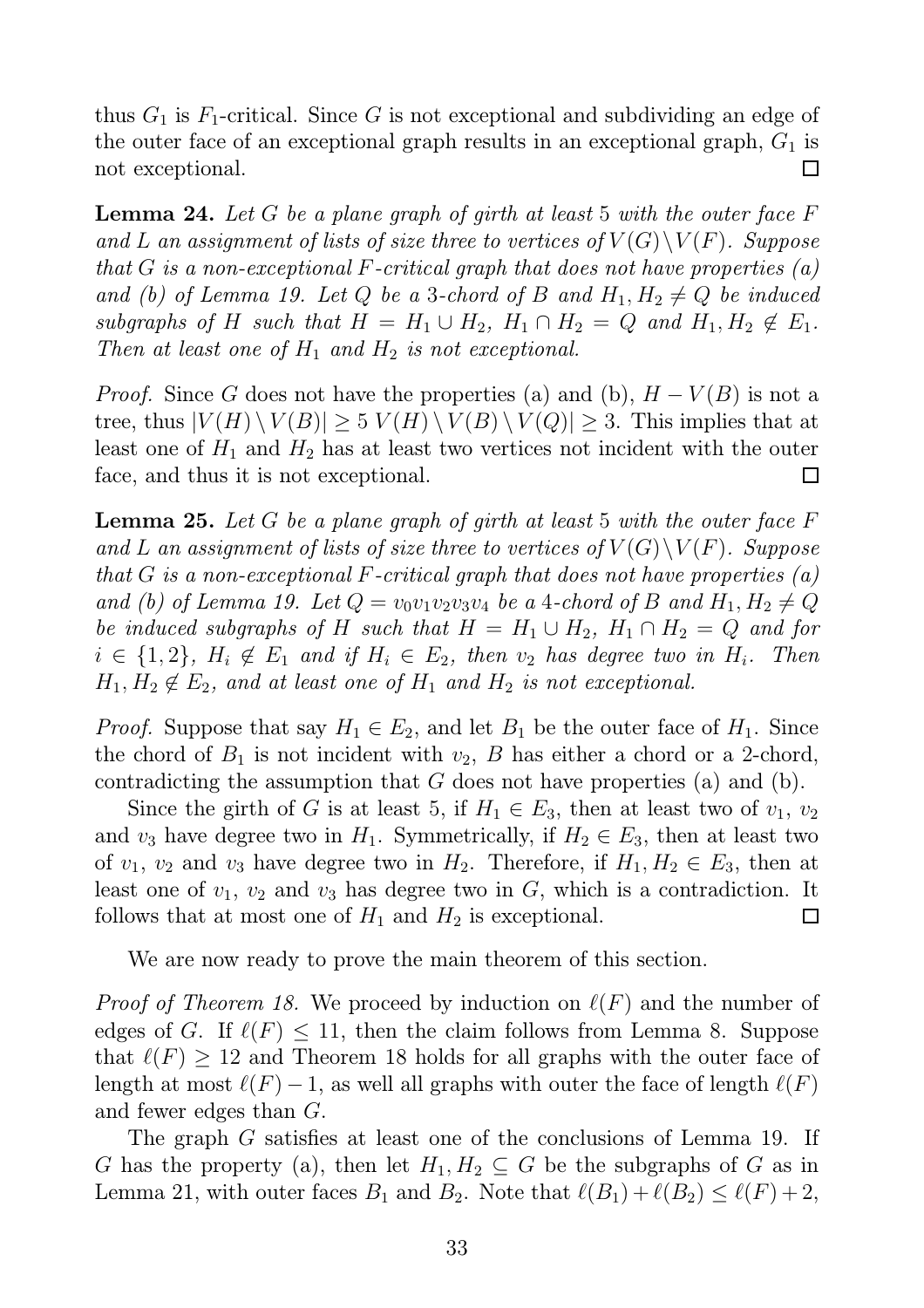and thus  $\ell(B_1), \ell(B_2) \leq \ell(F) - 3$ . By Lemma 7,  $H_i$  is  $B_i$ -critical for  $i \in$  $\{1, 2\}$ . If  $\{H_1, H_2\} \nsubseteq E_1$ , then by symmetry assume that  $H_1 \nsubseteq E_1$ . By the induction hypothesis,  $w(H_1) \leq w(\ell(B_1) - 3) + 2w(5)$ , and thus  $w(G) \leq$  $w(H) + 4w(5) = w(H_1) + w(H_2) + 4w(5) \leq w(\ell(B_1) - 3) + w(\ell(B_2)) + 6w(5).$ Note that  $\ell(B_1) \geq 8$  and  $\ell(B_2) \geq 5$ , thus by  $(8)$ ,  $w(\ell(B_1) - 3) + w(\ell(B_2)) \leq$  $w(\ell(B_1) + \ell(B_2) - 8) + w(5) \leq w(\ell(F) - 6) + w(5) \leq w(\ell(F) - 5) - w(5).$ We conclude that  $w(G) \leq w(\ell(F) - 5) + 5w(5)$ .

On the other hand, if  $H_1, H_2 \in E_1$ , then  $w(G) = w(H_1) + w(H_2) + 4w(5) = 0$  $w(\ell(B_1)) + w(\ell(B_2)) + 4w(5) \leq w(\ell(B_1) + \ell(B_2) - 5) + 5w(5) = w(\ell(F) 5+5w(5)$ . Therefore, we may assume that G does not have the property (a). This implies that  $G$  is 2-connected.

Suppose that G has the property (b). Let  $Q$ ,  $H_1$  and  $H_2$  be the subgraphs of G as in Lemma 22, and let  $B_1$  and  $B_2$  be the outer faces of  $H_1$  and  $H_2$ , respectively. Note that  $\ell(B_1) + \ell(B_2) = \ell(F) + 4$ , and since the girth of G is at least 5, it follows that  $\ell(B_1), \ell(B_2) < \ell(F)$ . If  $\{H_1, H_2\} \cap E_1 \neq \emptyset$ , then by symmetry assume that  $H_1 \in E_1$ . By Lemma 22,  $H_2 \notin E_1 \cup E_2$ . By the induction hypothesis and Lemma 22, if  $H_2 \in E_3$ , then  $w(G) \leq$  $w(H_1) + w(H_2) + 2w(5) \leq w(\ell(B_1)) + w(\ell(B_2) - 4) + 4w(5)$ . If  $H_2 \notin E_3$ , then  $w(G) \le w(H_1) + w(H_2) + 4w(5) \le w(\ell(B_1)) + w(\ell(B_2) - 5) + 9w(5) \le$  $w(\ell(B_1))+w(\ell(B_2)-4)+4w(5)$ . By (8),  $w(\ell(B_1))+w(\ell(B_2)-4) \leq w(\ell(B_1)+$  $\ell(B_2)-9)+w(5)=w(\ell(F)-5)+w(5)$ , and thus  $w(G) \leq w(\ell(F)-5)+5w(5)$ .

On the other hand, it  $H_1, H_2 \notin E_1$ , then  $w(G) \leq w(H_1)+w(H_2)+4w(5) \leq$  $w(\ell(B_1)-3)+w(\ell(B_2)-3)+6w(5) \leq w(\ell(B_1)+\ell(B_2)-11)+7w(5) =$  $w(\ell(F)-7)+7w(5) \leq w(\ell(F)-5)+5w(5)$ . Therefore, we may assume that G does not have the property (b).

Suppose that  $v_1$  and  $v_2$  are adjacent vertices of degree two in  $G$ , and let  $G_1$  and  $F_1$  be as in Lemma 23. Let  $f \neq F$  be the face of G incident with  $v_1v_2$ . Then  $\ell(f) \ge 6$  and  $w(G) = w(G_1) + w(\ell(f)) - w(\ell(f) - 1)$ . By induction hypothesis,  $w(G_1) \leq w(\ell(F_1) - 5) + 5w(5) = w(\ell(F) - 6) + 5w(5)$ . This implies that  $\ell(f) - 1 < \ell(F_1) = \ell(F) - 1$ . We conclude that  $w(G) \le$  $w(\ell(F)-6)+w(\ell(f))-w(\ell(f)-1)+5w(5) \leq w(\ell(F)-5)+5w(5)$ . Therefore, assume that  $G$  does not have the property  $(c)$ .

Suppose that G has the property (d). Let  $Q$ ,  $H_1$  and  $H_2$  be the subgraphs of G as in Lemma 24, and let  $B_1$  and  $B_2$  be the outer faces of  $H_1$  and  $H_2$ , respectively. Note that  $\ell(B_1) + \ell(B_2) = \ell(F) + 6$ . Since  $H_1, H_2 \notin E_1$ , we have  $\ell(B_1), \ell(B_2) \geq 8$ , and thus  $\ell(B_1), \ell(B_2) < \ell(F)$ . By Lemma 24, we may assume that  $B_2$  is not exceptional, and thus  $\ell(B_2) \geq 10$ . By the induction hypothesis,  $w(G) \le w(H_1)+w(H_2)+4w(5) \le w(\ell(B_1)-3)+w(\ell(B_2)-5)+$ 10w(5). By (8),  $w(\ell(B_1)-3)+w(\ell(B_2)-5) \leq w(\ell(B_1)+\ell(B_2)-13)+w(5)$ , and thus  $w(G) \le w(\ell(F) - 7) + 11w(5) \le w(\ell(F) - 5) + 5w(5)$ . Therefore, assume that G does not have the property (d).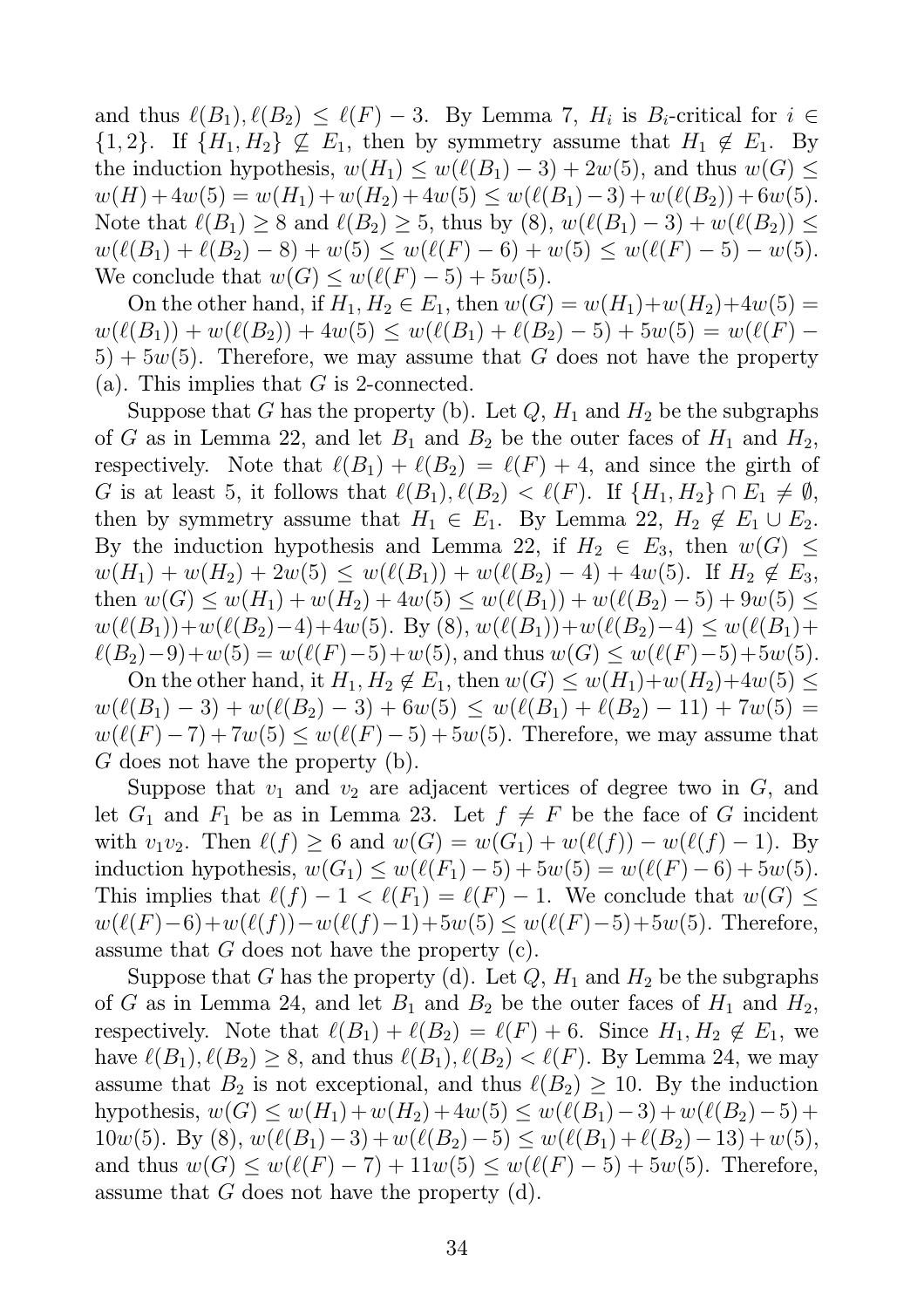Suppose that G has the property (e). Let  $Q$ ,  $H_1$  and  $H_2$  be the subgraphs of G as in Lemma 25, and let  $B_1$  and  $B_2$  be the outer faces of  $H_1$  and  $H_2$ , respectively. By Lemma 25 and symmetry, we assume that  $H_1 \notin E_1 \cup E_2$  and  $H_2$  is not exceptional, and thus  $\ell(B_1) \geq 9$  and  $\ell(B_2) \geq 10$ . Note that  $\ell(B_1)$ +  $\ell(B_2) = \ell(F) + 8$ , hence  $\ell(B_1), \ell(B_2) < \ell(F)$ . By the induction hypothesis,  $w(G) \leq w(H_1) + w(H_2) + 4w(5) \leq w(\ell(B_1) - 4) + w(\ell(B_2) - 5) + 11w(5).$ By (8),  $w(\ell(B_1) - 4) + w(\ell(B_2) - 5) \leq w(\ell(B_1) + \ell(B_2) - 14) + w(5)$ , and thus  $w(G) \leq w(\ell(F) - 6) + 11w(5) \leq w(\ell(F) - 5) + 5w(5)$ . It follows that we can assume that  $G$  does not have the property (e).

Suppose that G has the property  $(f)$ . Since G does not have the properties (a-d), there exists a path  $v_0v_1 \ldots v_6 \subseteq F$  such that u is adjacent to  $v_0$ , v to  $v_2$ , w to  $v_4$  and x to  $v_6$ , and the closed disk bounded by  $v_0v_1 \ldots v_6xwwu$ consists of three 5-faces of G. Let  $G' = G - \{v_1, v_2, \ldots, v_5\}$  and let F' be the outer face of G'. Observe that G' is F'-critical,  $\ell(F') = \ell(F) - 1$  and  $w(G) = w(G') + 3w(5)$ . Since u and x have degree at least three in G, they have degree at least three in  $G'$ . Also, u is not adjacent to x, since the girth of G is at least 5, thus  $G' \notin E_1 \cup E_2$ . By the induction hypothesis,  $w(G') \leq w(\ell(F') - 4) + 2w(5) = w(\ell(F) - 5) + 2w(5)$ . We conclude that  $w(G) \leq w(\ell(F) - 5) + 5w(5)$ . Therefore, assume that G does not have the property (f).

Let us now prove the following claim:

*Let* H *be a peeling of* G *with the outer face* B*, and* ψ *a precoloring of* B *that does not extend to an L-coloring of H. Let*  $Q = v_0v_1v_2v_3v_4$  *be a* 4*chord of* B *such that a cycle*  $C \neq B$  *in*  $B \cup Q$  *bounds a face of* G. Then,  $L(v_1) \subseteq L(v_2) \cup {\psi(v_0)}$ .

(9)

*Proof.* Suppose for a contradiction that there exists a color  $c \in L(v_1) \backslash L(v_2) \cup$  $\{\psi(v_0)\}\$ . Let d be a new color that does not appear in the lists of any of the vertices of  $V(H) \setminus V(B)$ . Let  $N_1 \subseteq V(H) \setminus V(B)$  be the set of vertices that are adjacent to  $v_1$  and  $N_2 \subseteq V(H) \setminus V(B)$  be the set of vertices that are adjacent to  $v_4$ . Note that  $N_1$  and  $N_4$  are disjoint, since  $v_1$  and  $v_4$  do not have a common neighbor other than  $v_0$ .

If  $v_0$  is adjacent to  $v_4$ , then let  $H_1 = H - v_0v_4$ , otherwise let  $H_1 =$  $H - (V(C) \setminus V(Q))$ . Let  $H_2$  be the graph obtained from  $H_1$  by identifying  $v_1$ with  $v_4$  to a new vertex v, and let  $H_3 = H_2 - v v_2$ . Let B' be the outer face of  $H_2$ . Let  $L'$  be the list assignment obtained from L by replacing the color c in the lists of vertices of  $N_1$  and the color  $\psi(v_4)$  in the lists of vertices of  $N_2$  by d. Let H' be a B'-skeleton of  $H_3$  with respect to the list assignment *L'*. Note that  $\ell(B') = \ell(F) + 5 - \ell(C) \leq \ell(F)$  and  $|E(H')| < |E(G)|$ .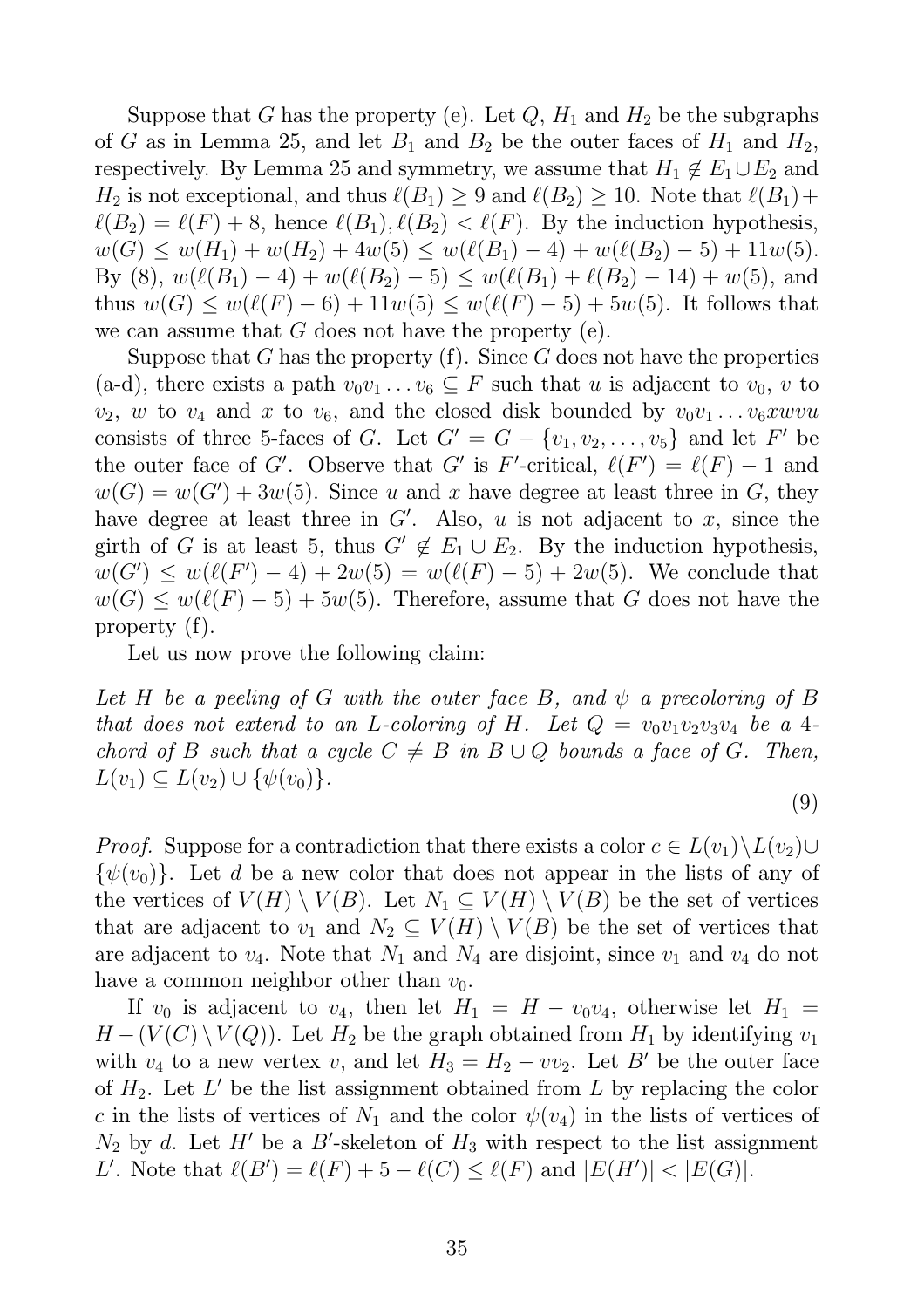Suppose that  $H'$  contains a cycle  $K'$  of length at most 4. Note that  $v \in V(K')$  and K' corresponds to a path P of length  $\ell(K')$  between  $v_1$  and  $v_4$  in H such that  $v_1v_2 \notin E(P)$ . Since the girth of G is at least 5, the shortest path in between  $v_1$  and  $v_2$  in  $H - v_1v_2$  has length at least 4, thus  $v_2 \notin V(P)$ . It follows that  $P \cup v_1v_2v_3v_4$  contains a cycle of length at most 7 containing the path  $v_1v_2v_3$ . By (1), such a cycle bounds a face, implying that  $v_2$  has degree two. This is a contradiction, thus  $H'$  has girth at least 5.

Let  $\psi'$  be the precoloring of B' that matches  $\psi$  on  $V(B')\setminus\{v\}$  and  $\psi'(v) =$ d. Suppose that  $\psi'$  extends to an L'-coloring of H', and thus also to an L'coloring  $\varphi'$  of  $H_3$ . By the choice of  $c, c \notin L(v_2)$ , and thus  $d \notin L'(v_2)$ . It follows that no vertex of  $H_3$  except for v is colored by d. Also, no vertex of  $N_1 \cup \{v_0\}$ is colored by c and no vertex of  $N_2$  is colored by  $\psi(v_4)$ . Therefore, the coloring  $\varphi$  given by  $\varphi(v_1) = c$  and  $\varphi(w) = \varphi'(w)$  for  $w \in V(H) \setminus (V(B) \cup \{v_1\})$  is an L-coloring of G extending  $\psi$ , which is a contradiction. We conclude that  $\psi'$ does not extend to an L'-coloring of H', and thus  $H' \notin E_1$ . Since G does not have properties (a) and (b), B' does not have a chord and no vertex of H' has more than two neighbors in B', thus  $H' \notin E_2 \cup E_3$ , and H' is not exceptional and  $\ell(B') \geq 10$ .

As H' has fewer edges than G, by the induction hypothesis we get  $w(H') \leq$  $w(\ell(B')-5)+5w(5)$ . Therefore, every face  $f \in \mathcal{F}(H')$  has length at most  $\ell(f) \leq \ell(B') - 5 = \ell(F) - \ell(C) < \ell(F).$ 

Consider H' as a subgraph of  $H_2$ . Let  $f_0$  be the face of  $H_3$  such that the edge  $vv_2$  of  $H_2$  is drawn in the open disk bounded by  $f_0$ , and let  $K_0$  be the cycle in H obtained from  $f_0$  by replacing v by the path  $C - \{v_2, v_3\}$ . For a cycle  $K \subseteq H$ , let  $H(K)$  be the subgraph of H drawn in the closed disk bounded by K. Note that  $w(H) = w(H(K_0)) + \sum_{f \in \mathcal{F}(H') \setminus \{f_0\}} w(H(f))$ . For each face  $f \in \mathcal{F}(H') \setminus \{f_0\}$ , the induction hypothesis implies  $w(H(f)) \leq$  $w(\ell(f))$ . As  $v_1v_2 \in E(H(K_0))$ , we have  $H(K_0) \not\in E_1$ , thus  $\ell(K_0) \geq 8$  and  $\ell(f_0) = \ell(K_0) - 2 \geq 6$ . Since  $\ell(K_0) = \ell(f_0) + \ell(C) - 3 \leq \ell(F) - 3 < \ell(F)$ , by the induction hypothesis we have  $w(H(K_0)) \leq w(\ell(f_0) + \ell(C) - 6) + w(5) \leq$  $w(\ell(f_0)) + \ell(C) - 6 + 2w(5)$ . Therefore,

$$
w(H) = w(H(K_0)) + \sum_{f \in \mathcal{F}(H') \setminus \{f_0\}} w(H(f))
$$
  
\n
$$
\leq \left( w(\ell(f_0)) + \sum_{f \in \mathcal{F}(H') \setminus \{f_0\}} w(\ell(f)) \right) + \ell(C) - 6 + 2w(5)
$$
  
\n
$$
= w(H') + \ell(C) - 6 + 2w(5)
$$
  
\n
$$
\leq w(\ell(B') - 5) + \ell(C) - 6 + 7w(5)
$$
  
\n
$$
= w(\ell(F) - \ell(C)) + \ell(C) - 6 + 7w(5)
$$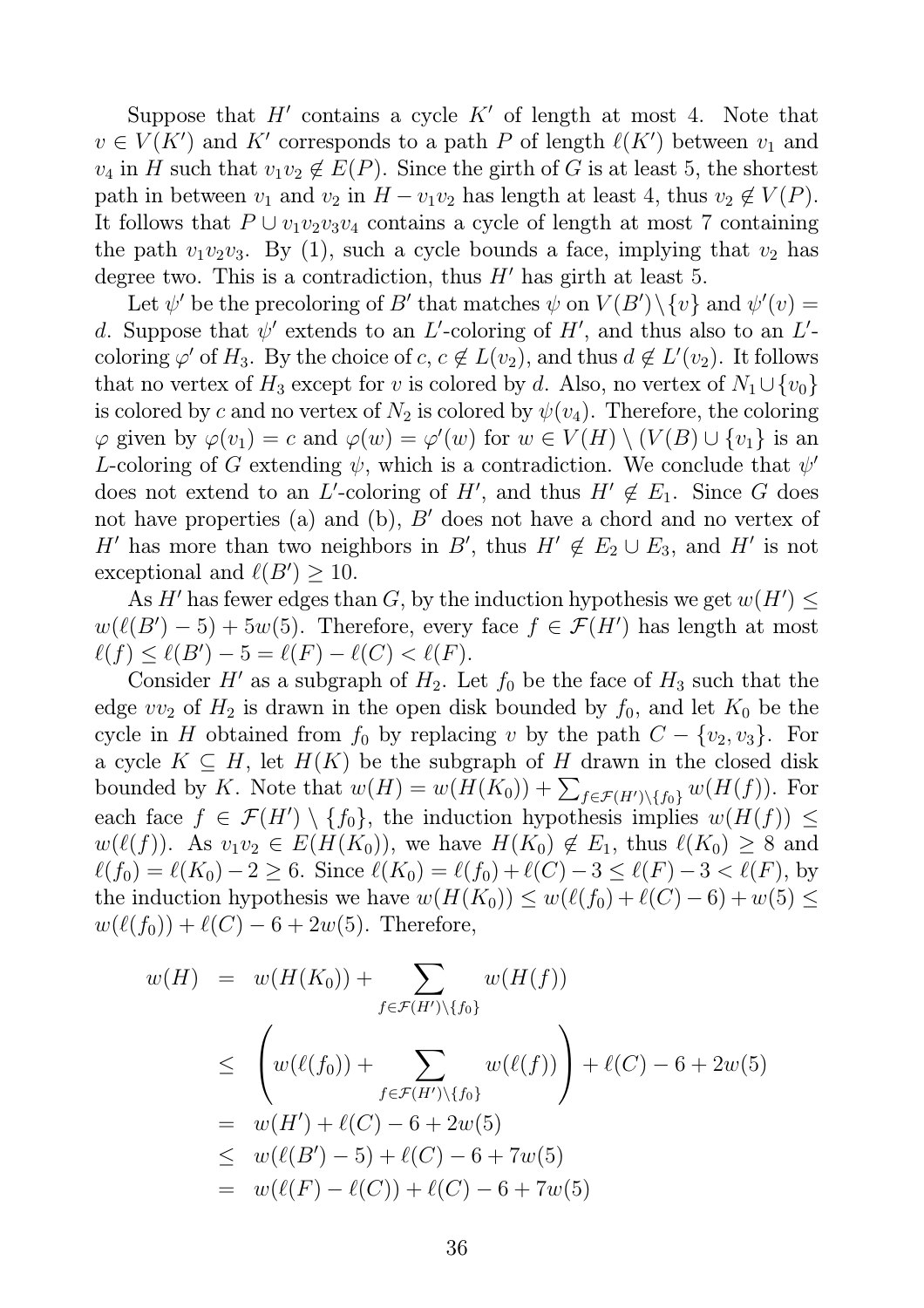

Figure 6: The configurations in properties (g) and (h).

$$
\leq w(\ell(F) - 5) + 8w(5) - 1.
$$

It follows that  $w(G) \le w(\ell(F) - 5) + 12w(5) - 1 \le w(\ell(F) - 5) + 5w(5)$ , which is a contradiction.  $\Box$ 

Since G does not have properties  $(a-f)$ , we conclude that G has properties (g) or (h), i.e., there exists a peeling H of G with the outer face B, and  $Q = v_0v_1v_2v_3v_4$  a 4-chord of B such that a cycle  $C \neq B$  in  $B \cup Q$  bounds a face  $C$ , and either

- a jump with base  $w_1w_2w_3w_4v_0$  and body  $w_1x_1x_2v_1v_0$ , or
- two 5-faces  $w_1w_2v_0v_1x_1$  and  $w_3w_4v_4v_3x_2$ , with  $w_1w_2v_0$ ,  $w_3w_4v_4 \subseteq B$ .

See Figure 6 for an illustration. In the former case, let  $R = \{w_2, w_3, w_4, v_0\}.$ In the latter case, let  $R = \{w_2, w_4, v_0, w_4\}.$ 

As  $H \neq B$  is B-critical, there exists a precoloring  $\psi$  of B that does not extend to an L-coloring of H. Let  $X_1 = L(v_1) \setminus {\psi(v_0)}$  and  $X_3 =$  $L(v_3) \setminus \psi\{v_4\}.$  By (9),  $X_1 \cup X_3 \subseteq L(v_2)$ , and since  $|X_1|, |X_3| \geq 2$  and  $|L(v_2)| = 3$ , there exists a color  $c \in X_1 \cap X_3$ . Let  $H_1 = G - (V(C) \setminus V(Q)) - R$ and let  $H_2$  be the graph obtained from  $H_1$  by identifying  $v_1$  with  $v_3$  to a new vertex v. Let B' be the outer face of  $H_2$ . Let H' be a B'-skeleton of  $H_2$ , with respect to the restriction of L to  $V(H_2) \setminus V(B')$ . Note that  $\ell(B') = \ell(F) - \ell(C) + 4 < \ell(F).$ 

Suppose that H' contains a cycle K of length at most 4. Then  $v \in V(K)$ and  $H_1$  contains a path P of length  $\ell(K)$  between  $v_1$  and  $v_3$ . Note that  $v_2 \notin V(P)$ , since the girth of G is at least 5. Therefore,  $P \cup v_1v_2v_3$  is a cycle of length at most 6, and by (1), it bounds a face. It follows that  $v_2$  has degree two, which is a contradiction. It follows that  $H'$  has girth at least 5.

Let  $\psi'$  be the precoloring of B' that matches  $\psi$  on  $V(F) \cap V(B')$ , with  $\psi'(v) = c$  and the colors of  $x_1 \in L(x_1)$  and  $x_2 \in L(x_2)$  chosen so that  $\psi'$ is a proper coloring of B'. Suppose that  $\psi'$  extends to an L-coloring of H', and thus also to an L-coloring  $\varphi'$  of  $H_2$ . Setting  $\varphi(v_1) = \varphi(v_3) = c$  and  $\varphi(z) = \varphi'(z)$  for  $z \in V(H) \setminus (V(B) \cup \{v_1, v_3\}$ , we obtain an L-coloring of H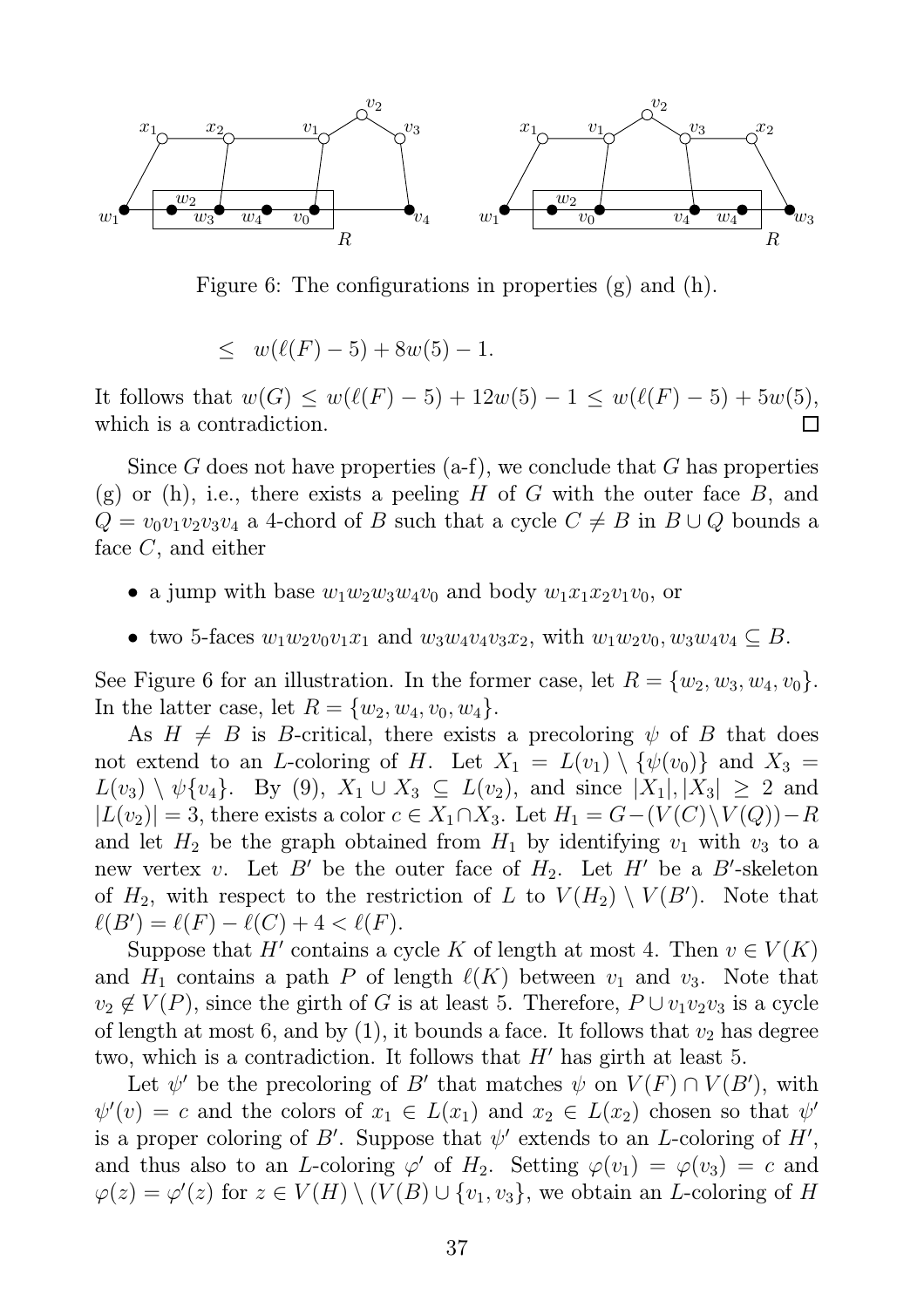extending  $\psi$ , which is a contradiction. Therefore,  $\psi'$  does not extend to  $G'$ , and  $G' \notin E_1$ . Furthermore, since G does not have properties (a), (b) and (d),  $B'$  has no chords and no vertex of  $H'$  has more than two neighbors in B', hence H' is not exceptional and  $\ell(B') \geq 10$ .

By the induction hypothesis,  $w(H') \le w(\ell(B') - 5) + 5w(5) = w(\ell(F) - 5)$  $\ell(C)-1)+5w(5)$ . It follows that each face of H' has length at most  $\ell(B')-5=$  $\ell(F) - \ell(C) - 1 < \ell(F).$ 

Consider H' as the subgraph of  $H_2$ . If  $vv_2 \notin E(H')$ , then let  $f_0$  be the face of  $H'$  such that the closed disk bounded by  $f_0$  contains the edge  $vv_2$ . Let  $K_0 \subseteq H$  be the cycle obtained from  $f_0$  by replacing v by the path  $C - v_2$ . Since  $v_1v_2, v_3v_2 \in E(H(K_0))$ , it follows that  $H(K_0) \not\in E_0 \cup E_1$  and  $\ell(K_0) \geq 9$ . Also,  $\ell(K_0) = \ell(f_0) + \ell(C) - 2 \leq \ell(F) - 3$ . By the induction hypothesis,  $w(H(K_0)) \leq w(\ell(K_0)-4)+2w(5) = w(\ell(f_0)+\ell(C)-6)+2w(5) \leq w(\ell(f_0))+$  $\ell(C) - 6 + 3w(5)$ . Also, for each  $f \in \mathcal{F}(H') \setminus \{f_0\}$ ,  $w(H(f)) \leq w(\ell(f))$ . If  $vv_2 \in E(H')$ , then we let  $K_0 = C$  and  $w(H(K_0))) = w(C)$ . Note that in addition to the faces contained in the graphs  $H(f)$  for  $f \in \mathcal{F}(H') \setminus \{f_0\}$  and in  $H(K_0)$ , H has two more 5-faces. Since  $\ell(C)-6+3w(5) < w(C)$ , we conclude that  $w(H) \le w(H') + w(C) + 2w(5) \le w(\ell(F) - \ell(C) - 1) + w(C) + 7w(5)$ .

If  $\ell(F) - \ell(C) = 6$ , then, since  $\ell(F) \ge 12$ , we have  $\ell(C) \ge 6$  and  $w(\ell(F) \ell(C)-1)+w(C)=(\ell(F)-\ell(C)-6+w(5))+(\ell(C)-5)=\ell(F)-11+w(5)=$  $w(\ell(F)-5)+w(5)-1$ . If  $\ell(F)-\ell(C) > 6$ , then  $w(\ell(F)-\ell(C)-1)+w(C) \le$  $(\ell(F) - \ell(C) - 6) + (\ell(C) - 5 + w(5)) = w(\ell(F) - 5) + w(5) - 1$ . Therefore,  $w(H) \leq w(\ell(F) - 5) + 8w(5) - 1$  and  $w(G) \leq w(\ell(F) - 5) + 12w(5) - 1 \leq$  $w(\ell(F) - 5) + 5w(5)$ .  $\Box$ 

Theorem 18 implies that the number of vertices of a F-critical plane graph of girth at least 5 is linear in  $\ell(F)$ :

*Proof of Theorem 5.* If G is exceptional, then  $|E(G)| \leq \ell(F) + 3 < 18\ell(F) -$ 160, and  $|V(G)| \leq \ell(F) + 1 < \frac{37\ell(F) - 320}{3}$  $\frac{1}{3}$ , since  $\ell(F) \ge 10$ . Therefore, assume that  $G$  is not exceptional.

For each  $x \ge 5$ , we have  $w(x) \ge w(5)x/5$ . By Theorem 18,

$$
2w(5)|E(G)|/5 = w(5)\ell(F)/5 + \sum_{f \in FF(G)} w(5)\ell(f)/5
$$
  
\n
$$
\leq w(5)\ell(F)/5 + \sum_{f \in \mathcal{F}(G)} w(\ell(f))
$$
  
\n
$$
= w(5)\ell(F)/5 + w(G)
$$
  
\n
$$
\leq w(5)\ell(F)/5 + w(\ell(F) - 5) + 5w(5)
$$
  
\n
$$
\leq (1 + w(5)/5)\ell(F) - 10 + 6w(5).
$$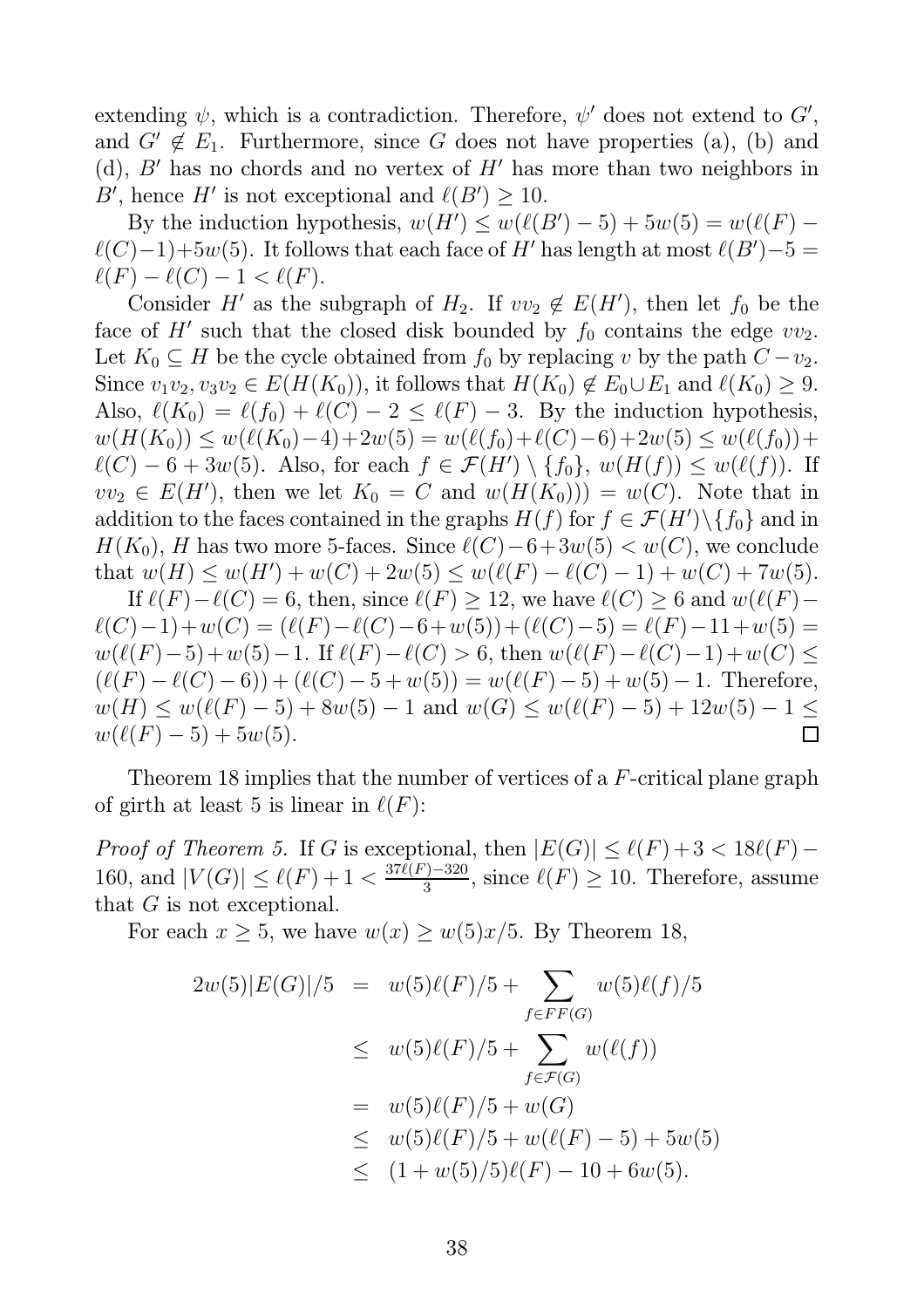Therefore,  $|E(G)| \leq (1 + 5/w(5))\ell(F)/2 - 25/w(5) + 15 = 18\ell(F) - 160$ .

As the minimum degree of G is at least 2 and all vertices except for those in f have degree at least three, we get  $3|V(G)| - \ell(F) \leq 2|E(G)| \leq$  $36\ell(F) - 320$ , and hence  $|V(G)| \le \frac{37\ell(F) - 320}{3}$ .  $\Box$ 

## 5 Concluding remarks

The bound on  $|V(G)|$  in Theorem 5 can be improved by  $\ell(F)/6$  by a slightly more involved argument, first eliminating  $\leq$  2-chords and edges joining vertices of degree two. However, the bound seems to be far from the correct one for large values of  $\ell(F)$ .

As the number of vertices of an F-critical graph is linear in  $\ell(F)$ , the number of such graphs is at most exponential in  $\ell(F)$  (Denise et al. [1]). On the other hand, every tree with  $k$  leaves and all internal vertices of degree three gives rise to an F-critical graph with  $\ell(F) = 3k$ , thus the number of F-critical graphs is exponential in  $\ell(F)$ .

The proof of Theorem 18 can be converted to an algorithm to generate the critical graphs in the straightforward way—each critical graph  $G$  contains a configuration described by Lemma 19, and this configuration can be used to derive G from smaller critical graphs. This algorithm could be practical for small values of  $\ell(F)$ , say  $\ell(F) < 20$ .

A slightly unsatisfactory part of the proof of Theorem 18 concerns dealing with the cases (g) and (h) of Lemma 19, where the reduced graph  $H'$  is not a subgraph of G drawn inside a cycle of G. It would be more appealing to have a proof that avoids such non-trivial reductions, giving a better understanding of the structure of the critical graphs, as well as a faster algorithm to generate them.

### References

- [1] A. Denise, M. Vasconcellos and D. Welsh, *The random planar graph*, Congr. Numer. 113 (1996), 61–79.
- [2] Z. Dvořák, B. Lidický and R. Škrekovski, 3*-choosability of triangle-free planar graphs with constraint on* 4*-cycles*, accepted to SIAM Journal on Discrete Mathematics.
- [3] Z. Dvořák, D. Král' and R. Thomas, *Three-coloring triangle-free graphs on surfaces III.* 4*-critical graphs*, manuscript.